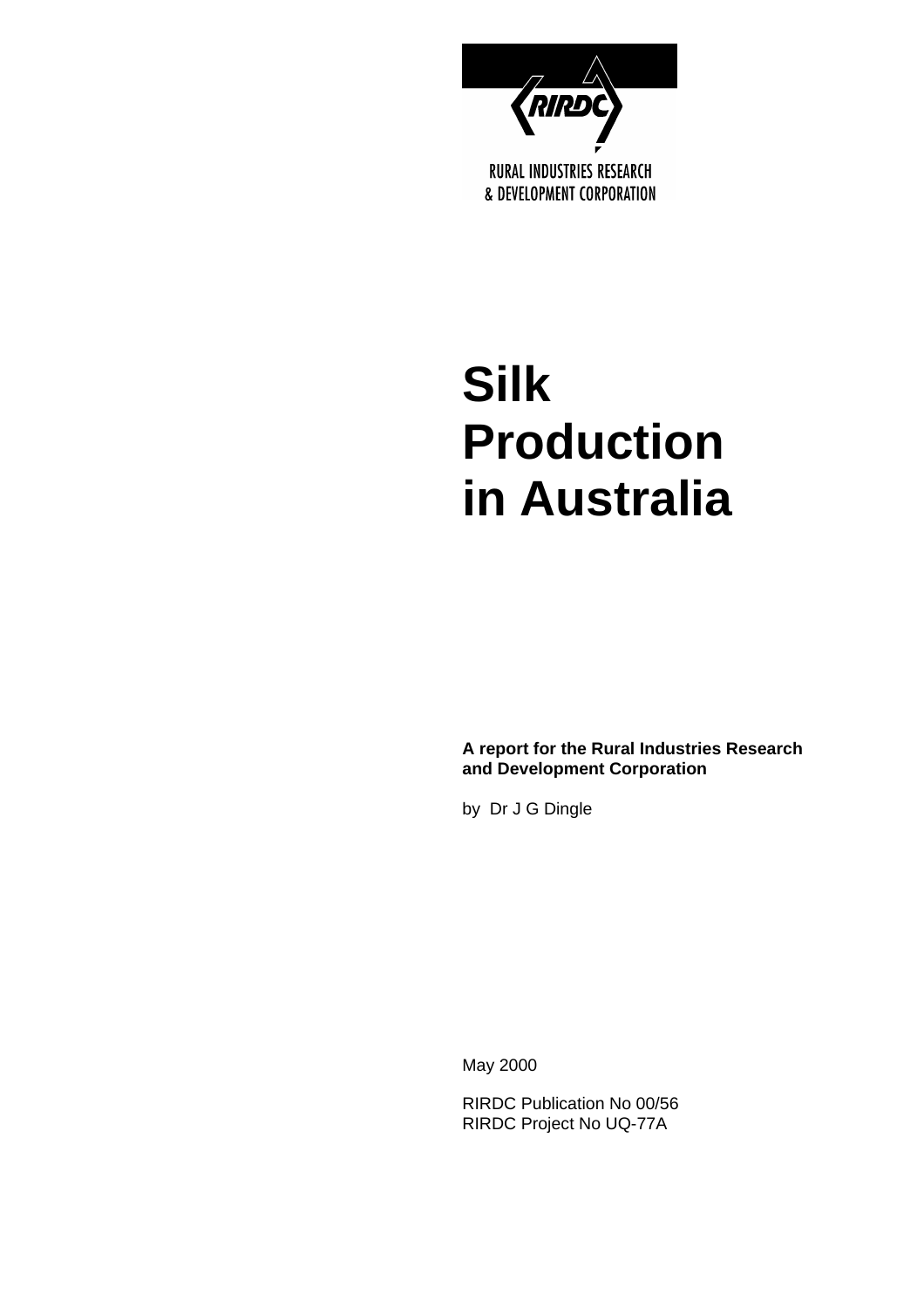© 2000 Rural Industries Research and Development Corporation. All rights reserved.

ISBN 0 642 58086 3 ISSN 1440-6845

*Silk Production in Australia Publication No. 00/56 Project No. UQ-77A* 

The views expressed and the conclusions reached in this publication are those of the author and not necessarily those of persons consulted. RIRDC shall not be responsible in any way whatsoever to any person who relies in whole or in part on the contents of this report.

This publication is copyright. However, RIRDC encourages wide dissemination of its research, providing the Corporation is clearly acknowledged. For any other enquiries concerning reproduction, contact the Publications Manager on phone 02 6272 3186.

#### **Researcher Contact Details**

Dr John G Dingle The University of Queensland School of Animal Studies Gatton Qld 4345

Ph: 07 5460 1250 Fax: 07 5460 1444 Email: jgd@warigal.uqg.uq.edu.au

#### **RIRDC Contact Details**

Rural Industries Research and Development Corporation Level 1, AMA House 42 Macquarie Street BARTON ACT 2600 PO Box 4776 KINGSTON ACT 2604

| Phone:   | 02 6272 4539            |
|----------|-------------------------|
| Fax:     | 02 6272 5877            |
| Email:   | rirdc@rirdc.gov.au.     |
| Website: | http://www.rirdc.gov.au |

Published in May 2000 Printed on environmentally friendly paper by Canprint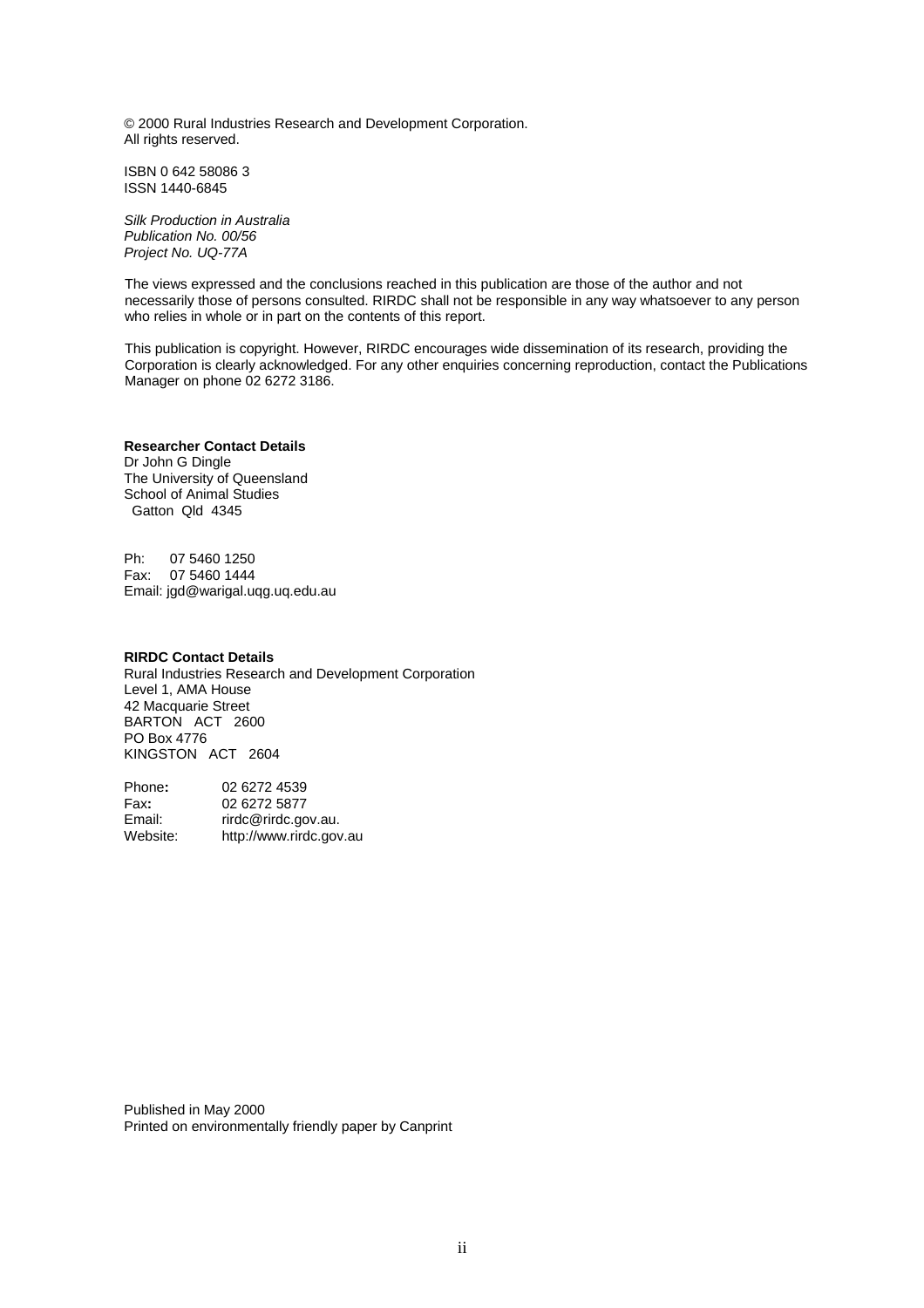# **Foreword**

The purpose of this report is to assess the potential for Australia to commercialise silk production. On the basis of that assessment, the report recommends a program for the introduction of moriculture, sericulture and post-cocoon processing in Australia.

Silk is a highly prized natural fibre with unique characteristics not matched by artificial fibres. The world silk trade needs to be analysed to assess the opportunities available to Australia to compete internationally.

Australia has stocks of silkworm and mulberry varieties that are well adapted to our climatic range. These stocks need to be assessed for their suitability for producing the type of silk required by world markets. Countries such as China, Japan, and India have amassed a large amount of information about moriculture, sericulture and post-cocoon technology which Australia needs to tap into to commence silk production at the most advanced stage possible.

This report briefly outlines the characteristics of silk and its production and consumption by various countries. It recommends that Australia should establish a Sericulture Research Centre and a silk market intelligence unit to facilitate the introduction and development of sericulture in Australia.

This project was funded from RIRDC Core Funds which are provided by the Federal Government.

This report, a new addition to RIRDC's diverse range of over 450 research publications, forms part of our New Animal Products R&D program, which aims to accelerate the development of viable new animal industries.

Most of our publications are available for viewing, downloading or purchasing online through our website:

- downloads at www.rirdc.gov.au/reports/Index.htm
- purchases at www.rirdc.gov.au/pub/cat/contents.html

**Peter Core**  Managing Director Rural Industries Research and Development Corporation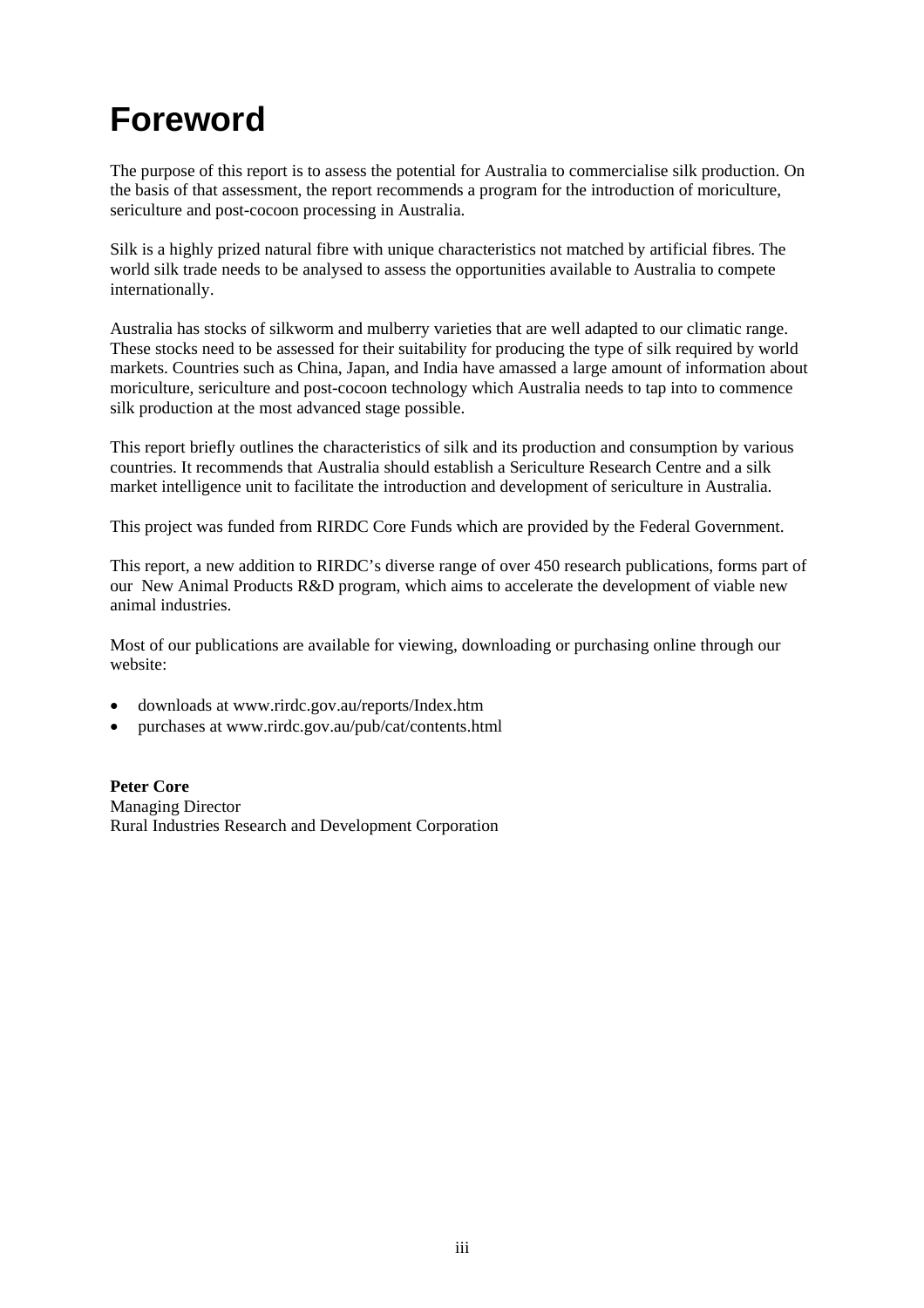# **Acknowledgements**

I am grateful to the members of the International Centre for Training and Research in Tropical Sericulture and the Central Sericultural Research and Training Institute, Mysore, India, for their hospitality and for their information, instruction and discussions with me during a four week training program in November and December 1999.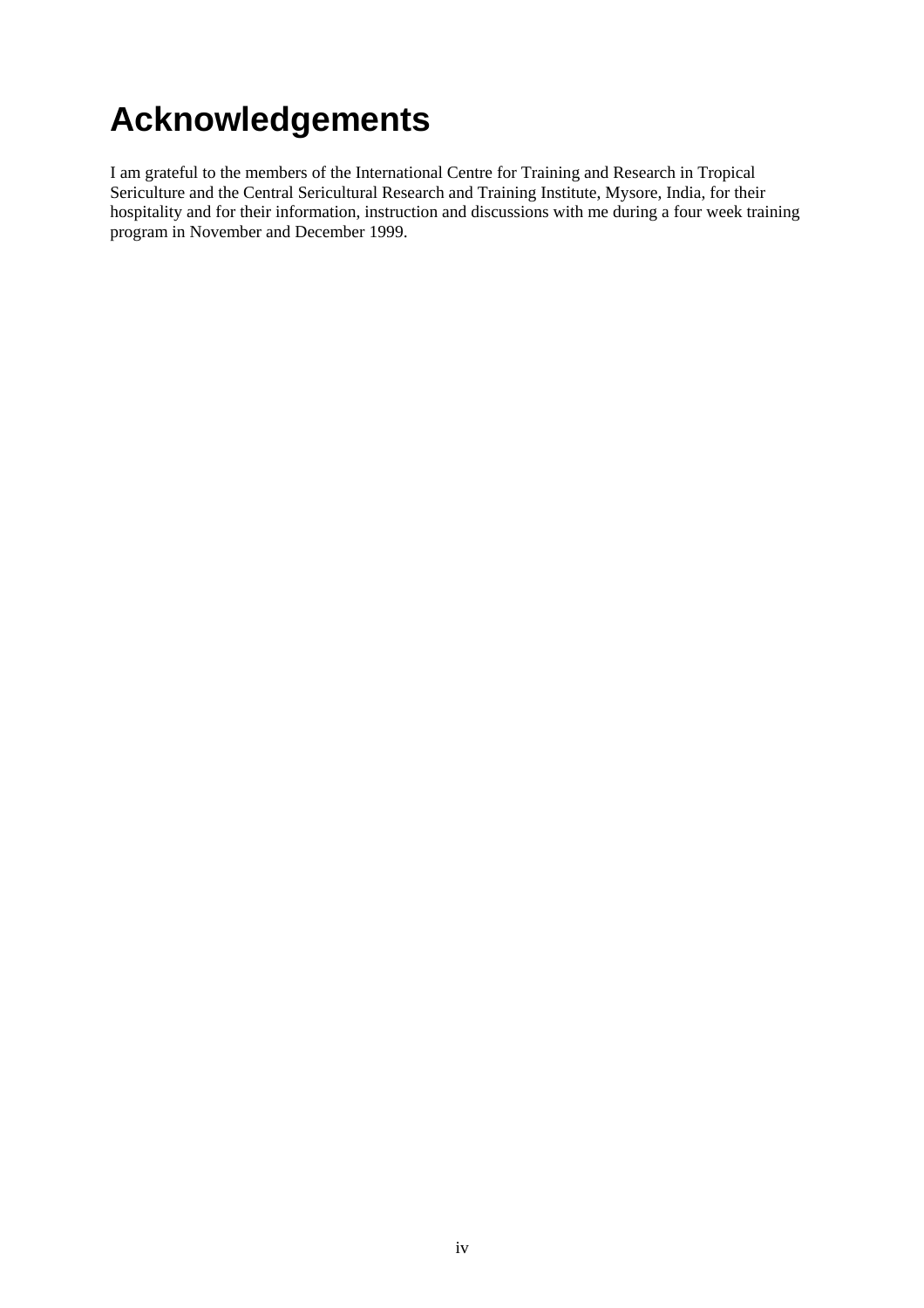# **Contents**

| 2.1<br>2.2<br>2.3<br>2.4<br>2.5                                                                 |  |
|-------------------------------------------------------------------------------------------------|--|
| 3.1<br>3.2<br>3.3                                                                               |  |
|                                                                                                 |  |
|                                                                                                 |  |
|                                                                                                 |  |
| 5.1.4<br>5.1.5<br>5.1.6<br>5.1.7                                                                |  |
|                                                                                                 |  |
| 6.2.1<br>6.2.2                                                                                  |  |
|                                                                                                 |  |
|                                                                                                 |  |
|                                                                                                 |  |
|                                                                                                 |  |
| Appendix 2: Failure of Previous Attempts at Establishing a Sericulture Industry in Australia 46 |  |
|                                                                                                 |  |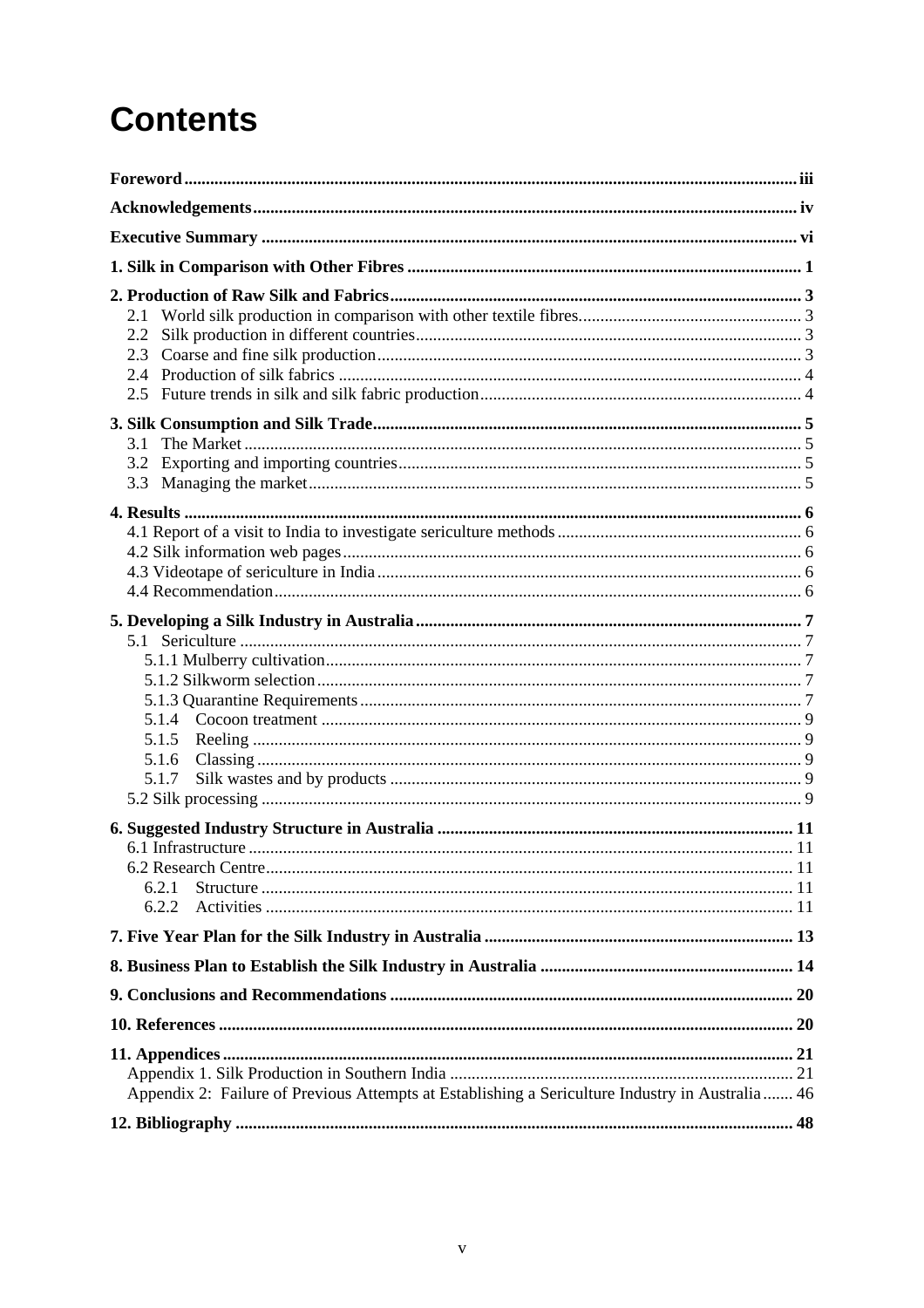# **Executive Summary**

Silk characteristics and production trends are compared with those of other international fibres. Raw silk fibre and silk fabric producing and consuming countries are identified and market trends noted.

Methods of moriculture, sericulture and post cocoon processing were investigated and instructional material prepared as written reports, webpages and videocassette tapes.

Supplies of stocks of mulberry and silkworm varieties available for importation into Australia have been identified as well as manufacturers of mulberry and silkworm growing and harvesting equipment and machinery, and post cocoon processing and fabric weaving equipment. Contacts have been established with sericulture research centres in other countries and current research interests noted. There has been a favourable response from overseas institutions to the concept of Australia becoming a silk producer.

Developing a silk industry in Australia will require the establishment of an Australian Sericultural Research Centre and a silk market intelligence unit to identify and develop products to take advantage of specialised opportunities in the international silk trade.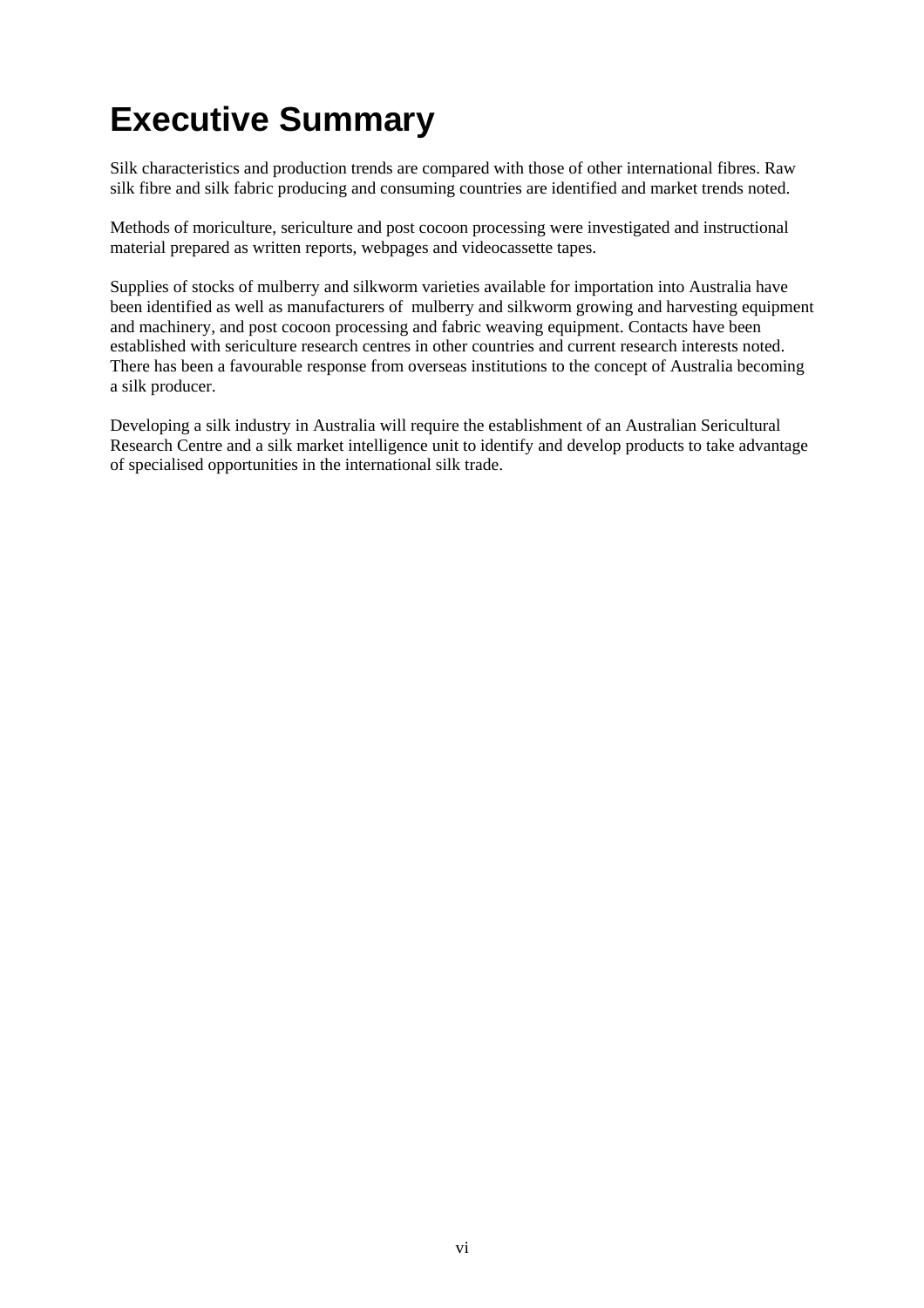# **1. Silk in Comparison with Other Fibres**

World wide silk production totals about a hundred thousand tonnes. The other natural fibres (cotton, wool) and synthetic fibres (nylon etc) total in the tens of millions of tonnes. Being a natural product and relatively rare enables silk to maintain its value, however it must also have characteristics that create a demand. Silk's physical characteristics are listed in table 1. The totality of these has not been duplicated by any synthetic fibre, but even if they are in the future, the natural product will remain in demand while there is consumer preference for natural over synthetic.

Silk production is divided into two major phases: Cocoon production and fabric production. The majority of silk in the world is produced by hand on a small scale. Silk cocoon reeling is by hand with or without the aid of machines, but the rest of the process of fabric making may be largely mechanical. Australian silk cocoon production could be introduced at two levels, as multiple small scale home units and/or as a few large scale mechanised units.

Australia imports a large amount of silk fabric and clothing each year. It may be possible to set up an independent silk industry in Australia to supply all our needs. However for a number of reasons, not the least being considerations of international free-trade agreements, the establishments of a silk industry in Australia would need to be integrated with world production.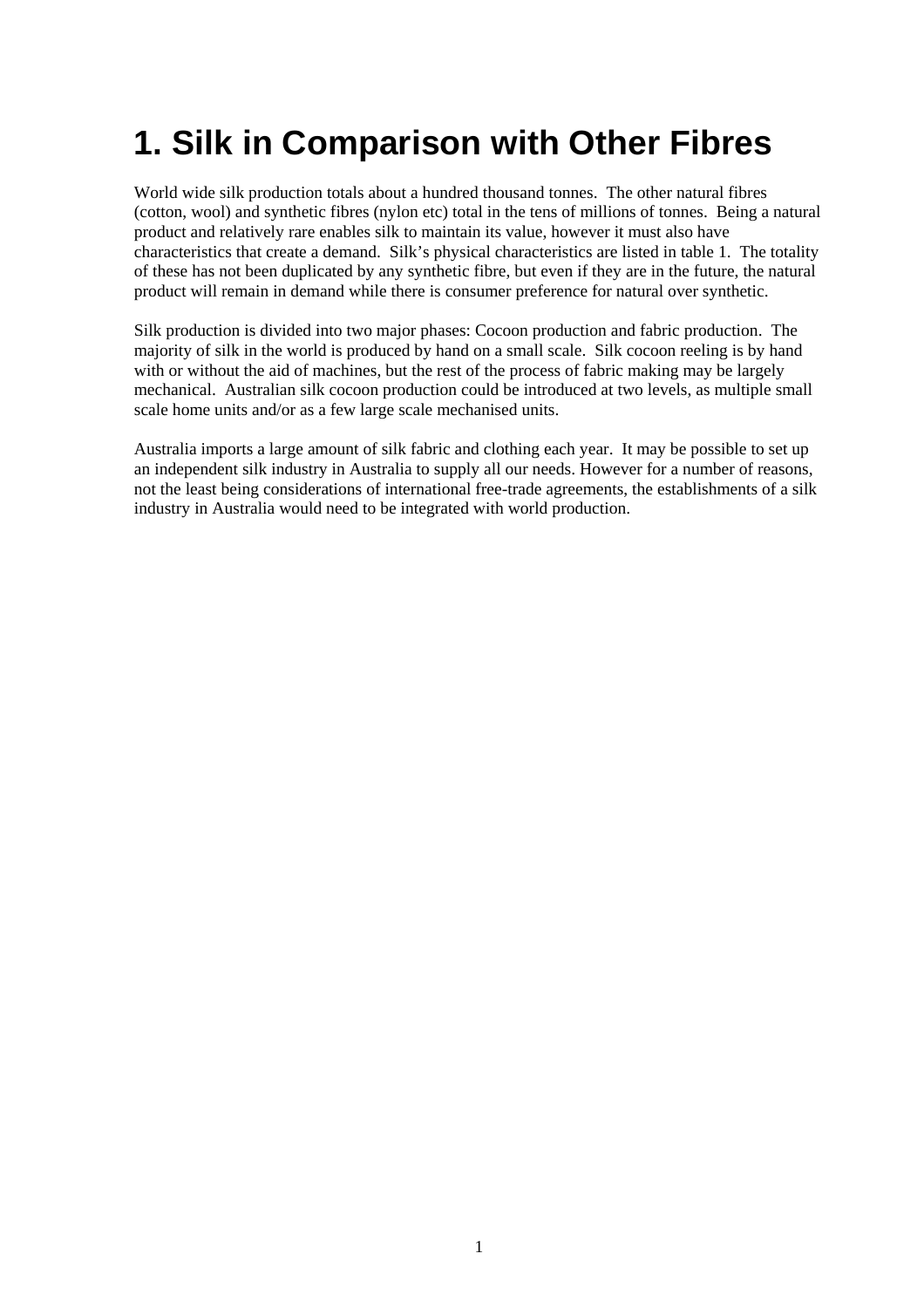| <b>Property</b>         | <b>Definition</b>                                                                    | <b>Benefits and Users</b>                                                                                                 |
|-------------------------|--------------------------------------------------------------------------------------|---------------------------------------------------------------------------------------------------------------------------|
| abrasion resistance     | Ability of fabric to withstand the<br>rubbing inherent in everyday use.              | durability, resistance to splitting.                                                                                      |
| absorbency              | The amount of moisture a dry fibre will<br>absorb from the air                       | comfort, warmth, water repellence,<br>wrinkle resistance                                                                  |
| draping                 | Ability to hang delicately.                                                          | Is more appealing to the eye than<br>other materials.                                                                     |
| durability              | Ability to withstand wear and decay.                                                 | Seemingly delicate but very strong.<br>Used for suture material.                                                          |
| dyability               | The fibres' receptivity to coloration by<br>dyes.                                    | Able to attach to and hold colour<br>better than any other fabric.                                                        |
| elasticity              | The ability of the fabric to stretch over<br>its length without breaking.            | Able to stretch up to 20% and<br>mould itself over any shape. Used<br>for silk stockings.                                 |
| flame resistance        | Burns slowly in an open flame and is<br>self-extinguishing once flame is<br>removed. | Excellent fabric for wall coverings<br>and upholstery.                                                                    |
| insulation              | Does not conduct electricity                                                         | Used to insulate electric wires.                                                                                          |
| lustre                  | The light reflected from the surface.                                                | Prism-shaped fibre makes silk very<br>lustrous.                                                                           |
| mildew/mould resistance | Mould is a white or greyish coating<br>formed by fungi.                              | Resistant to mildew, moulds, and<br>rots that attack other fibres, unless<br>left in damp conditions for long<br>periods. |
| resilience              | Ability to resume an original shape after<br>being stretched.                        | Tends to hang out and has good<br>shape retention.                                                                        |
| size reduction          | Ability to bundle or fold into a small<br>size.                                      | Can carry in a small space. Silk<br>maps were hidden in clothing<br>during the war.                                       |
| strength                | Ability to resist stress.                                                            | Strong, but slightly weaker when<br>wet. Tougher than cotton or fine<br>wools.                                            |
| weight                  | Silk is one of the lightest natural fibres.                                          | Preferred for dresses in Asia (sari,<br>kimono) and jockey riding jackets.                                                |
| warmth                  | Silk feels warm on the skin.                                                         | Used to line snow jackets.                                                                                                |

#### TABLE 1 - PROPERTIES OF SILK FABRICS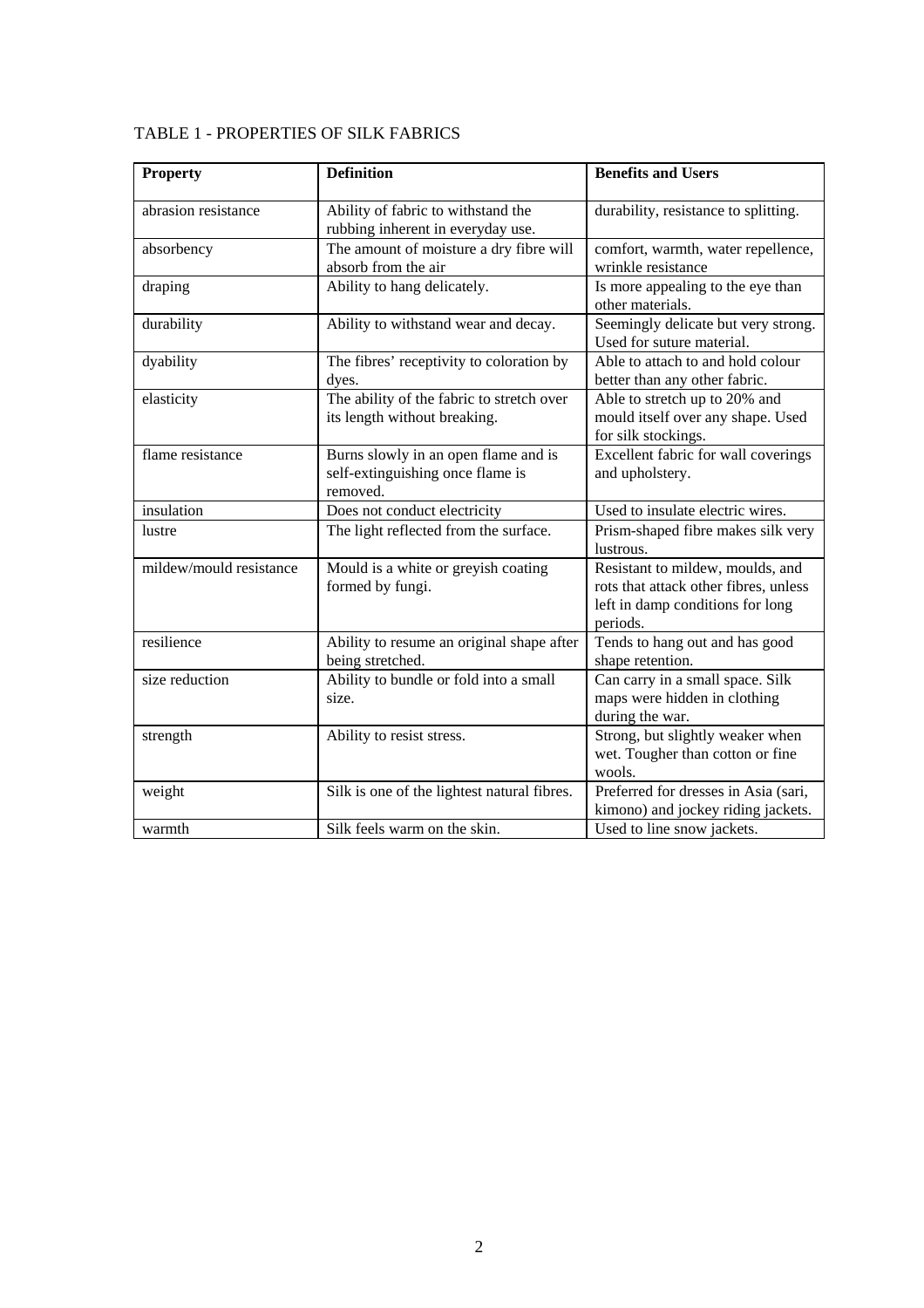# **2. Production of Raw Silk and Fabrics**

## **2.1 World silk production in comparison with other textile fibres.**

Silk production is only about 0.2% of the total textile fibre production in the world. Even though the production of silk together with other natural fibres doubled in the 20 years from 1975 to 1995, the production of synthetic fibres increased three fold (Table 2).

TABLE 2 - WORLD SILK PRODUCTION IN COMPARISON WITH OTHER TEXTILE FIBRES (THOUSAND TONNES)

| YEAR | <b>SYNTHETICS</b> | <b>COTTON</b> | <b>CELLULOSI</b> | <b>WOOL</b> | <b>SILK</b> | % OF         | <b>TOTAL</b> |
|------|-------------------|---------------|------------------|-------------|-------------|--------------|--------------|
|      |                   |               | <b>C FIBRES</b>  |             |             | <b>TOTAL</b> |              |
| 1975 | 7346              | 11809         | 2959             | 1502        | 49          | 0.21         | 23.665       |
| 1985 | 12515             | 17540         | 2999             | 1672        | 59          | 0.17         | 34.786       |
| 1995 | 20200             | 19200         | 3000             | 1600        | 100         | 0.23         | 44.100       |

## **2.2 Silk production in different countries**

For most silk producing countries, silk production is non-mechanised and family based. Production increases are therefore slow but production falls may be sudden due to population changes such as developments and urbanisation that cause population shifts. For example, while most silk producing countries doubled production between 1975 to 1995, Japan's silk production halved (Table 3).

| <b>YEAR</b> | CHINA  | <b>INDIA</b> | CIS  | <b>BRAZIL</b> | <b>OTHERS</b> | <b>JAPAN</b> | <b>TOTAL</b> |
|-------------|--------|--------------|------|---------------|---------------|--------------|--------------|
| 1978        | 19.000 | 3475         | 3240 | 1250          | 2200          | 15960        | 49,360       |
| 1985        | 32,000 | 7029         | 3990 | 1458          | 2748          | 9582         | 58.914       |
| 1993        | 71.845 | 4000         | 4000 | 2326          | 3750          | 4254         | 100.175      |
| 1996        | 59,000 | ' 3000       | 2600 | 2360          | 2500          | 2250         | 82,660       |

TABLE 3 - WORLD SILK PRODUCTION BY COUNTRY (TONNES)

The other trend to note in Table 3 is the general down turn in silk production between 1993 and 1996. The main reasons for the down turn were the increased price of labour and over production of cocoons. If it is possible to mechanise production a number of countries may be looking for this development because the demand for silk is increasing while production is falling.

## **2.3 Coarse and fine silk production**

Another factor to take into account is that different types of silk are produced in different countries. Indian silk, 95% of which is multivoltine (tropical), is coarser and is generally woven into fabrics as a cottage industry. None or almost none of India's silk is sold in the raw form internationally. On the other hand, China's silk is bivoltine and is the finer silk required by the international trade.

Australian production should aim at producing fine silk for international trade but this is more difficult and more technical than producing coarser silk and may require substantial development work under Australian conditions.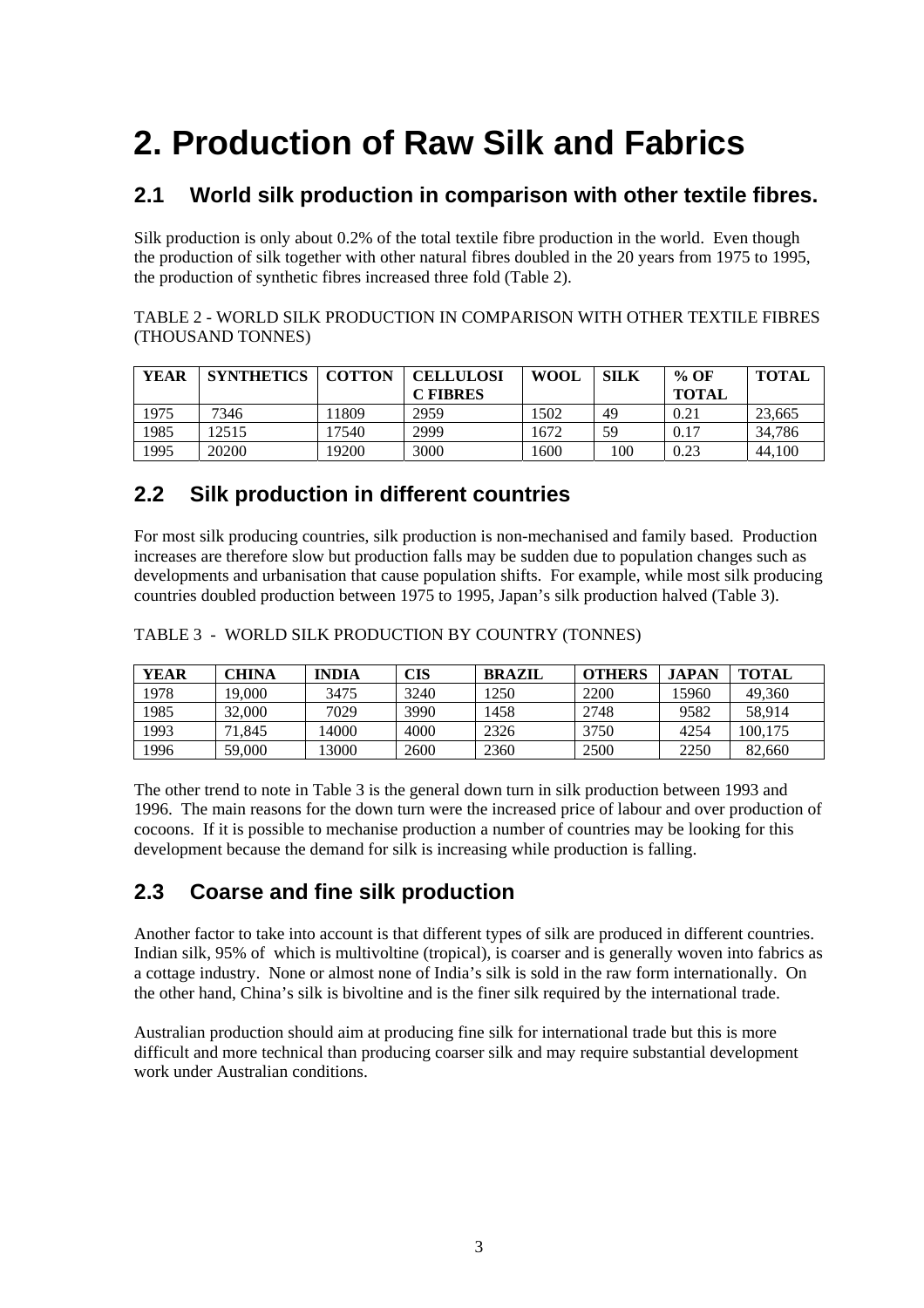## **2.4 Production of silk fabrics**

Silk is woven in China and in raw silk importing countries by power looms. In Thailand and India fabrics are woven on hand-looms, however power looms are increasing in India. Almost all silk weaving is done on power looms in Vietnam, Brazil and Korea.

There is a difference in the size of export orders and hence the specification of fabric runs for different countries. For example, China and Korea are very dependent on large export orders to cover the cost of factory production, whereas Thailand and India are more flexible and can produce smaller orders for highly specific markets such as in Germany. Because hand looming produces more natural variation in the fabric, buyers and consumers need to be educated about the differences between hand loomed and power loomed silk fabrics.

## **2.5 Future trends in silk and silk fabric production**

It is extremely difficult to predict future production trends and also difficult to obtain current production figures quickly. All silk producing countries would like to increase production. However, as well as occupational changes and labour costs mentioned previously, a number of technical problems also affect potential production figures, for example, silkworm diseases and mulberry leaf production problems.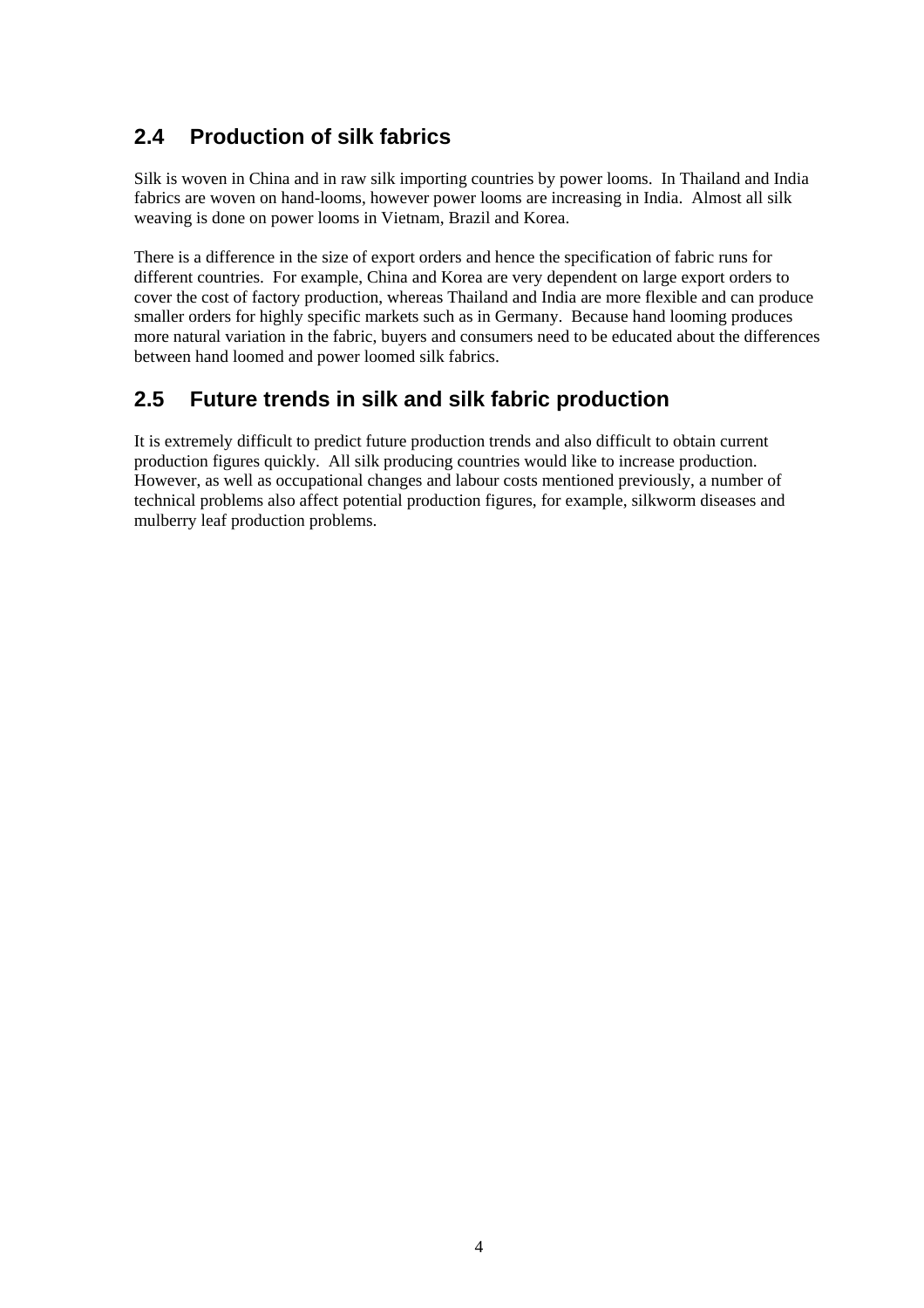# **3. Silk Consumption and Silk Trade**

### **3.1 The Market**

Japan and China are the world's largest consumers of their own and imported raw silk, thrown-silk yarns and grey fabrics. India and CIS process all their own silk production. Western Europe, USA, Canada and Australia produce virtually no silk and import all their requirements.

For a silk producing country, the form of the product marketed may be any or all of the following:

- cocoons
- raw silk
- grey (undyed) fabrics
- dyed fabrics
- manufactured goods

Because China is such a large producer and exporter, world prices are dependent on the silk prices set by China.

## **3.2 Exporting and importing countries**

|           | $\bullet$ Cocoons: | Exporting countries:<br>Importing countries: | China, Brazil<br>Japan, Republic of Korea                        |
|-----------|--------------------|----------------------------------------------|------------------------------------------------------------------|
| $\bullet$ | Raw silk (yarn):   | Exporting countries:<br>Importing countries: | China, Brazil, Vietnam<br>India, Italy, Japan, Republic of Korea |

## **3.3 Managing the market**

The small range of countries involved in the silk trade means that silk marketing is fragile and haphazard. It would be necessary to have good intelligence from each of the above seven or so countries to manage the entry into and participation in the world silk market. Contribution to the International Sericultural Commission (ISC) and the International Silk Association (ISA) could provide the necessary intelligence on the world silk trade.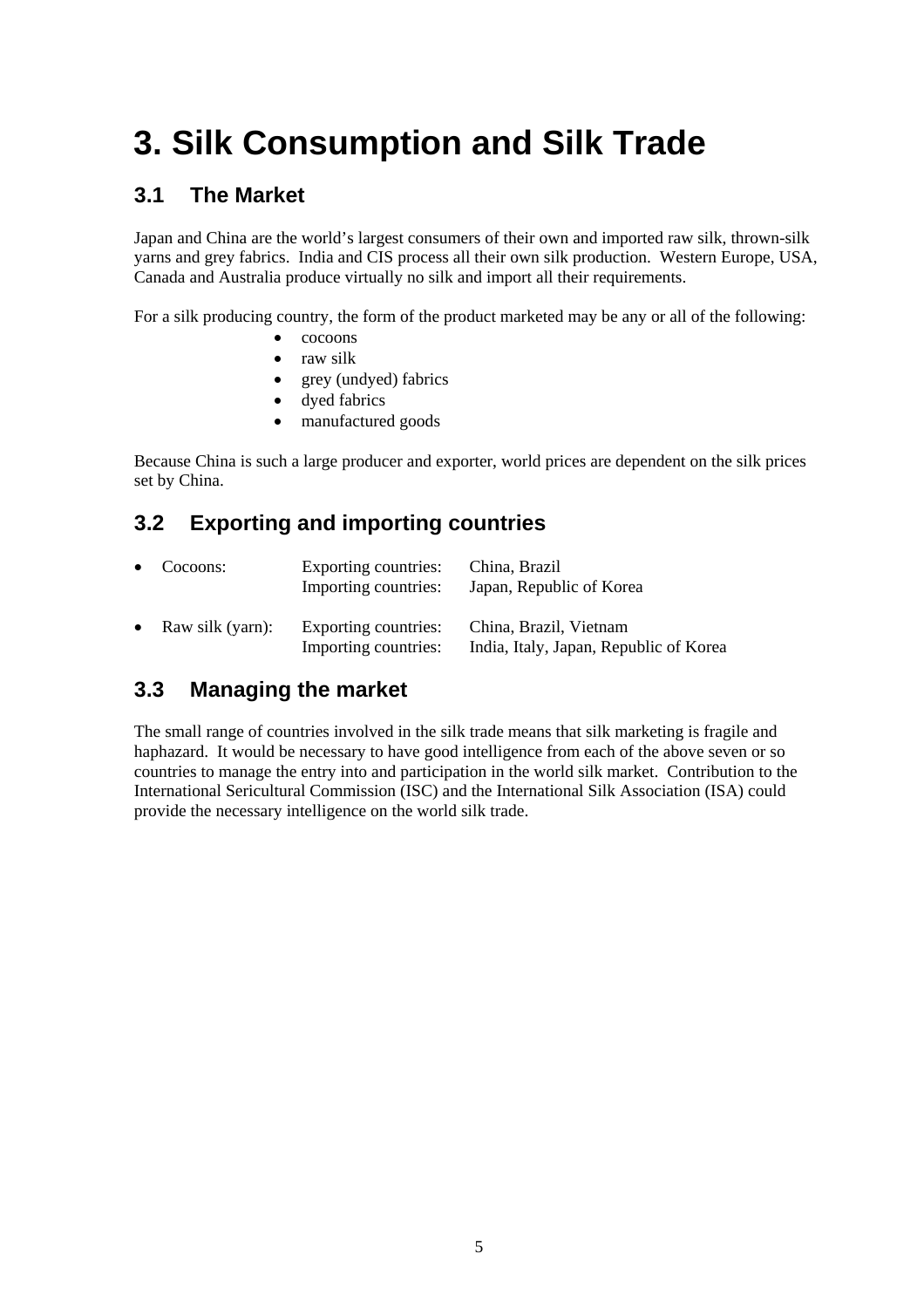# **4. Results**

## **4.1 Report of a visit to India to investigate sericulture methods**

A training program was undertaken at the International Centre for Training and Research in Tropical Sericulture ( ICTRTS ) at Mysore, India, from  $17<sup>th</sup>$  November to  $18<sup>th</sup>$  December, 1999. The program consisted of hands-on rearing of a batch of silkworms and interviews with the heads of each of the fifteen research and training sections. Visits were undertaken to rearing farms and associated research and service establishments in and around Mysore and Bangalore. A report on the information provided during the interviews "Silk Production in Southern India" is given in Appendix 1.

## **4.2 Silk information web pages**

Based on the extensive literature available at ICTRTS, a series of web pages has been prepared for anyone who wishes to view them on the internet. The objective of this initiative is to have introductory information available immediately for any potential silkworm producer and to generally promote the silkworm industry. References to more detailed descriptions in the literature are also provided for those who wish to become serious producers. The webpage address will be http://www.animal.uq.edu.au/research/research.htm

## **4.3 Videotape of sericulture in India**

A videotape was made of the ICTRTS and associated silk research and service centres in southern India. Copies of the videotape are available from the author at the School of Animal Studies, University of Queensland.

## **4.4 Recommendation**

Based on the review of world trends of the increasing demand for high quality silk and declining production of international grade silks, Australia's favourable climate, our technological and scientific capability and the need to diversify farm production, it is recommended that research into and promotion of silk production in Australia be supported by a network of government and private agencies. Australia should establish a Sericulture Research Centre and a silk market intelligence unit to facilitate the introduction and development of sericulture, moriculture and silk processing.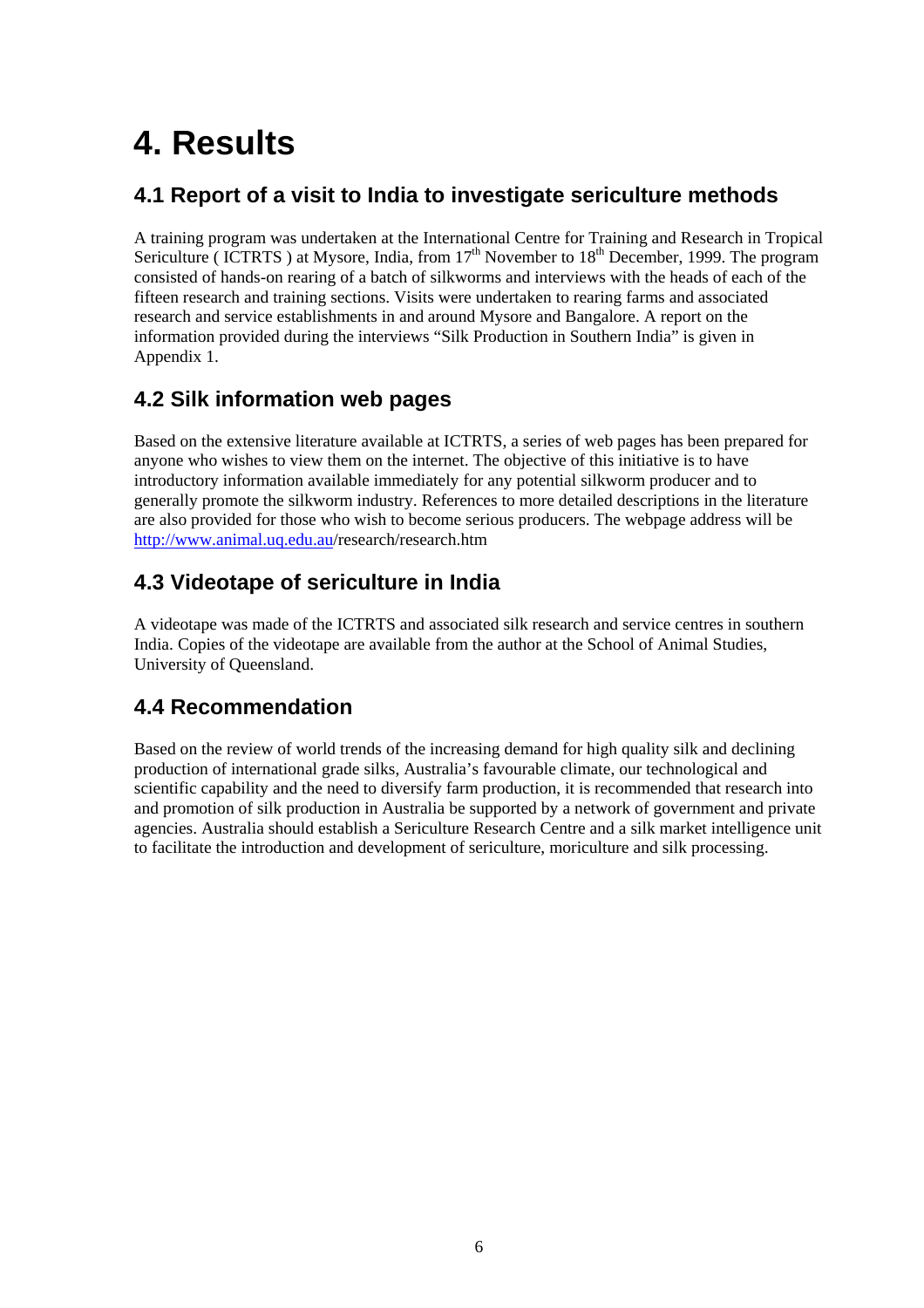# **5. Developing a Silk Industry in Australia**

Failure of previous attempts at establishing a sericulture industry in Australia is given in Appendix 2.

Silk production is a complex agro-industrial system which uses advanced technologies. The following factors have to be considered before embarking on sericulture and/or silk processing.

## **5.1 Sericulture**

#### **5.1.1 Mulberry cultivation**

Sufficient botanical and agronomic expertise exists in Australia to undertake mulberry development work and training. Black *(Morus nigra)* and white *(Morus alba)* mulberry species are grown in Australia and an initial project would be to compare the growth characteristics and leaf yield of mulberry varieties in Australia. Comparison with overseas yields would determine whether it would be an advantage to try to import overseas mulberry varieties.

#### **5.1.2 Silkworm selection**

Silkworms in Australia are kept in a univoltine system (ie. one generation per year) mainly because of the seasonal production of mulberry leaves. However it may be possible to create artificial conditions for the propagation and growth of mulberry leaves and silkworms all year with present Australian stocks. Preliminary trials should be conducted to determine the potential of Australian origin stock before (or at the same time as ) importing overseas stock.

Whether using local or imported stocks of silkworms, parent stocks will have to be selected and maintained and crossed to produce commercial hybrids. This will entail the use of a substantial area in a building to store the silkworm eggs (grain), sort and sanitise the eggs, and incubate, hatch and grow the worms in separate batches.

#### **5.1.3 Quarantine Requirements**

Quarantine requirements to import silkworms and mulberry trees to Australia:

#### **1. Charges for Importation**

In addition to freight costs, the Australian Quarantine Inspection Service (AQIS) levies the following lodgement fees for applications to import plants, seeds and biological material such as laboratory animals and bees. \$60 per application.

#### **2. Quarantine Conditions**

The importation of some products is, by law, subject to certain quarantine conditions and restrictions, while other products cannot be imported without quarantine permit

| <b>Product Type</b>                | <b>Sections to Complete on Application Form</b> |
|------------------------------------|-------------------------------------------------|
| Live Animals                       | Sections: 6, 7 $(a/b)$ , 9                      |
| Laboratory animals, animals for    |                                                 |
| scientific purposes, insects and   |                                                 |
| arthropods                         |                                                 |
| Live Plants                        | Sections: 6, 7 (b), 8, 9                        |
| Plants such as cuttings and tissue |                                                 |
| cultures (also seeds)              |                                                 |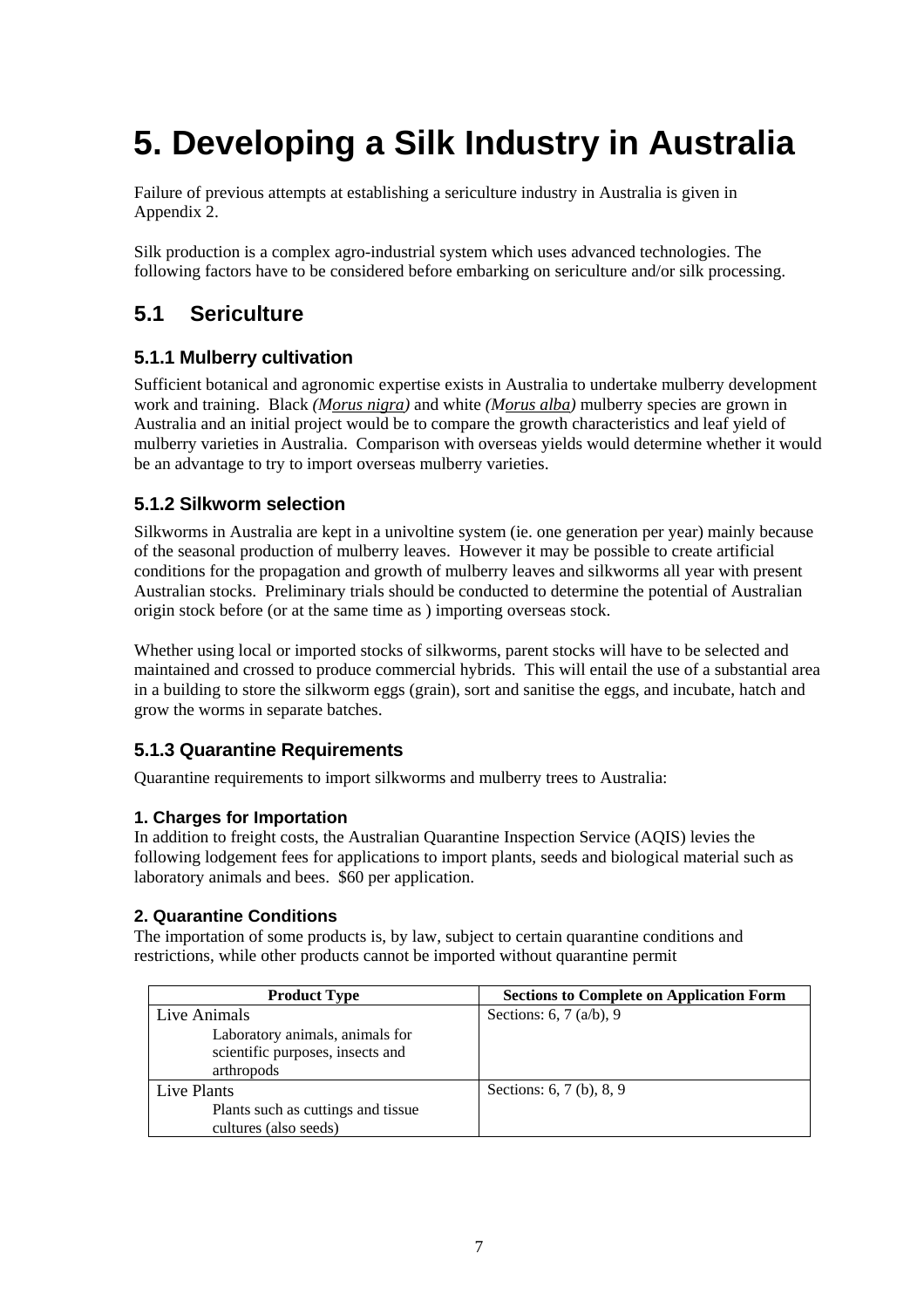#### **Details of sections**

#### *Section 6. Details of Transport*

For the importation of livestock (live animals) it is necessary to provide the date of export, part of export and intended airline or vessel to be used. It is also necessary to provide the route, country by country, that the animal will enter from departure until arrival into Australia. This will ensure the route to be taken is quarantine approved.

The intended date of arrival is required to be completed by those importing livestock and those importing live plants that will require post entry quarantine.

*Section 7. 7(a) Biological Status* 

You are required to provide a list of ingredients that have been used to produce the final product, which you intend to import. For each ingredient you should specify the species of origin, country of origin and any treatments or tests applied which would decrease the quarantine risk.

The details of the period the animal has spent in official quarantine premises or under restrictions in the country of export must also be specified, along with the time the animal has been a resident in the country of export.

*7(b) Genetically Manipulated Status Certified Scheme/Accredited Source* 

Please indicate if the produce has been genetically manipulated or contains any genetically manipulated material.

*Section 8. Product Details Certified Scheme/Accredited Source*

For live plants or seeds, please indicate if the material to be imported is from an AQIS accredited or approved source or is produced under a Certified Scheme.

#### **Location grown/collected/manufactured collection team or collection centre**

The information that this section requires relates to the location that the products were grown/prepared/manufactured/collection team or approved collection centre in the country of origin.

For all products except Animal Reproductive Material you are required to provide either the location where grown or the registered premises (please provide premises registration number) or the laboratory where prepared.

#### **Section 9. Location details within Australia**

The information that is required in this section relates to the location that the imported product/plant/animal will under go further processing or will be held for further direction or will undergo further Quarantine at an approved Quarantine premises. Approved Quarantine premises must be approved at time of import. If you intend to utilise more than one facility for the imported commodity, please provide summary of premises to be utilised.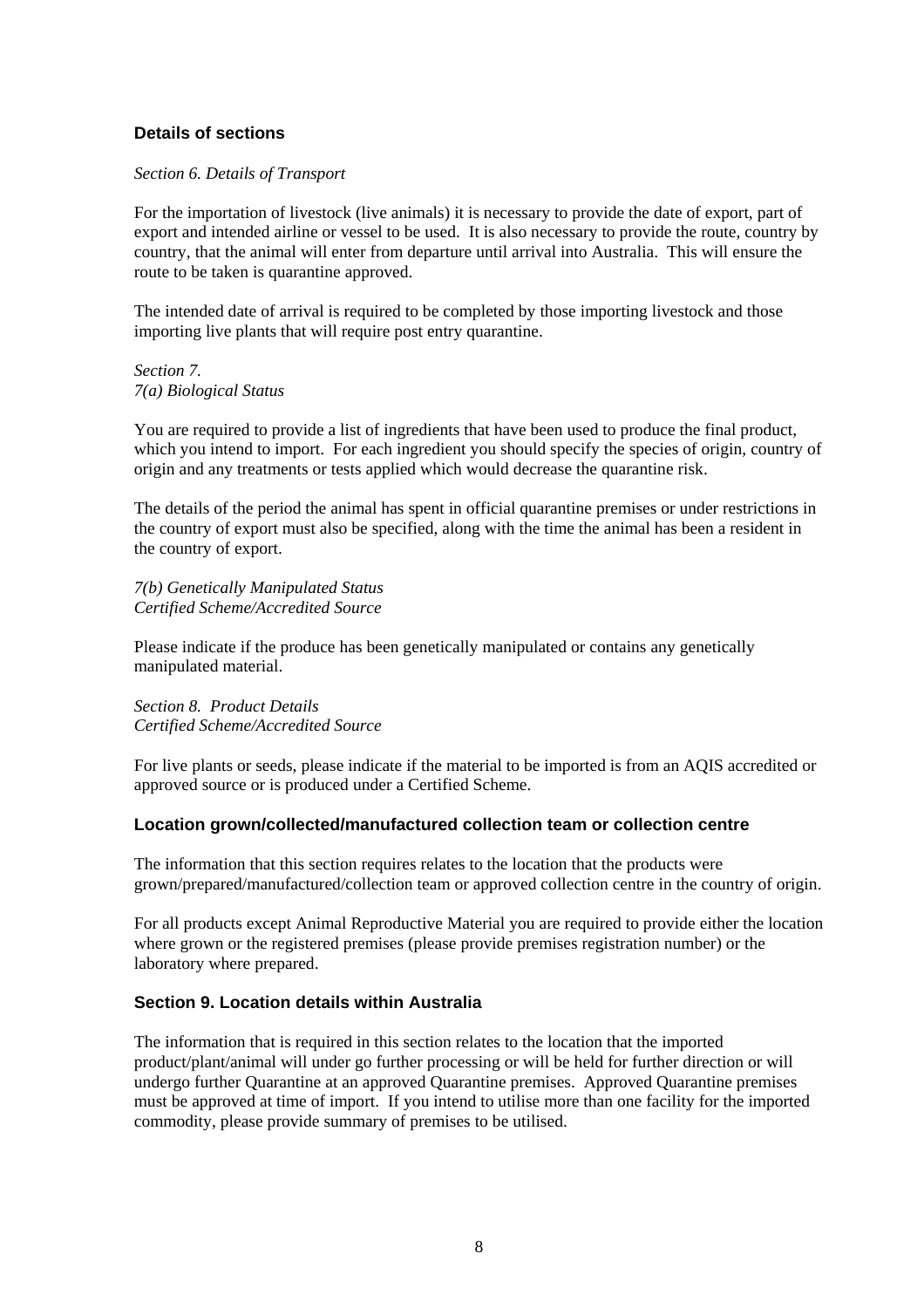For plants, seeds or plant propagative material requiring further growth in post entry quarantine please indicate if the material is to be grown at a Government Post Entry Quarantine Facility or at an Approved Private Post Entry Quarantine Facility. (Please provide the premises registration number). **It is also the importer's responsibility to ensure that space is available in the Post Entry Quarantine Facility for their material and for live animals.**

#### **Application**

Applications to Import Quarantine Material are obtainable from, and completed applications are to be sent to:

 Department of Primary Industry and Energy Australian Quarantine and Inspection Service PO Box 858 Canberra ACT 2601

|       | Live Animals Ph: $0262724578$ | Fax: 02 6273 2097 |
|-------|-------------------------------|-------------------|
| Other | Ph: $0262725162$              | Fax: $0262733709$ |

#### **5.1.4 Cocoon treatment**

Cocoon collecting, stifling equipment and cocoon storage require specialised equipment and controlled environment rooms.

#### **5.1.5 Reeling**

Progression from manual to semi-automatic to automatic reeling equipment depends on the volume of cocoons to be processed. Appropriate equipment can be compared as cocoon supply increases. It should be noted that the type of equipment affects the quality of the yarn produced.

#### **5.1.6 Classing**

Raw silks need to be tested and classified to international standards. Technical equipment and expertise are required for this essential stage to enable silks to enter the appropriate levels in world trade.

#### **5.1.7 Silk wastes and by products**

Once a certain volume of silk is produced it is worthwhile processing silk wastes such as spun silk and silk noil yarns. This option should be incorporated into the initial plans.

Other by-products such as pupa and mulberry wastes can be used for animal feeds. Pupae and larvae can produce cosmetic oils, creams and pharmaceuticals. In addition, silkworms are being increasingly used in biotechnology. However, these options should not be used to determine the viability of a silkworm industry.

## **5.2 Silk processing**

Sophisticated looms can be operated by a few skilled technicians, whereas less sophisticated equipment requires an experienced labour force that Australia does not possess. It is therefore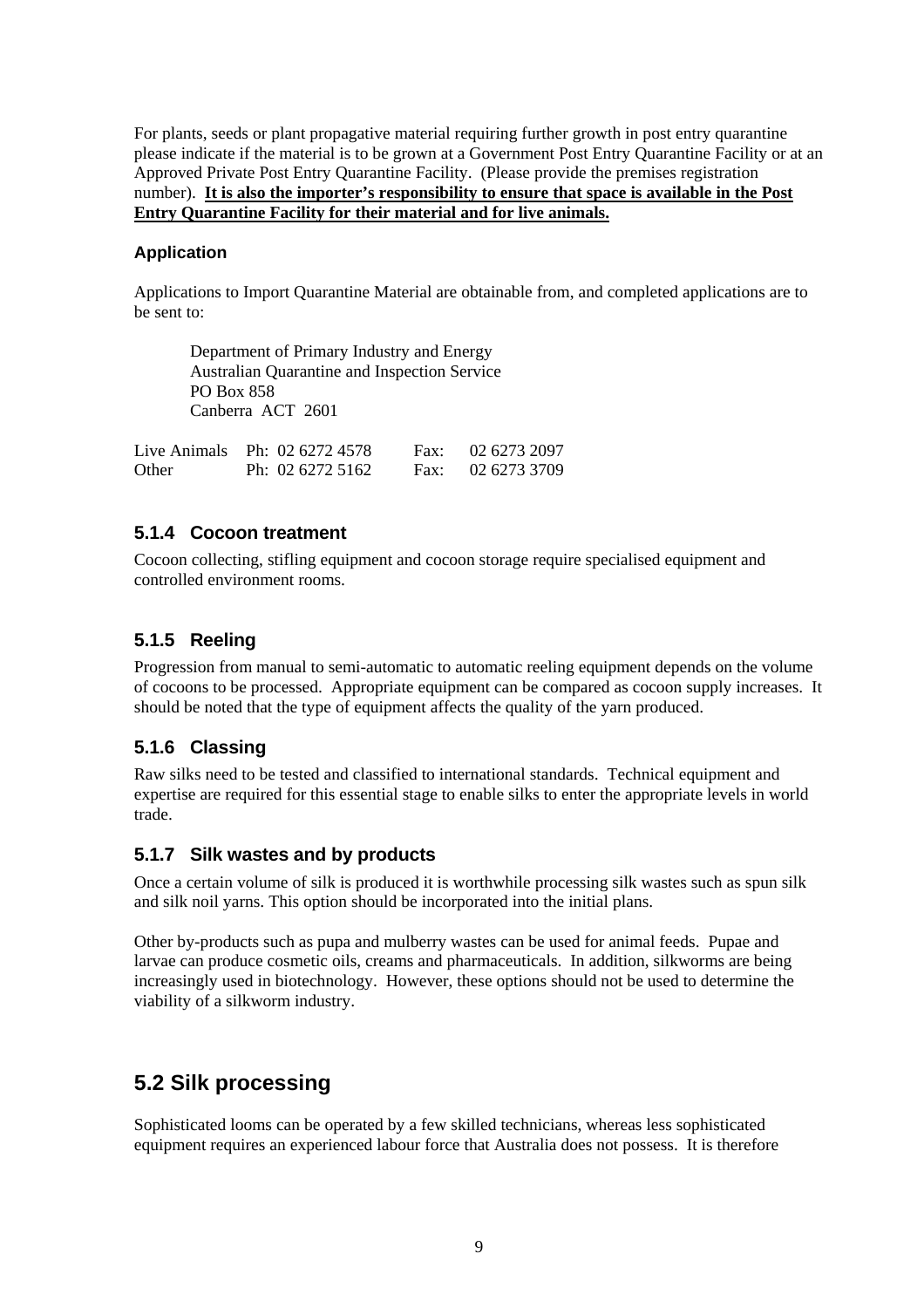suggested that a small scale modern pilot plant be purchased for trials and training of operators and located at a training institute.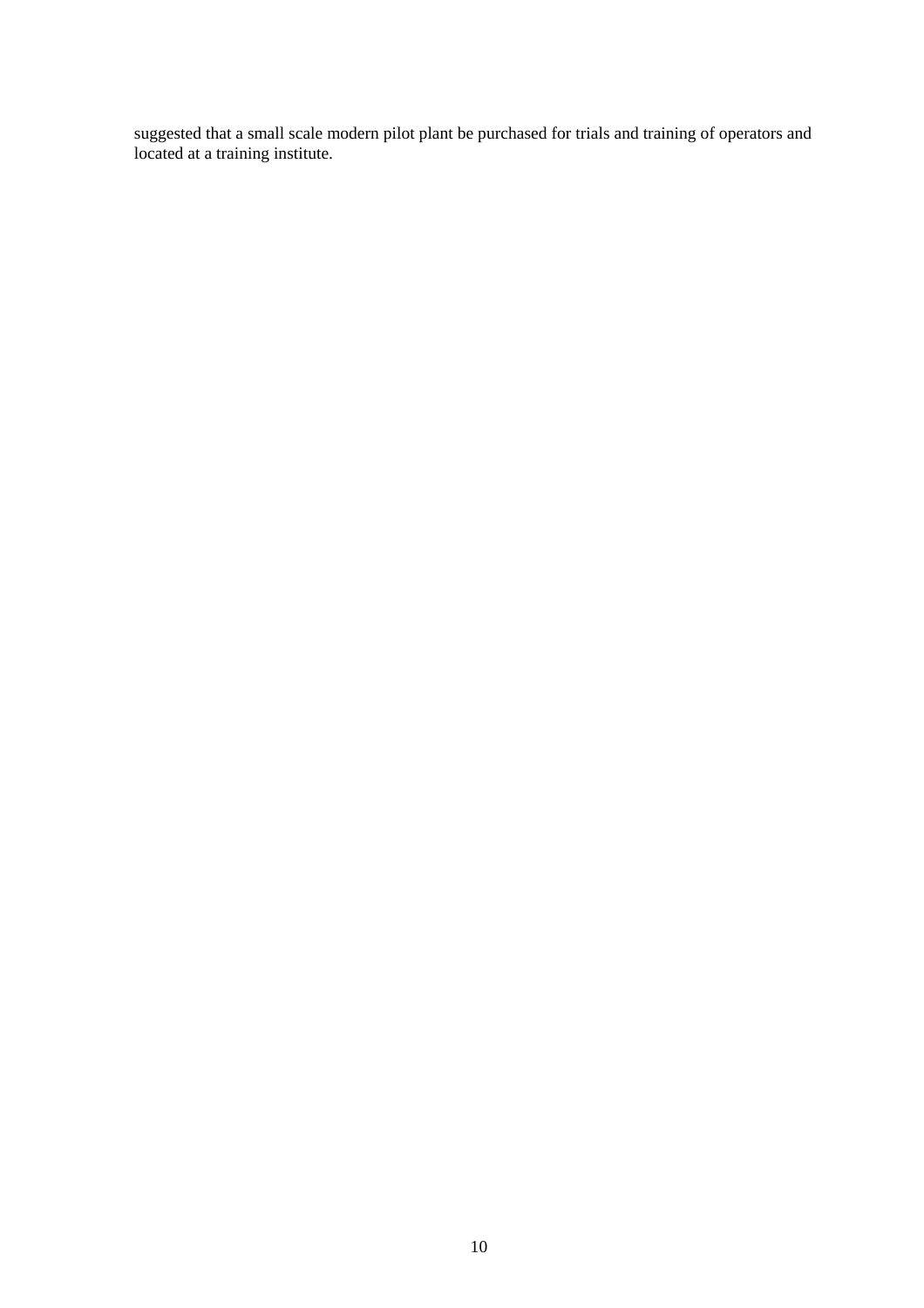# **6. Suggested Industry Structure in Australia**

## **6.1 Infrastructure**

It is suggested that the silk industry in Australia be based on both small and large scale producers and that the collaboration of the following bodies be sought to establish the Australian sericultural industry on a firm footing:

- State Departments of Agriculture/Primary Industries (Apiculture would be the closest allied industry).
- Formal organisations, especially those involving women (National Farmers Federation, Country Women's Association).
- Rural Industries Research and Development Corporation- New Animal Products Committee.
- Research and Developments Units in Universities and State Government Departments.
- The textile industry.
- Corporate investors.
- Overseas consultants and sponsors (eg. India, Japan).
- Commonwealth and State Government Departments of Export and Trade.

## **6.2 Research Centre**

#### **6.2.1 Structure**

At least one sericulture research centre needs to be established to undertake the huge range of development work required. This centre needs to have premises, equipment, training for research and technicians, and communication and co-operation with other research institutes with common objectives both within Australia and overseas.

#### **6.2.2 Activities**

Demonstrations, training programs and technical assistance for commercial producers (at the Sericulture Research Centre).

Collaborative development programs with fabric and clothing manufacturers to integrate production with industrial requirements both in Australia and overseas.

Market Intelligence Unit for monitoring silk trends and for identifying potential markets for specialised production. Specialised production may be required to tap into identified market opportunities such as those listed in Table 5.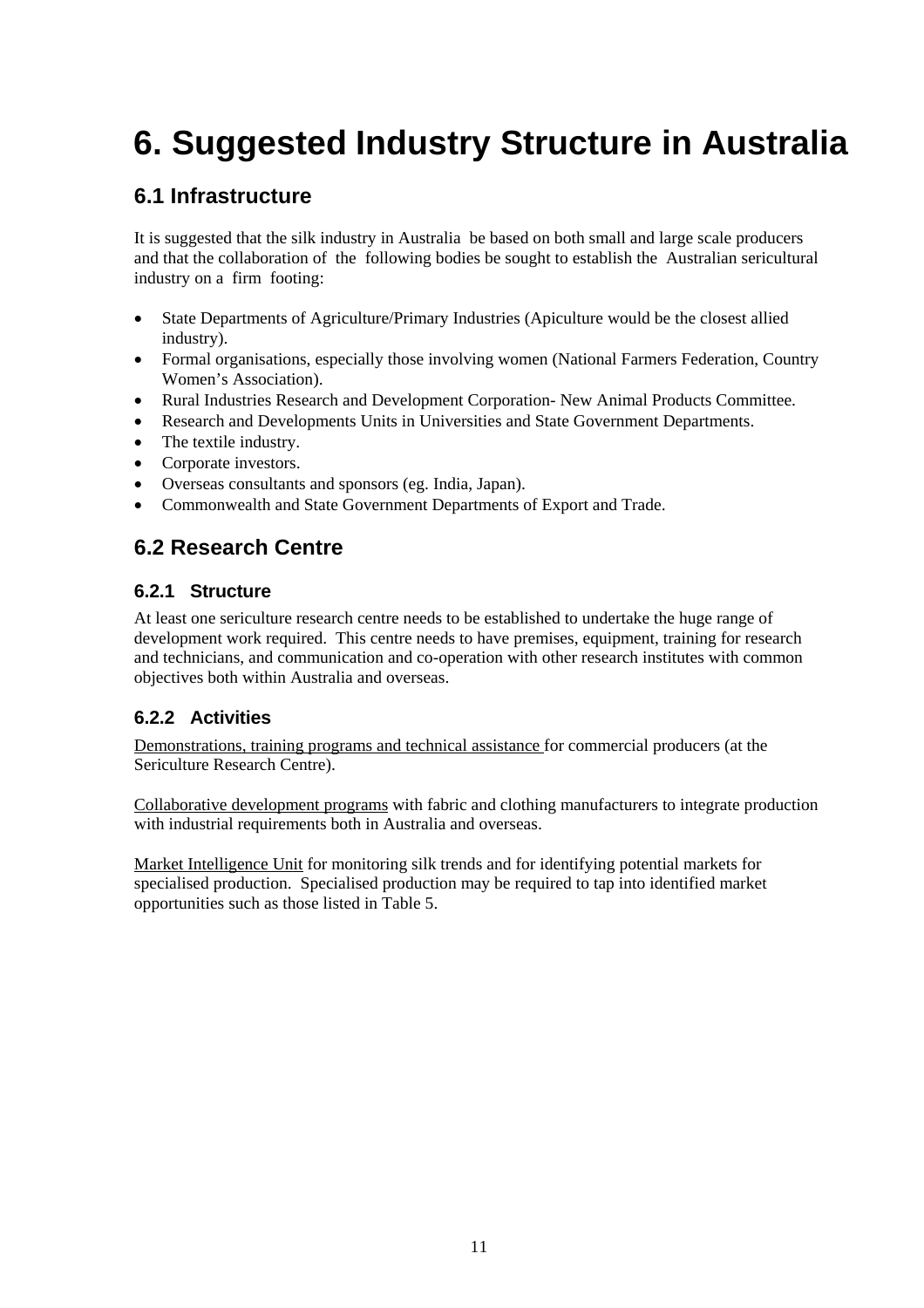#### TABLE 5 - SPECIALISED PRODUCTS THAT NEED TO BE PRODUCED ON DEMAND TO TAKE ADVANTAGE OF AN IDENTIFIED NEED IN THE SILK MARKET PLACE.

|    | <b>PRODUCT</b>                                                    |
|----|-------------------------------------------------------------------|
| 1. | Silkworm eggs (seed) (of various genetic types)                   |
| 2. | Hatched silkworms (parent and commercial strains)                 |
| 3. | Silkworms at various stages of growth (length)                    |
| 4. | Cocoons (for breeding or spinning)                                |
| 5. | Raw silk thread (of various diameters – deniers)                  |
| 6. | Grey fabric (undyed) of coarse silk                               |
| 7. | Grey fabric of medium and fine silk                               |
| 8. | Dyed silk fabrics                                                 |
| 9. | Manufactured goods from silk fabrics. eg. Rugs, Cloths - scarves, |
|    | ties, shirts, skirts.                                             |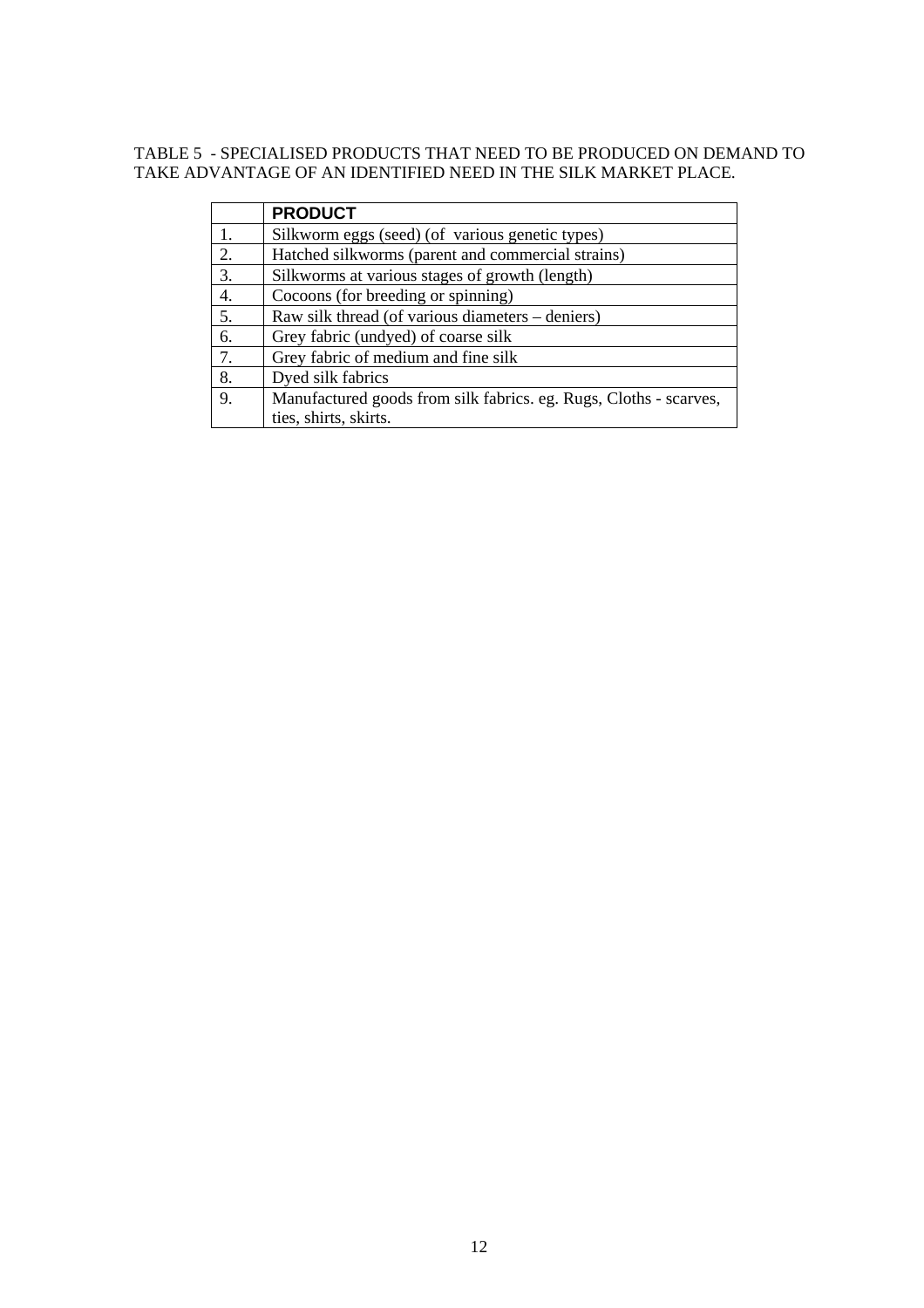# **7. Five Year Plan for the Silk Industry in Australia**

| <b>YEAR</b>      | <b>RESEARCH INSTITUTE</b>                        |                                               | <b>STATE GOVT</b><br><b>DEPT</b>                                    | <b>SMALL SCALE</b><br><b>PRODUCERS</b>                   | <b>LARGE SCALE</b><br><b>PRODUCERS</b>                                        |
|------------------|--------------------------------------------------|-----------------------------------------------|---------------------------------------------------------------------|----------------------------------------------------------|-------------------------------------------------------------------------------|
|                  | <b>RESEARCH</b>                                  | <b>DEVELOPMENT</b>                            |                                                                     |                                                          |                                                                               |
| $\overline{1}$ . | Collect<br>silkworms<br>and<br>mulberrys         | Organise<br>workshop Start<br>webpage         | Became aware and<br>involved.                                       | Became aware.<br>Obtain information from<br>webpage.     | Became aware.                                                                 |
| $\overline{2}$ . | Test<br>germplasm<br>characters                  | Run workshops                                 | Send staff for<br>training overseas.<br>Attend workshops.           | Attend workshops.<br>Plant mulberries.                   | Attend workshops<br>or have workshop at<br>organisation. Plant<br>mulberries. |
| 3.               | Import<br>germplasm<br>and compare<br>with local | Multiply seed for<br>producers.               | Set-up reeling and<br>testing laboratory.                           | Obtain silkworm seed<br>from Research Institute.         | Obtain seed (from<br>overseas ?).                                             |
| $\overline{4}$ . | Investigate<br>problems                          | Provide solutions<br>to producers<br>problems | Send samples to<br>market.Assist<br>producers to solve<br>problems. | Produce cocoons. Send<br>to reeler. Send for<br>testing. | Produce cocoons. Reel<br>silk. Send for testing.                              |
| 5.               | $\mathbf{u}$                                     | $\mathbf{u}$                                  | $\mathbf{u}$                                                        | Improve standards.<br>Obtained improved<br>germplasm.    | Improve standards.<br>Obtained improved<br>germplasm.                         |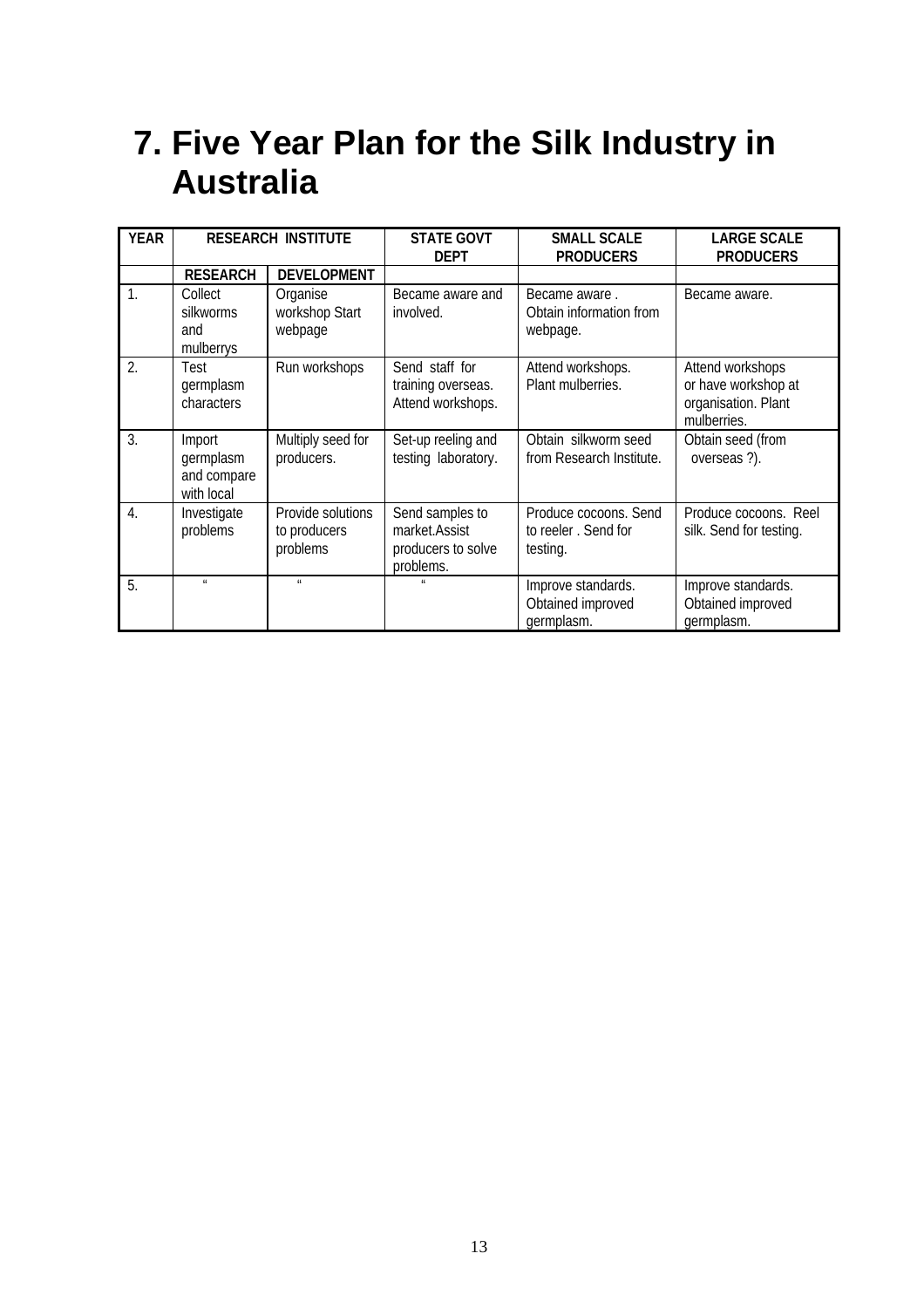# **8. Business Plan to Establish the Silk Industry in Australia**

#### **Purpose of business plan**

This plan describes what is required to establish a business unit to produce three tonnes of raw silk fibre per year to trade on the international silk market. The total amount of raw silk fibre to aim for and the business structure suggested may vary in the future with greater knowledge and refinement of the production parameters under Australian conditions.

#### **Production Phases**

It is proposed that production should be staged in three phases (Diagram 1).







**DIAGRAM 1:** The three phases suggested for the development of a silk industry in Australia.

#### **Phase 1 – Craft Supplies**

Australia has seen the resurgence of many handcrafts in recent years. Some of the other new animal industries, such as Angora goats, Alpaca and coloured wool sheep, provide fibre for spinning and weaving by hand. Silk, being equally prestigious and soft to the touch, is likely to find favour amongst handcraft spinners and weavers.

It is suggested that initial promotion should be aimed mainly in the direction of encouraging women and children, especially country women and children, to grow mulberries and silkworms and to harvest the silk for themselves or others to use in manufacturing hand spun and woven fabrics and garments both for the local and the tourist trade.

This phase is low risk but would provide the necessary buffer time for learning the skills required to:

- i) produce silk
- ii) produce large quantities of silk
- iii) produce high quality silk.

If the silk industry developed no further than this in Australia, this phase will still be useful for testing a variety of silk production systems and for providing another source of income for women and children working from home.

It is planned, however, to link this phase with phases 2 and 3 when a number of these individual home production units would be linked into a single production unit.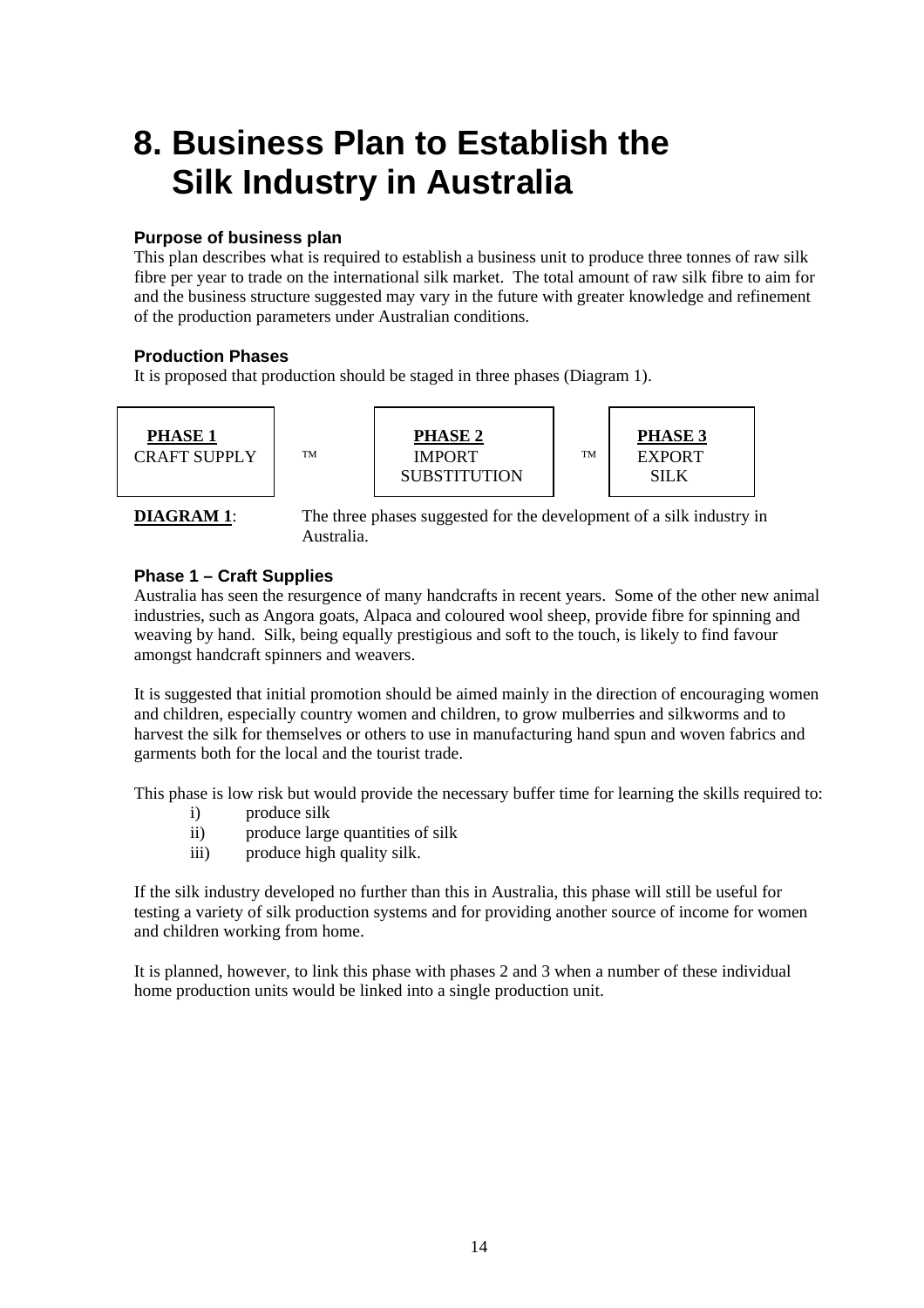#### **Phase 2 – Import Substitution**

Although not large on the global scale, Australia does import silk. The majority of this constitutes silk fabric. However, silk fibre is used as a special addition in woven cotton and wool fabric. It should be the aim of the Australian silk industry to attempt to match the quality of the imported fibre in partnership with Australian fabric manufacturers. This initiative would also give the Australian silk producers a benchmark on which to judge their own silk quality prior to entry into the international market in Phase 3.

The opportunity should also be taken during this phase to investigate the possibility of fabric manufacture in Australia in association with a textile institute. This would also provide the buffer time required to research and develop the techniques required by Australian textile factories to adjust their equipment to manufacture the range of silk fabrics required by domestic and international markets. It would be necessary for the factory management or a supply company to coordinate silk growing and purchasing to supply the factory with the increasing quantities required to gradually replace imports (see diagram 2).



#### **DIAGRAM 2: Suggested Company Structure**

#### **Phase 3 – Export of Silk**

Silk could be exported as cocoons, reeled fibre or woven fabrics, each stage bringing substantially higher returns. It is expected that small quantities of silk would be available and tested on the international markets initially. The international interest and response to these initial marketing tests would be indicators of the future prospects of the Australian silk industry and of the amount of research and development still required to match international benchmarks.

The quantity placed on the international markets is not an inhibiting factor on the development of the silk industry in Australia, because both small and large quantities can be sold if they are the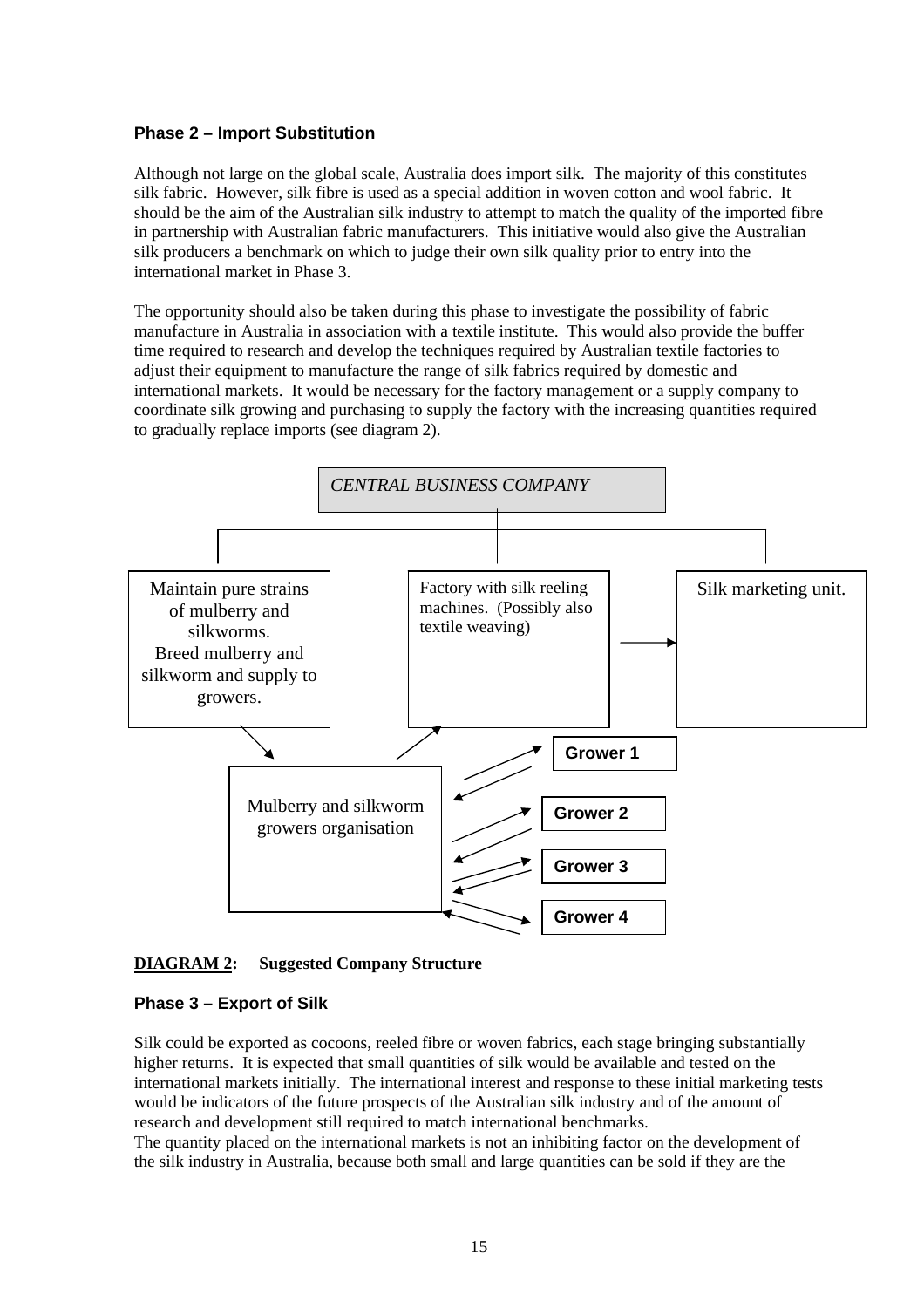required quality and price. The bottleneck in the system of gearing up to the international market is the volume required for an Australian manufacturer to break even on the costs of production. An attempt has been made to suggest what this volume is. However, the overheads and investment for a manufacturer depend ultimately so much on the decisions made by the manufacturer about the type and amount of equipment and staff purchased, that separate costings would have to be conducted for each manufacturer.

The structure suggested is a central business company that controls the production of silkworm eggs, the reeling of the silk from the cocoons and the marketing of the silk. The central business company would have at least these three divisions with dedicated facilities and an expert in each division to supervise each activity. The central business company may have a fourth division responsible for the production of mulberry leaves and feeding the silkworms and/or the company may arrange for this fourth activity to be undertaken by private growers.

Both the central business company and private growers may have to raise funds to purchase the required premises, equipment, facilities and staff.

The following is a summary of initial estimates of the cost of establishing and operating each unit.

1. COST OF ESTABLISHING COCOON PRODUCTION UNIT (excluding cost of land) (see Table 1)

| i)  | Cost of establishment of 1ha mulberry cultivation | \$119,352 |
|-----|---------------------------------------------------|-----------|
| ii) | Cost of establishment of sericulture unit         | \$ 50,000 |
|     | Total establishment cost                          | \$169,352 |

#### 2. PRODUCTION COSTS AND RETURNS FOR COCOON PRODUCTION UNIT

- i) Weight of mulberry leaf produced per year =  $10 65$  (av. = 30)t
- ii) Number of silkworms spinning cocoons per year  $= 0.3 3.6$  (ay.  $= 1.33$ ) million
- iii) Weight of cocoons per year =  $324 7200$  (av. = 2014 \*)kg
- iv) Sale price cocoons  $(AUD/kg) = $4 7 (av. = 6.0)$
- v) Total return per year on cocoons =  $$1,000 $50,000$  (av. =  $$12,000$ )

*\* 12 hectares of this average production required to supply on automatic reeling unit* 

#### 3. COST OF ESTABLISHING AUTOMATIC REELING UNIT

| i)  | Cost of building                | \$100,000 |
|-----|---------------------------------|-----------|
| ii) | Cost of machinery and equipment | \$200,000 |
|     | Total establishment cost        | \$300,000 |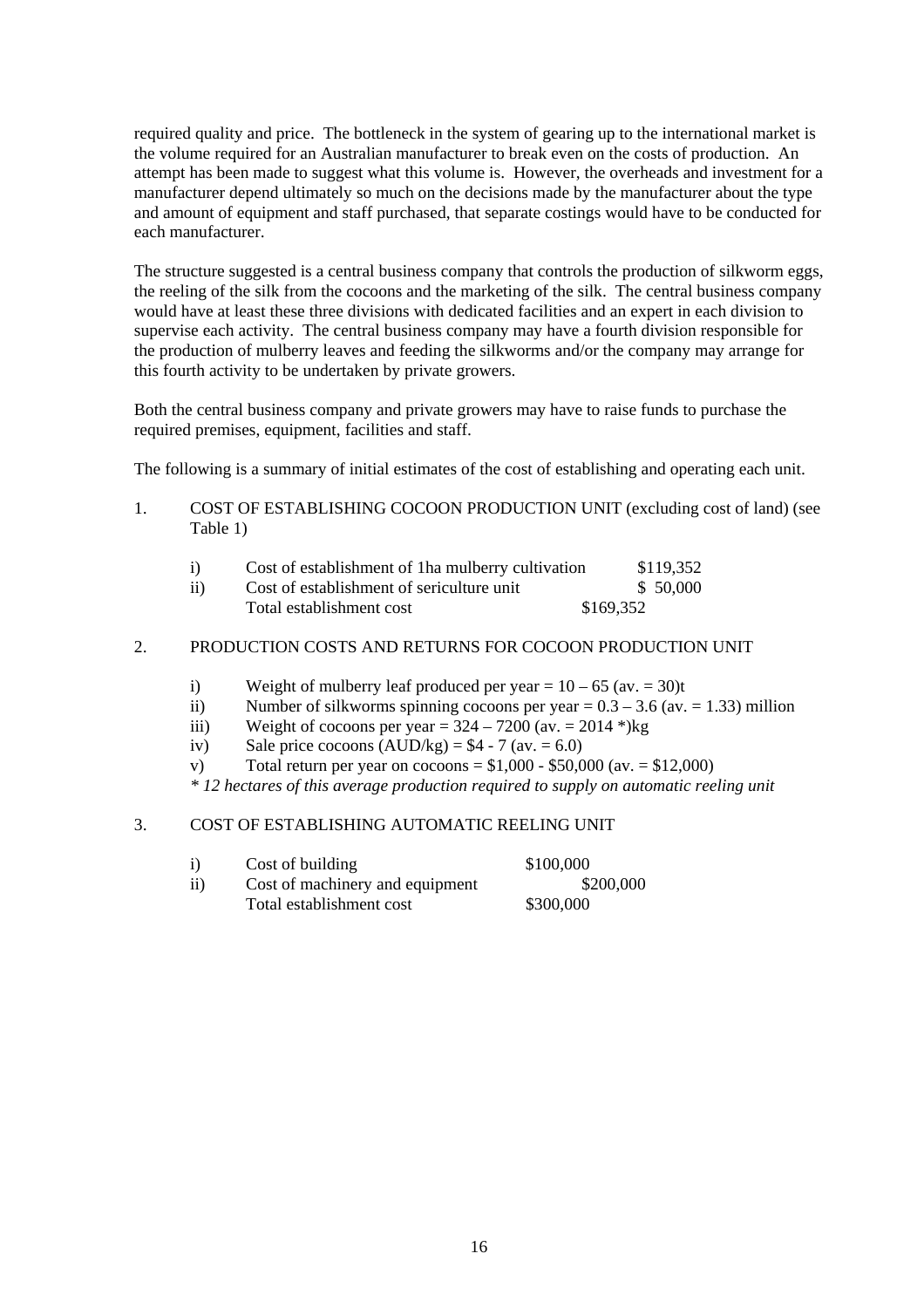4. PRODUCTION COSTS AND RETURNS FOR RAW SILK PRODUCTION (Producing 3t/year) (See Table 3)

| $\mathbf{i}$       | Amount of cocoons required per year $= 24$ t |                         |
|--------------------|----------------------------------------------|-------------------------|
| $\mathbf{ii}$      | Cost of cocoons required per year            | $$96,000 - $144,000$    |
| $\overline{111}$ ) | Labour and overheads per yea                 | \$22,000                |
|                    | Total costs per year                         | $$118,000 - $166,000$   |
| iv)                | Production value of raw silk                 | $= $40 - $56**/kg$      |
| V)                 | Total return from sale of raw silk           | $= $120,000 - $168,000$ |
|                    | Cross margin on raw silk per year            | $= $2,000$              |
|                    | ** See footnote to Table 3.                  |                         |

#### **REFERENCES**

Henle, H. V. (1996) Growth in production and demand of silk, in Global Silk Seenario – 2001 (ed. R. K. Datta *et al.*) Oxford and IBH, New Delhi.

Sonwalker, T.N. (1973) Handbook of Silk Technology. Wiley Eastern, New Delhi.

#### TABLE 1 - COST OF ESTABLISHMENT OF A SERICULTURE ENTERPRISE BASED ON ONE HECTARE MULBERRY CULTIVATION

#### i) ESTABLISHMENT OF MULBERRY CULTIVATION

|    |                                                                      | <b>AUD</b>        |
|----|----------------------------------------------------------------------|-------------------|
| 1. | Land preparation                                                     | 1,000             |
| 2. | Cuttings, saplings $(30,000 \ @$ \$3.00)                             | 91,000<br>90,000  |
|    | (spaceing 60 x 30 cm)                                                |                   |
| 3. | Irrigation & Dip                                                     |                   |
|    | PVC pipe $(63 \text{mm} 4 \text{kg} \times 90 \text{m})$ @ \$5/m     | 450               |
|    | PVC pipe (50mm 6kg x 165m) @ \$5/m                                   | 825               |
|    | PVC tube $(12mm \times 8375m)$ @ $1/m$                               | 8375              |
|    | Dipper 0 turbo key (41ph x 13612) $@$ \$1ea                          | 13612             |
|    | Ball value (50mm x 5) $\omega$ \$40                                  | 200               |
|    | Flush valve $(50 \text{mm} \times 5)$ @ \$10                         | 50                |
|    | Fittings and accessories                                             | 500               |
|    | <b>Transportation and Installation</b>                               | 2500<br>26,552    |
|    |                                                                      |                   |
| 4. | Water Equipment                                                      |                   |
|    | 170,000 1 (38,000 gallons) per irrigation x 6-9 irrigatons per crop  |                   |
|    | (black clay – sandy loom) x 5 crops/year = $5.1$ ml – $7.7$ ml/year. | 1500              |
|    |                                                                      |                   |
|    | Pump & fittings x 1                                                  | 150               |
|    | Screen filter 1.5 PG x 1                                             | 40                |
|    | Venturi manifold 1.5 x 1                                             | 50                |
|    | Venturi assembly                                                     | 60<br>1,800<br>-S |
|    |                                                                      |                   |
|    | <b>Total Cost</b>                                                    | \$119,352         |

#### ii) ESTABLISHMENT OF THE SERICULTURE UNIT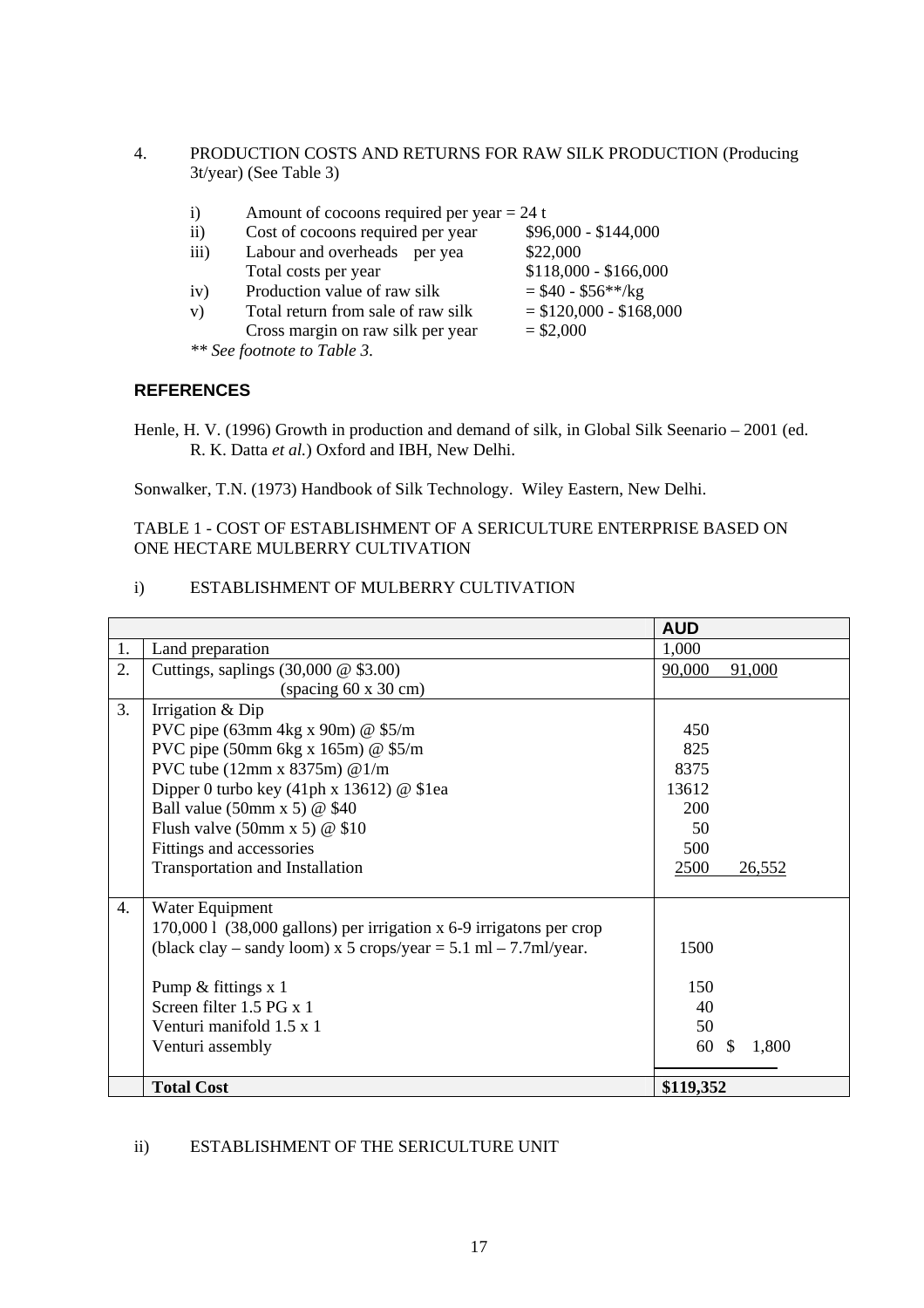| <b>Rearing &amp; Mounting House</b>                |           |
|----------------------------------------------------|-----------|
| $16x12m + 2m$ verandah                             |           |
| Young age room 4m x 4m                             |           |
| Mounting room 4m x 4m                              |           |
| Late age rearing 16m X 8m                          | \$30,000  |
| <b>Equipment</b>                                   |           |
| Stands 2m X 1.5m                                   |           |
| Wooden trays                                       |           |
| Feeding stand                                      |           |
| Microscope                                         |           |
| Wash basin                                         |           |
| Door mat                                           |           |
| Leaf chamber                                       |           |
| Nylon nets                                         |           |
| Antwells                                           |           |
| Humidifier                                         |           |
| Room heater                                        |           |
| Wet $&$ dry thermometer                            |           |
| Leaf baskets                                       |           |
| Pressure spray                                     |           |
| <b>Masks</b>                                       |           |
| Chop sticks 8"                                     |           |
| Plastic basin x 6                                  |           |
| Litter basket                                      |           |
| Feather                                            |           |
| Mosquito net                                       |           |
| Blue polythene sheet                               |           |
| Rexin cloth                                        |           |
| <b>Black</b> paper                                 |           |
| Formalin                                           |           |
| Disinfectant/Disease control dust                  |           |
| <b>Thongs</b>                                      |           |
| <b>Total Equipment</b>                             | \$20,000  |
| <b>Total House and Equipment</b>                   | \$50,000  |
|                                                    |           |
| <b>Total Cultivation, House and Equipment Cost</b> | \$170,000 |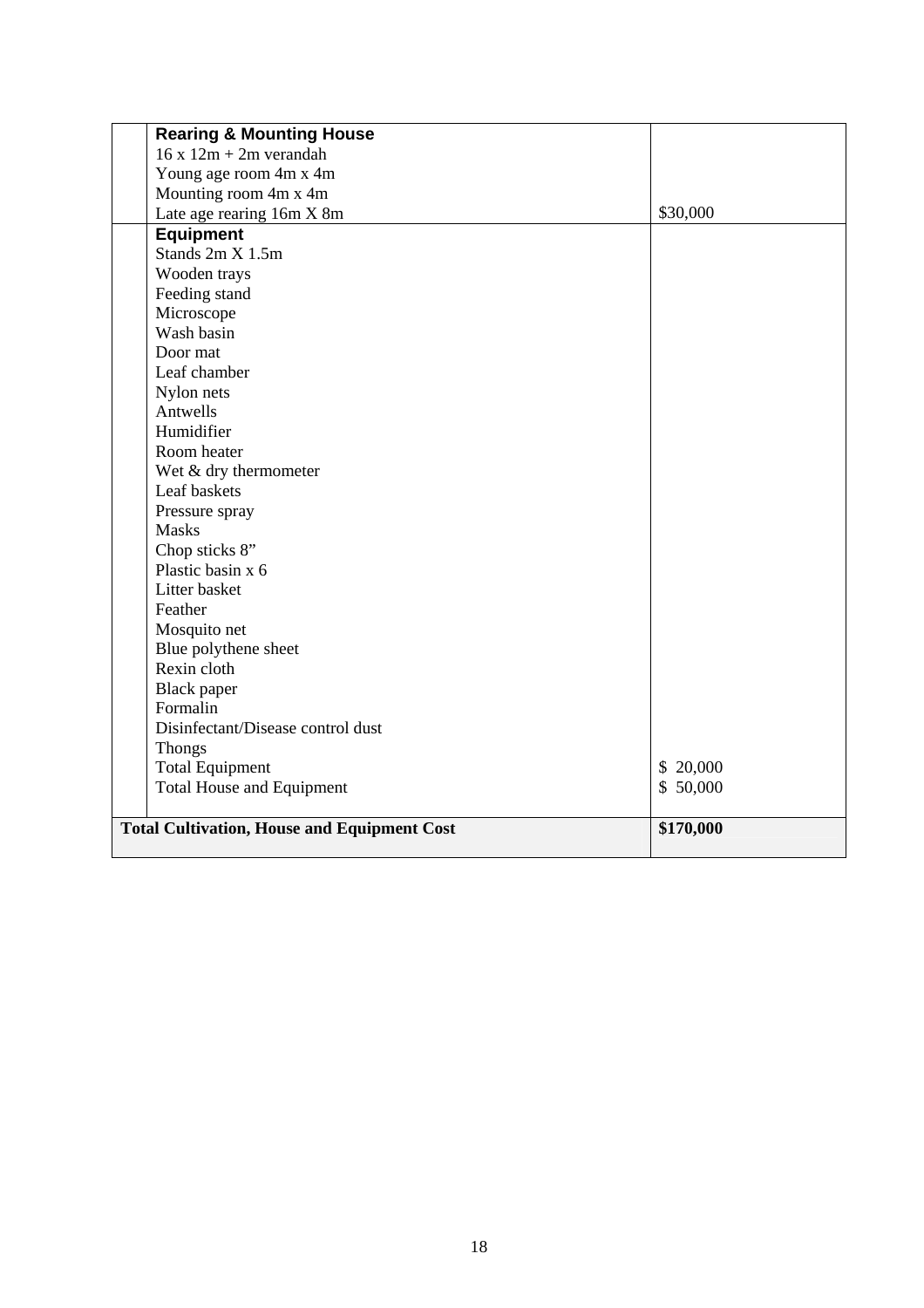#### **TABLE 2: POTENTIAL PRODUCTION OF MULBERRY AND SILK PER HECTARE PER YEAR**

| No.            | <b>ITEM</b>                         | <b>AVERAGE</b> | <b>MINIMUM</b> | <b>MAXIMUM</b>    |
|----------------|-------------------------------------|----------------|----------------|-------------------|
|                |                                     |                |                | <b>PRODUCTION</b> |
|                | Number of plants (per ha)           | 30,000         | 25,000         | 45,000            |
| $\overline{2}$ | Leaf yield (tonnes/ha/year)         | 30             | 10             | 65                |
| 3              | Leaf/dfl (disease free laying) (kg) | 9              | 10             | 8                 |
| $\overline{4}$ | Number dfl/batch                    | 666            | 500            | 1350              |
| 6              | Number eggs/dfl                     | 400            | 300            | 500               |
|                | Number batches/year                 | 5              | $\frac{1}{2}$  | 6                 |
| 8              | Number dfl/year                     | 3330           | 1000           | 8,000             |
| 9              | Number eggs/year (million)          | 1.33           | 0.3            | 3.6               |
| 10             | Effective rate of rearing (err%)    | 80             | 60             | 90                |
| 11             | Number of cocoons (million)         | 1.06           | 0.18           | 3.6               |
| 12             | Weight/cocoon (grams)               | 1.9            | 1.8            | 2.0               |
| 13             | Total Weight cocoons (kg)           | 2014           | 324            | 7200              |
| 14             | Weight cocoon/kg/100 dfl            | 60             | 30             | 90                |
| 15             | Sale price cocoons (AUD/kg)         | \$6.00         | \$4.00         | \$7.00            |
| 16             | Gross return on cocoons (AUD/yr)    | \$12,000       | \$1,000        | \$50,000          |

#### **TABLE 3: AUTOMATIC REELING UNIT PRODUCTION COSTS (PER YEAR)**

|                                     | <b>Automatic Reeling Unit</b> |
|-------------------------------------|-------------------------------|
| <b>Basins</b>                       | 4                             |
| Ends                                | 80                            |
| Output of unit (average production) | $10\text{kg/day}$             |
| Renditta (cocoon wt/silk wt)        | 8                             |
| Cost cocoons/kg                     | $$4 - $6$                     |
| Cost cocoons/year                   | \$96,000 - \$144,000          |
| Other costs: Labour/year            | \$19,000                      |
| Overheads                           | \$3,000                       |
| Total costs/year                    | $$118,000 - $166,000$         |
| <b>Returns</b>                      |                               |
| Annual production (300 day)         | 3000kg                        |
| Return on raw silk                  | $$40 - $46/kg*$               |
| Gross return/year                   | $$120,000 - $168,000$         |
| Gross margin per year               | $$2,000*$                     |

#### **\* See Table 4: when raw silk price rises to \$60/kg, gross margin is \$10,000; when it rises to \$70/kg, gross margin is \$40,000; when it rises to \$100/kg, gross margin is \$130,000**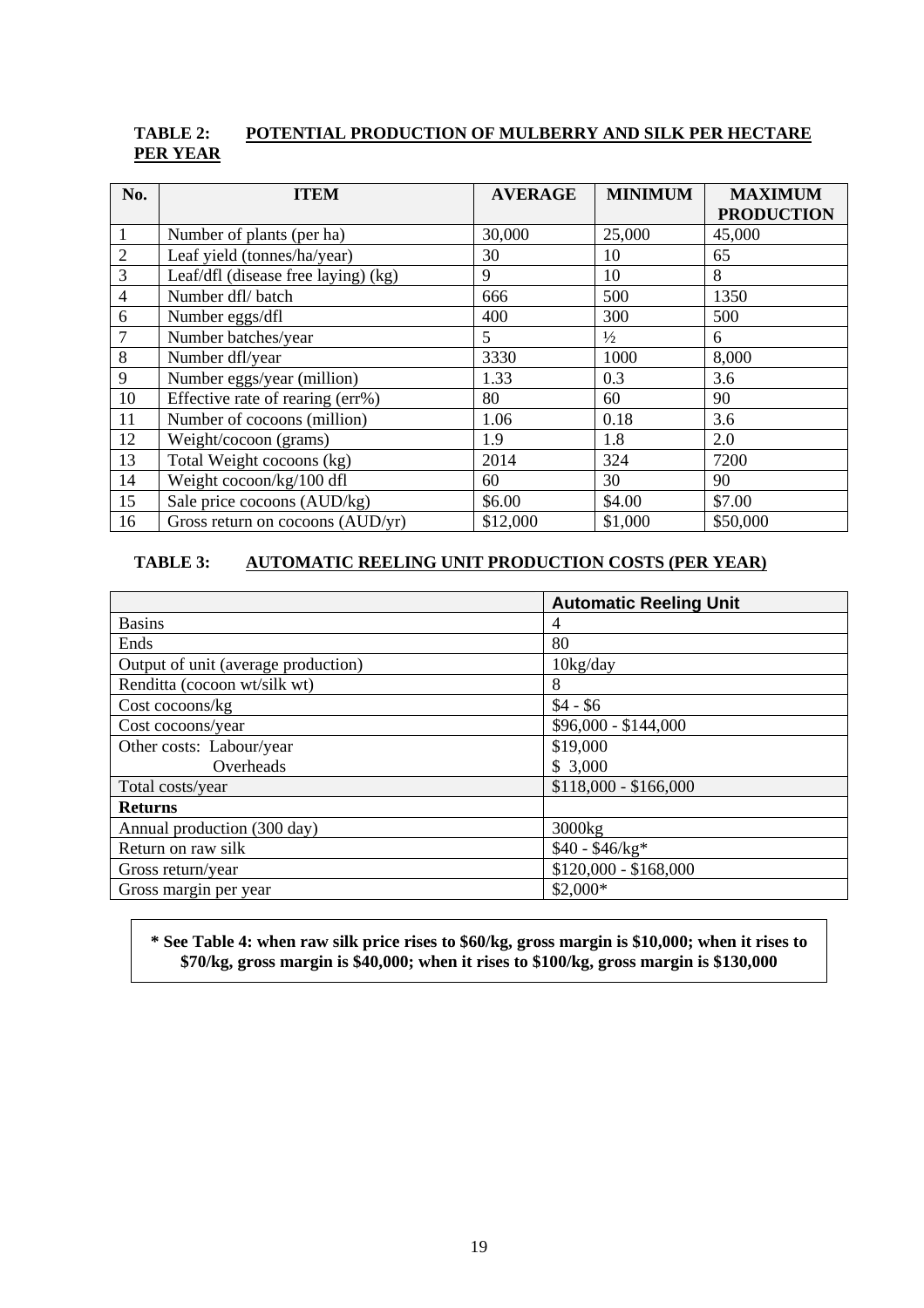#### **TABLE 4: AVERAGE RETURNS ON INTERNATIONAL MARKET SALES OF RAW SILK (1980-1992)**

| <b>YEAR</b> | PRICE IN CURRENT TERMS |            |  |
|-------------|------------------------|------------|--|
|             | USD/kg                 | $AUD^*/kg$ |  |
| 1980        | 16.23                  | 27.05      |  |
| 1981        | 15.17                  | 25.28      |  |
| 1982        | 14.72                  | 24.53      |  |
| 1983        | 13.57                  | 22.62      |  |
| 1984        | 23.61                  | 39.35      |  |
| 1985        | 27.28                  | 45.47      |  |
| 1986        | 27.54                  | 45.90      |  |
| 1987        | 27.19                  | 45.32      |  |
| 1988        | 36.83                  | 61.38      |  |
| 1989        | 73.52                  | 122.53     |  |
| 1990        | 45.39                  | 75.65      |  |
| 1991        | 27.55                  | 45.92      |  |
| 1992        | 23.77                  | 39.62      |  |
| Average     | 28.64                  | 47.74      |  |

Source: After Henle (1996) *\*Calculated as AUD = 0.6USD* 

Dr J G Dingle School of Animal Studies The University of Queensland, Gatton Gatton Qld 4345, Australia

## **9. Conclusions and Recommendations**

Based on a review of the increasing demand for, and decreasing supply of, high quality silks in the world, and Australia's favourable position in relation to climate and technological capabilities, it is recommended that Australia commence research and promotion of silk production by both small and large producers supported by government and research agencies.

Australia should establish a Sericulture Research Centre and a silk market intelligence unit to facilitate the introduction and development of sericulture, moriculture and silk processing.

# **10. References**

Feltwell, J. (1990) The Story of Silk. St Martin's Press, New York. ITC (1997). Silk Review 1997. International Trade centre. UNCTAD/WTO, Geneva. Krishnaswami, S. et al. (1973) Sericulture Manual 2 – Silkworm Rearing. FAO, Rome. ISC and ISA (1995). Joint memorandum on the problems of sericultural development. International Sericultural Commission and International Silk Association, Lyon, France.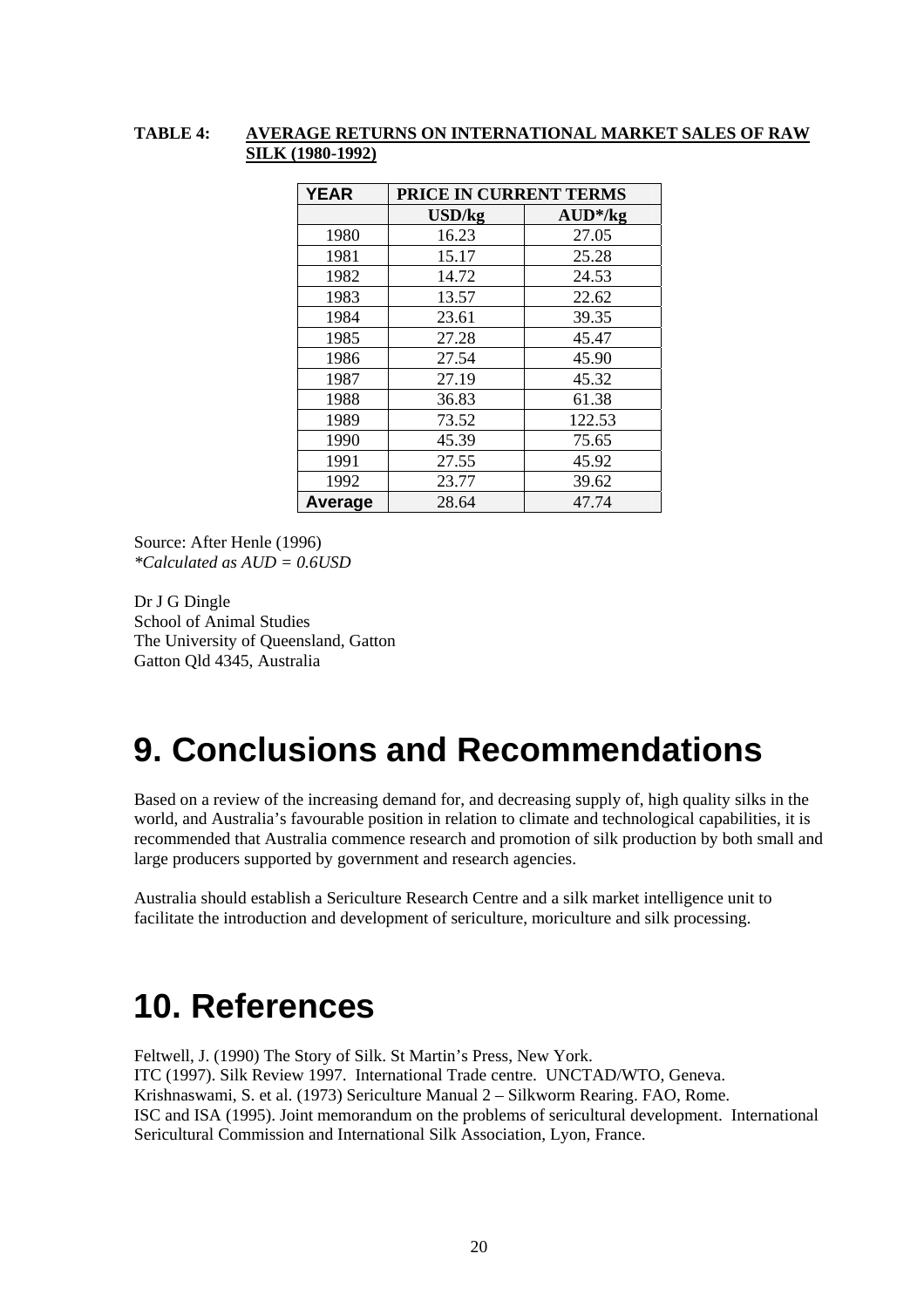# **11. Appendices**

## **Appendix 1. Silk Production in Southern India**

**Report of a Visit to India to Investigate Sericulture Methods**  Interviews conducted from 17 November – 13 December 1999

#### **Dr John G Dingle School of Animal Studies The University of Queensland, Gatton Gatton Qld 4343, Australia**

17.11.99 PROFESSOR G DEVEGOWDA, Professor of Poultry Science at the University of Agricultural Sciences, Bangalore, introduced me to PROFESSOR GOVINDAN, Head of Department of Sericulture, University of Agricultural Sciences, Bangalore. Professor Govindan arranged for my visits to the Silkworm and Mulberry Germplasm Station, Hosur, the Central Silk Technology Research and Development Institute Bangalore, and the Karnataka State Sericulture Research and Development Institute, Banglore. The Sericulture Department library has over 60 postgraduate thesis. (These are listed in the booklet "Literature on Sericulture" by Dandin *etal.,* (1994).

#### 18.11.99 CENTRAL SILK TECHNOLOGY RESEARCH AND DEVELOPMENT INSTITUTE, BANGALORE

MR JOYOOMMEN, Member Secretary, Central Silk Board, introduced me to Dr M V Samson, Director of the Central Silk Technology Research and Development Institute, CSB, BTM Road (Layout), Madiwala, Bangalore. Dr Samson explained post–cocoon processes and showed me the equipment and machinery used for training students and testing silk in reeling, bookmaking, spinning, weaving and silk quality testing. Dr Samson suggested that Australia should undertake a pilot study for two years looking at our own mulberry and silkworm germplasm. He suggested that sericulture should be taken up as a sideline, not as a fulltime occupation as it gets repetitive. If improved hybrid silkworms were imported into Australia it would be possible to get the original pure lines segregating again after several generations. He also said it was important to think about organic farming of silk as there was a good market for organics. Dr Samson outlined the procedure of submitting projects for research grants in India, and of the regular review panels who also help institutions to patent products. He mentioned the Japanese assistance to India via the JICA program (see details later). He said that the Research and Training Institutes work very closely with farmers. Farmers used to feed silkworms 20 times a day, but they now feed only once or twice a day, which is a great saving in labour. DR R N SINGH escorted me around the processing halls. He informed me that DR ANAN RAMAN, Lecturer in Botany at the Orange Agricultural College in New South Wales, Australia, was experienced in Mulberry tree production.

Cocoon marketing was also discussed. There are some 20 cocoon markets that operate 360 days per year in Karnataka State, the largest silk state in India. Cocoons cost approximately 120 rupees (RS) (approximately \$5 Australian\*)

per kg weight of cocoon. If the price falls below 110 RS the state government buys the cocoons (this value acts as a floor price) and uses the cocoons in its own state reeling and fabric factories. (Note: This statement is at variance with the statements made by the state reeling factory, KSIC – see later). Private reelers only buy 4-5 days stock (say 400-500 kg cocoons) because of the outlay, and try to process and sell all purchases in 8-10 days to recoup their expenses.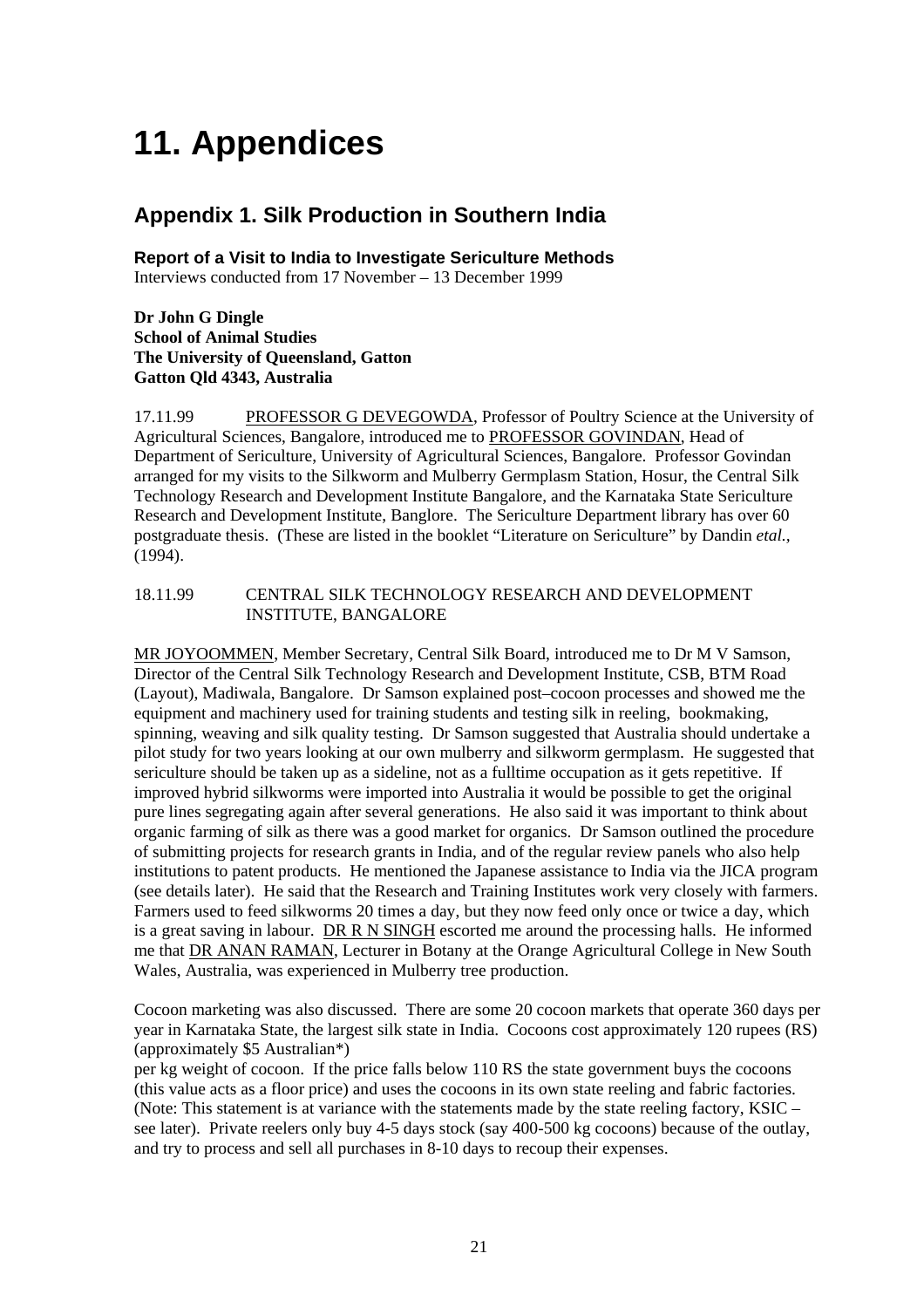#### $*$  25 rupees = 1AUD approximately

#### 18.11.99 SILKWORM AND MULBERRY GERMPLASM STATION, HOSUR

DR MUKHERJEE of the Silkworm and Mulberry Germplasm Station, Hosur, Tamil Nadu, outlined the history of the development of the germplasm station. When the National Sericulture Project commenced with funding by the World Bank and the Swiss Development Co-operation in 1988/89, there was some concern about the implications of free trade through the GATT agreements and Intellectual Property Rights over developments, especially over genetic stocks in developing countries. A separate institution was set up to gather together stocks of germplasm that were being maintained by various moriculture and sericulture research institutes. The Australian Centre for International Agricultural Research arranged the transfer of mulberry germplasm from Australia. The present site was purchased in 1991 and buildings were occupied in 1993. They now have 824 mulberry accessions and 328 silkworm accessions which represent 90% of all known germplasm. The mulberry germplasms cover 15 species from 26 countries. Mulberry being a perennial tree needs time to grow for evaluation.

The first catalogues of measurement of gemplasm characters have been published and the second edition of the mulberry catalogue is due out in 2000. The descriptions are very detailed. There are 105 characters for each mulberry accessions. These follow the guidelines of the International Plant Genetic Resources Group (IPGR). After comparing the characters of both mulberry and silkworm, the Central Silk Board authorises the release of certain varieties and these are legislated by government. The second step is to identify the best location in India for growing each germplasm. A network of regional testing stations are undertaking this evaluation at present. There are three designated climatic zones: tropical, sub tropical and temperate. The station also keeps non-mulberry silkworm germplasm which are classified as "semi-domesticated" (Tusa, Eri and Muga). These have different host plants and are reared outdoors.

Dr Mukherjee recommended that we survey the germplasm available in Australia (especially the mulberry trees). He would be interested in an exchange program with Australia for germplasm research. This has already been done with China and Brazil. ACIAR recognizes the station as the national germplasm site for mulberry in India. He demonstrated the computer information system for storage and retrieval of data and presented me with a copy of each of the germplasm catalogues.

#### 13.12.99 KARNATAKA STATE SERICULTURE RESEARCH AND DEVELOPMENT INSTITUTE, BANGALORE

DR R RAGHURAMAN of the Karnataka State Sericulture Research and Development Institute, Bangalore, explained that the Institute began in 1981. The National Central Silk Board institute began in 1948. Infrastructure developed slowly in the 1950's and 1960's but the growth of sericulture and sericulture institutes has been very rapid from the 1970's to the 1990's. Because Karnataka produces 65-66% of India's silk, the state has its own government ministry and its own research and development institute.

Some basic concepts about silkworms are that when one female moth lays a batch of eggs , the batch has to be certified disease free = 1 dfl (disease free laying). 100 dfl is a unit for which a block of mulberry plants is grown. A 1 hectare block of mulberry each 26-28 days produces 1000 kg (1 tonne) of leaves. There are two types of mulberry blocks: rainfed and irrigated. Rainfed blocks receive rain from the SW monsoons in June – August, and from the NE monsoons in September – November. Therefore these areas receive rain for 6 months of the year and are dry for the other 6 months. Irrigated blocks can produce 35 to 65 tonnes of leaves per hectare per year. With 5 crops a year this is 7-13 t/crop. Cocoon production has increased from 395 kg for 700 dfl to 481 kg in 1999/98. This has been due to better mulberry tree types and better mulberry leaf quality. The yield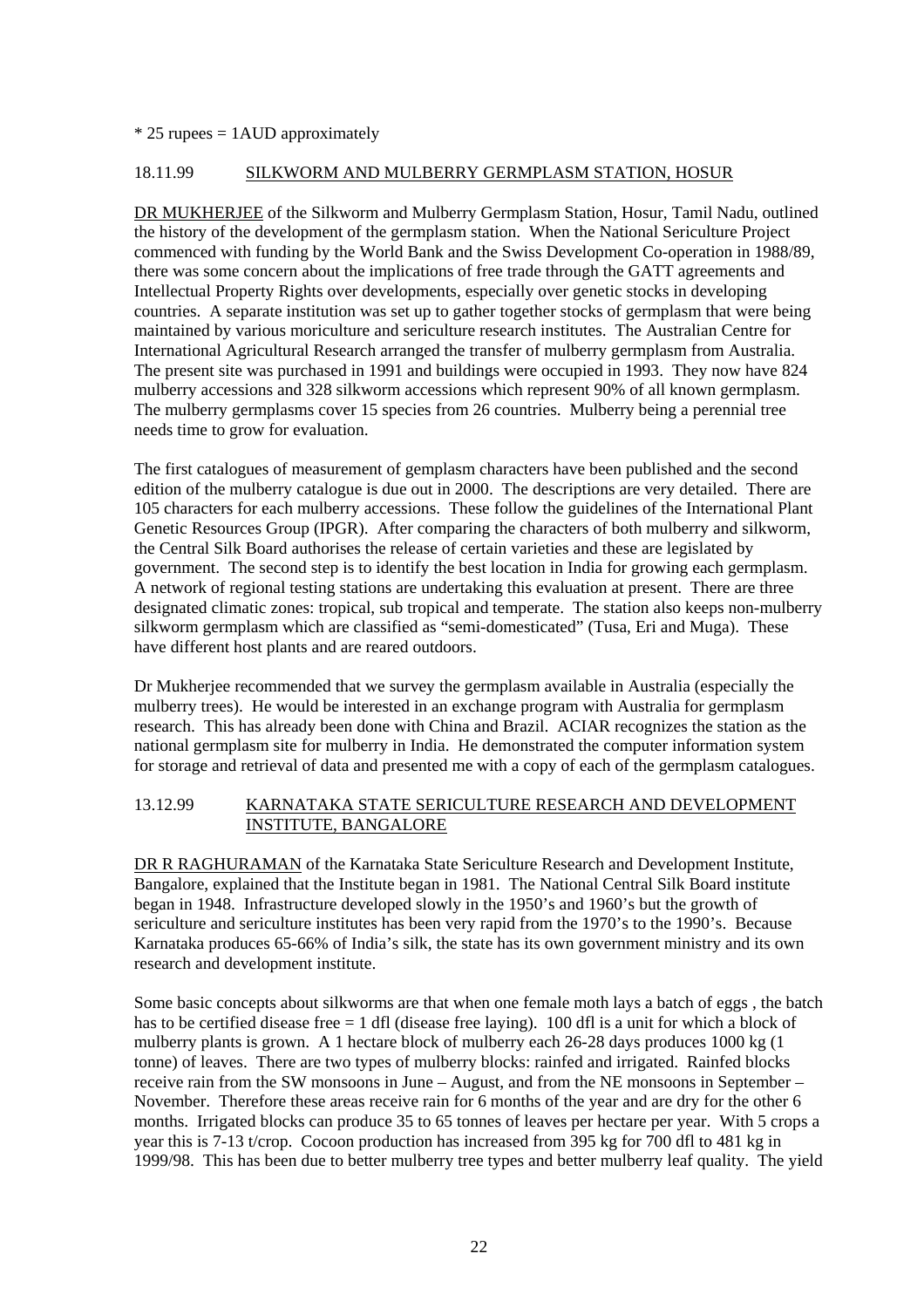of raw silk per cocoon has also increased ie the renditta (kg cocoon/kg raw silk) has decreased. In 1971/72, renditta was 17-18:1, in 1998/99 renditta is 7:1 (the state average is 9.1:1). Silkworm races are now more productive also. In 1970 the cocoon shell weighed 22 cgm, in 1990 shell weight was 34-38cgm and in some cases 50 cgm. Most silkworm farm units are small. There are only 5 farms as large as 10 hectares. In the Punjab area a co-operative farming unit covers 100 ha.

The silkworm moults four times for 1 day each, and feeds for 21 days. It weighs less than 0.5mg when hatched, but weighs 5-6g when it spins the cocoon. It therefore has to increase its weight 10,000 times in 25 days. Silkworms are of two types; purebreeds which are kept for seed (egg) production and hybrids which are kept for silk production. The Karnataka Silk Marketing Board (KSMB) buys cocoons when there is a plentiful supply of good quality cocoons. The Karnataka Silk Industries Co-orporation (KSIC) buys cocoons and processes them. The Karnataka State Silk Research and Development Institute (KSSRDI) is the third arm of the state ministry. It undertakes research in three areas: mulberry, silkworms and silk.

There are two types of silkworm races. The tropical multivoltine type has low silk quality, low egg numbers per laying (400), shorter filament length(<1000m), comparatively low shell % (13), low cocoon weight (1gm) but better disease tolerance and does better or poor quality (rainfed) mulberry leaves. The temperate bivoltine type has higher egg numbers per laying (500), longer filament length (>1000m), higher shell % (19-22%), heavier cocoons  $(1.7 - 2.0g)$ , and stronger silk suited to automatic machines.

Chinese raw silk is cheaper (750-900 RS/kg) and better quality than Indian raw silk (1300 RS/kg). In trying to compete with China, India needs to look at soil, farmer and seasonal/regional differences. There are 10 types of soil/agroclimatic zones in India. The soil varies from red loam to sandy. Sandy soil can be upgraded and drip irrigation can be used to decrease water loss. The active root zone of mulbury is in the top 2 ft. It is deep rooted and can obtain moisture at depth. The young leaves contain 70-75% moisture. The first two silkworm instars have very specific requirements of temperature, humidity and nutrition. Mulberry varieties are Mysore (the local unimproved variety), S30, S26 and V1. Mulberries are planted as cuttings and left to grow for six months. They may be transplanted as saplings. They are allowed to develop 3-5 branches and when cut each branch develops 2-3 more branches. Mulberries are allowed to develop into trees in northern India but are cut low in southern India. Mechanical harvesting occurs in Japan and has been tialled in Mysore but there is sufficient labour in India for hand cutting mulberries.

With regard to silkworms the following are important:

| $\mathbf{i}$      | <b>Breeds</b>             |
|-------------------|---------------------------|
| $\rm ii)$         | Diseases                  |
| iii)              | Nutrition                 |
| iv)               | Seed Technology           |
| V)                | <b>Rearing Technology</b> |
| $\overline{vi}$ ) | Entomology                |

There are four silkworm races:

| $\rm i)$ | Japanese |
|----------|----------|
| ii)      | Chinese  |
| iii)     | European |
| iv)      | Tropical |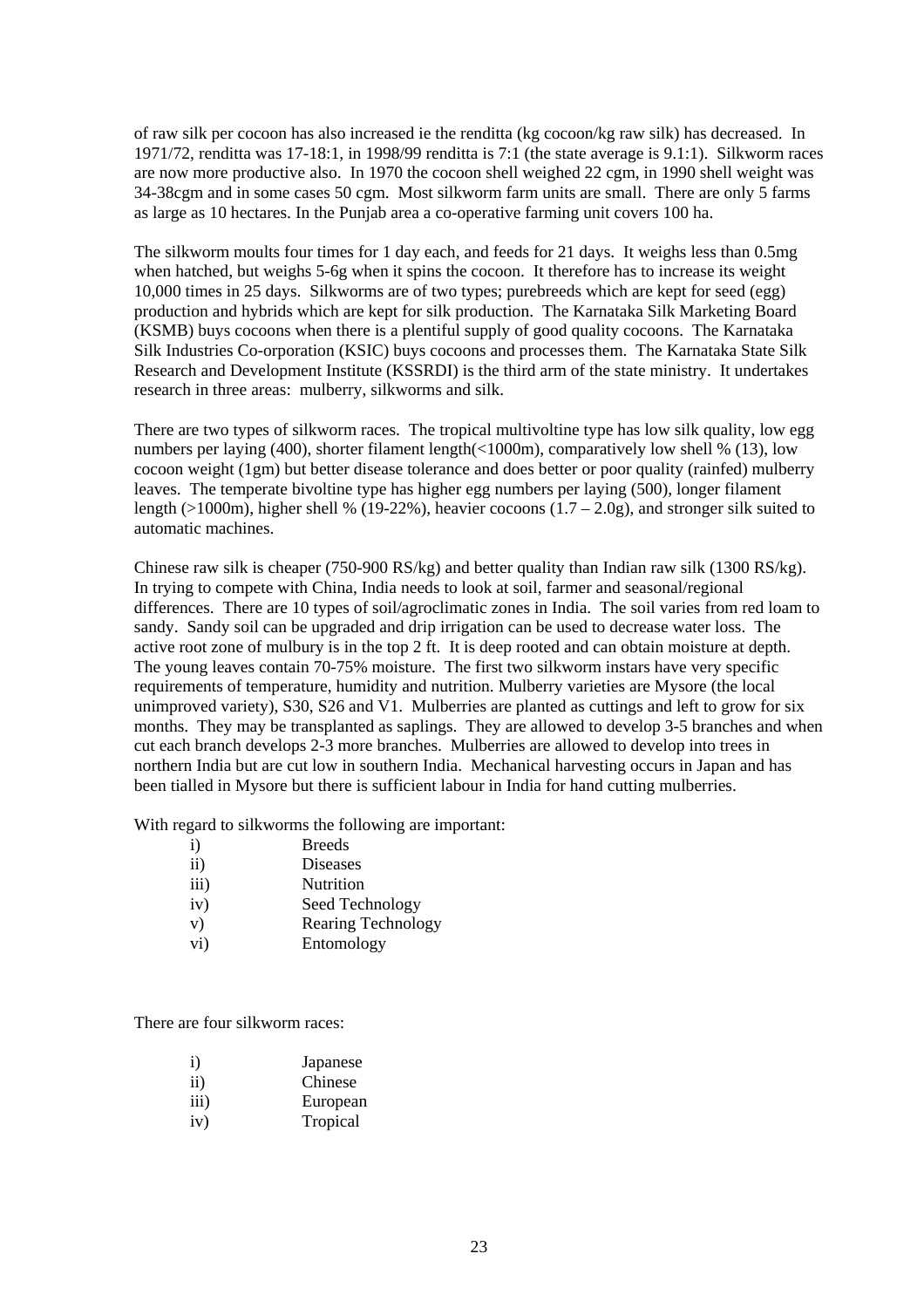There is a negative correlation between good silk production and survival capacity of the silkworm. Tropical races have good survival (95%) but cocoon weight is 1.8g. Seed technology: Eggs need to be well looked after during the ten days they take to hatch or the larval will be inactive. The farmer gets his eggs from a Seed Production Centre and transports them in a special Seed Transport Box that provides good humidity, aeration and cooling. The first two to three stages of the silkworm larvae need to be in an isolation chamber. They are kept on stands with ten shelves if fed with leaves or 3-4 shelves if fed with branches. The branch method is now favoured as it provides three dimensions for the silkworm to move, aeration is better, the life of the leaf is longer and worm handling is less.

KSSRDI promotes the use of a multipurpose pump which can be used for increased humidity, for disinfection and for pumping water. They advocate the use of three powders:

- i) for bacteria and virus: ii) for fungal control; and
- 
- iii) for uzi fly control.

KSSRDI promote the development of by-products from the pupae: an extract for use against hypertension, a soap and a crème.

Research: KSSRDI apply to the state government for research funds. Projects are in three areas: silkworms, disease and technology. The government has a Research Advisory Committee (RAC) with three subcommittees: Mulberry, Silkworm and Technology. The subcommittees have ten members with representative from industry, university sericulture departments, farmers, silk processors and the Central Silk Board. The sub committees review the research programs each year and recommend modifications, improvements or cessation of projects. Staff have to present their findings to the subcommittee which meets twice a year. The RAC meets once a year. The RAC consists of the three subcommittee chairman, the chairman, the vice chairman and one other member. The RAC recommendations are sent to the government for funding. Funds may come directly from the government council, from the Science and Technology Department, from the Commerce and Industry Department or from International project funds. Both the Swiss and the Netherlands give funds for rural development in India. Seventy percent of the work of sericulture in India is performed by women.

#### 22.11.99 AGRONOMY SECTION, CENTRAL SERICULTURAL RESEARCH AND TRAINING INSTITUTE (CSRTI), MYSORE

MR Y R MADHAVA RAO, Joint Director, Agronomy, indicated that mulberry was the silkworms sole source of food. Artificial diets are being trialed but they are ten times as expensive and are only used for young age worms, not for the great bulk of food. For good mulberry production one needs to have land and a knowledge of physical, chemical and financial aspects. Many rice paddy lands are being converted to mulberry growing as mulberry plants last 20 years. They are usually only part of the mixed farming enterprise but they give a regular income. Some farmers grow mulberry for silkworm farmers but they only get 1000RS (\$40) per acre for mulberry compared with 3000 RS (\$120) per acre for cocoons.

Packages for growing mulberry have been developed for farmers in different regions depending on soil and climate, expecially rainfed and irrigated conditions. There are 300,000 acres of mulberry in India, 160,000 of which are in Karnataka. K2, S36, and V1 are improved varieties of mulberry. For irrigated soils, the recommended fertilizer input has been 300kg N, 120kg P and 120kg K per ha per year. It has been found that inorganic N requirement can be reduced by using azobacteria, and inorganic P can be reduced 40-50% by using mycorrhiza. These organisms are being prepared and sold in packages. Organic manure and sericulture waste recycled through earthworms are also being trialled and the methods can be patented. Micro-irrigation can reduce water requirements by 40%.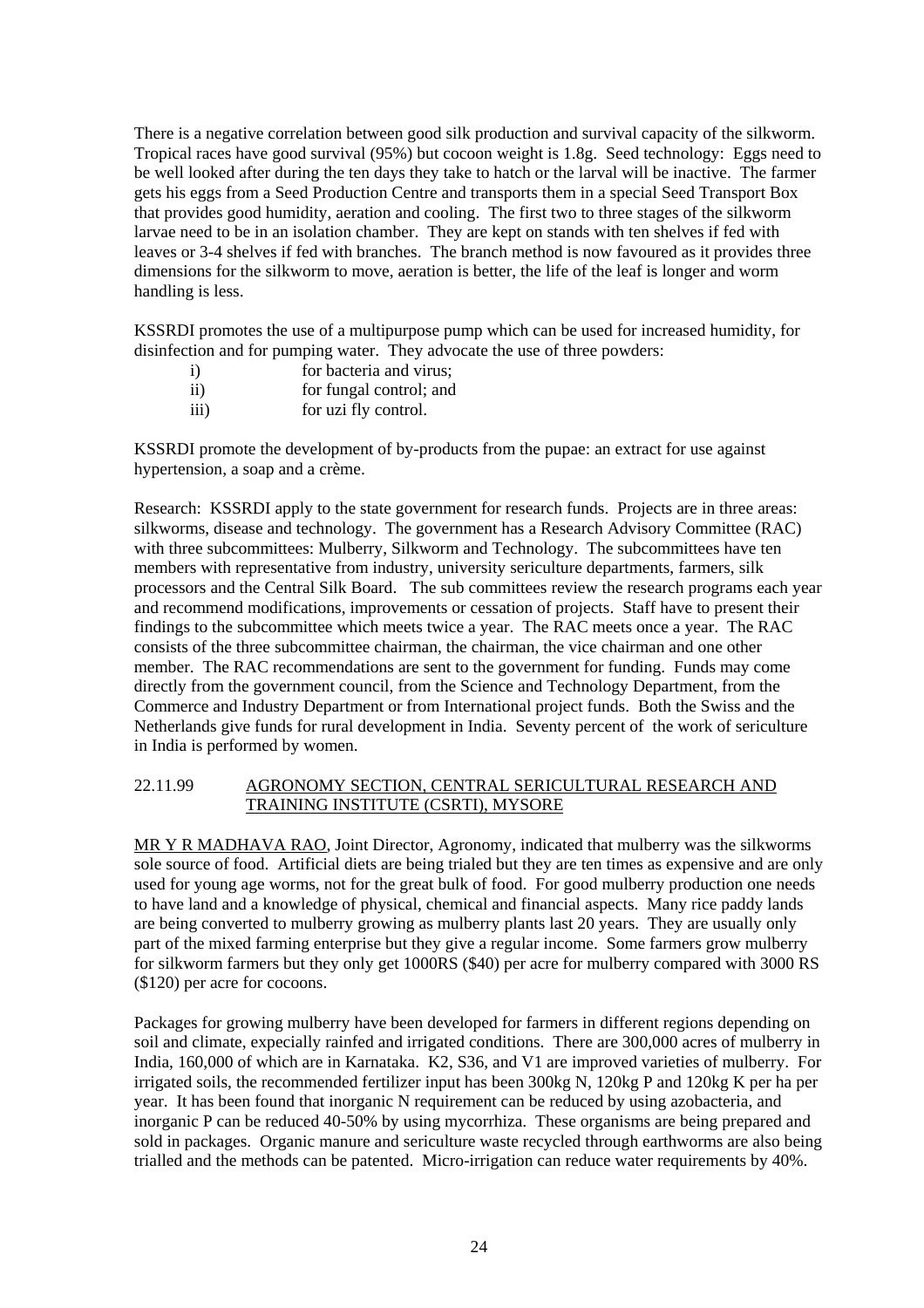Intercropping can produce extra profit. Forty percent of Karnataka is rainfed and only produces 2-3 mulberry crops/year. There are three types of mulberry cropping:

- i) stripping leaves throughout;
- ii) strip leaves for the first three larval stages and then use branches for the last two stages;
- iii) cut shoots for all stages.

The silkworm grows 10,000 times in 20 days and requires leaves with a lot of crude protein (22- 24%), carbohydrate (12-18%) and moisture content (70%). The success of bivoltine rearing is 70% attributable to leaf quality and 30% attributable to hygiene and disease control.

DR P K DAS, Senior Research Officer, has developed a microbiological package containing both Azotobacter chrisococcum and mycorrhiza and is trialling it on different mulberry varieties.

#### 22.11.99 MULBERRY PATHOLOGY, CSRTI, MYSORE

DR D S CHANDRASHEKAR, Senior Research Officer, Mulberry Pathology, showed illustrations of mulberry infectious diseases. Mulberry diseases can be classified as caused by fungi, bacteria, viruses and nematodes.

#### **Fungal diseases**

Fungi take the highest toll on mulberries. They may be classified into:

- i) root diseases ("root-rot" caused by *Fusarium solani* and *Fusarium oxysporum* responsible for 30% plant mortality; "white root" caused by *Rosellinia necatrix*; "violet root-rot" caused by *Helicobasiduim mompa*);
- ii) shoot diseases ("stem or trunk rot or heat-rot" caused by *Polyporus hispus* and *Ganoderma applanatum*); " cutting-rot" caused by *Fusarium solani*; "collar-rot" caused by *Phoma sorghina* and *Phoma mororum*); "mulberry stem canker" and "dieback" caused by *Botryodiplodia theobroame*);
- iii) foliar diseases ("powdery mildew" caused by *Phyllactinia corylea*: "leaf spot" caused by *Cercospora moricola;* "leaf rust" caused by *Aecidium mori* (*Cerotelium fici*)).

#### **Bacterial diseases**

Bacterial diseases are "leaf blight" caused by *Pseudomonas mori*, "stem rot" caused by *Bacterium moricolum* and "stem and leaf rot" caused by *Bacterium mori. Mycoplasma* causes "dwarf disease".

#### **Virus disease**

The only virus disease is "Mulberry leaf mosaic disease".

#### **Nematodes**

Nematodes are responsible for "root knot disease" caused by *Meloidogyne incognita*.

#### **Diseases of nursery mulberries**

Diseases of nursery mulberries such as stem-canker, collar rot, cutting rot and die-back cause about 30-35% mortality of cuttings and saplings in nurseries and fields. The mortality is over 50% for high-yielding, poor-rooting mulberry varieties. "Nursery-guard" , a biofungicide formulation of *Trichoderma pseudokoningii* has been developed for broadcast over the nursery bed prior to planting to protect against these diseases. It is 30-70% effective. Another biofungicide marketed under the name "Raksha", a formulation of *Trichoderma harzianum*, has been developed for root rot disease. It is 40-90% effective. The application of *Trichoderma harzianum* and *Trichoderma pseudokoningii* has been found to reduce the severity of leaf spot and leaf rust by 60%. These latter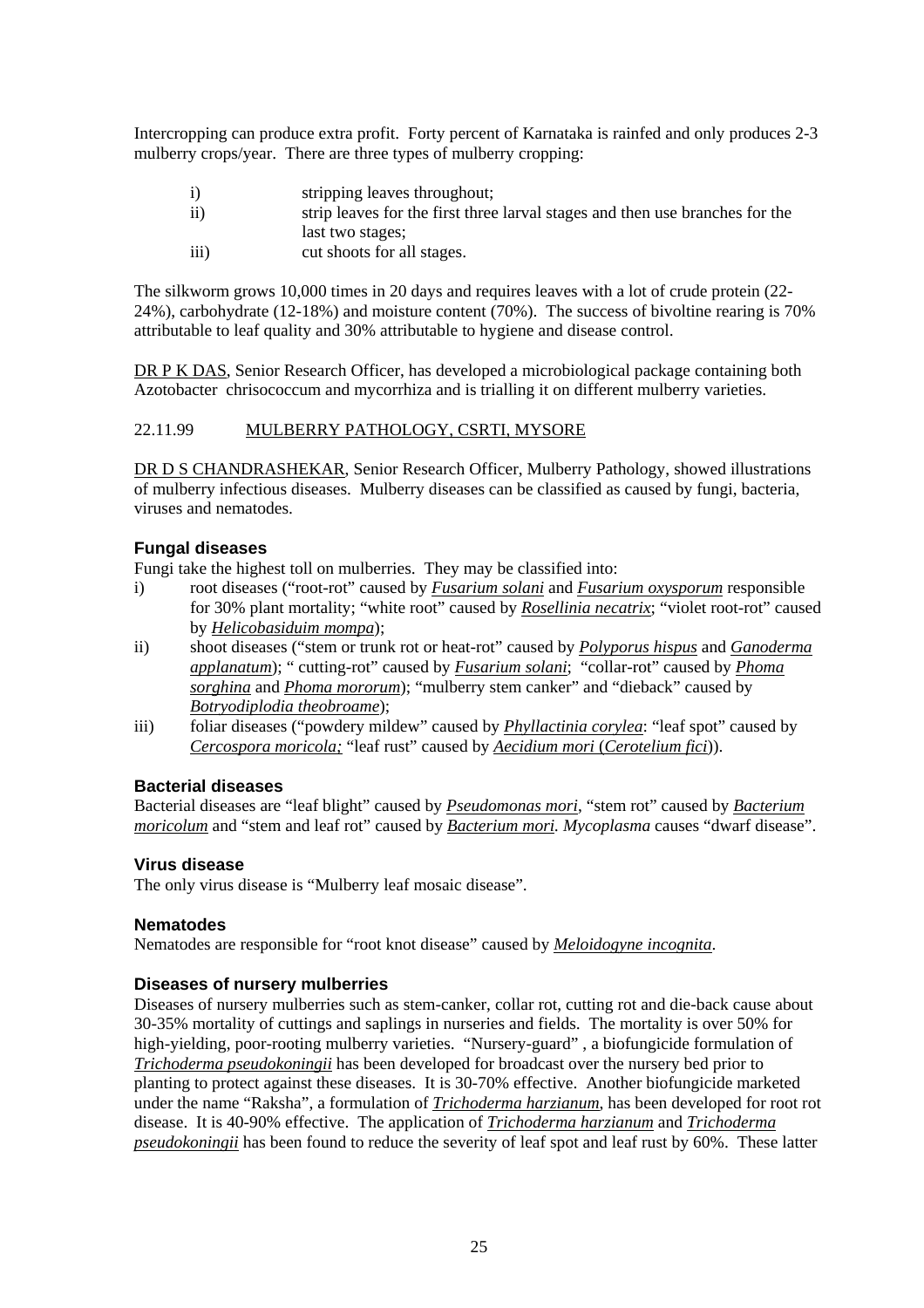biological control agents are not quite as effective as the present chemical control agents of "Bavistan" (carbendazine and "Kavach" (chlorothalonil) which are 62-70% effective.

It has been found that mulberry genotypes S36 and V1 are moderately resistant (<20% incidence) to both leaf spot and leaf rust, and genotypes V1, S13 and S34 show less incidence of root knot nematodes.

#### 13.12.99 MULBERRY BREEDING AND GENETICS, CSRTI, MYSORE

DR A SARKAR Joint Director, Mulberry Breeding and Genetics, introduced me to DR R BALAKRISHNA, Senior Research Officer, who showed me over the section and the plots of different mulberry varieties. The section has 427 accessions from 17 countries, including *Morus nigra* from Australia. The most desirable characters are scattered amongst the 427 accessions. The sexes are separate and therefore hybidisation is possible. They have been comparing varieties for 15 years and can now begin to recommend varieties suitable for different regions of India. Varieties have been developed that are more suited to rainfed or irrigated areas, alkaline soils or intercropping with coconuts. Varieties suitable for Southern India are:

|                           | Rainfed    |        |       | Irrigated   |         |
|---------------------------|------------|--------|-------|-------------|---------|
| Characteristics           | Kanva      | $S-36$ | $V-1$ | $S-13$      | $S-34$  |
|                           | (Mysore 5) |        |       |             |         |
| Leaf Yield (t/ha/year)    | 35         | 40     | 70    | 15          | 15      |
| Rooting Ability From Stem | 80         | $50*$  | 94    | [Better]    | adapted |
| Cuttings $(\%)$           |            |        |       | to alkaline | soils]  |

\* Therefor raise in nursery.

Three budded cuttings are made from six month old shoots. *M.nigra* is a diploid (28 chromosomes = 2n) but triploids  $(42 = 3n)$  are preferred. Field surveys for new germplasm are conducted, trees marked and cuttings taken. If the berries taste sweet the variety is good for silkworms. Buds sprout from cuttings in 20-28 days. A callus and root begin at 68 days. Can graft also but very tedious as a 1 ha area planted at 90 cm intervals holds 12,000 plants. Temperate origin mulberries bloom in Spring and Autumn. Tropical origin mulberries bloom when there is any disturbance. The male flower produces pollen and then falls off. The female flower persists to develop fruit. The species are difficult to tell apart. *M.serrata* and *M.laevigata* can be identified but *M.alba* and *M.indica* are confusing. Triploids do not breed and only propagate by cuttings. To plant cuttings, two buds (nodes) are buried and one is left above the surface. Those planted in a nursery are transplanted after four months with 90-99% success rate. Most irrigation is by flood irrigation every 8-10 days in sandy loam and every 15 days in clay loam. Triploids mature fast but become coarse. They are therefore usually used on slopes when maturity is delayed. The local variety of *M.indica* was introduced by Tipu Sultan 210 years ago. It has a low yield, a dissected leaf but good rooting and good disease tolerance. It was imported from Kashmir and West Bengal. A spiralling ornamental type, *M.serpentina*, has been imported from Italy. Spreading type branches are not used because bullocks cannot plough between the rows, and transpiration rate and hence water requirements are higher. *M.multicaulis* from Japan and Indonesia is being trialed as the female parent for crossing with existing varieties. It is less dormant and non-dormancy is dominant. Several *M.multicaulis* crosses have superior production traits. Research trials have found that varieties AR10 and AR11 are superior to S13 in water stress conditions and AR12 and AR14 are superior to S34 in alkaline soils.

If cuttings were imported into Australia the most important problem would be drying of the cutting because they will not shoot if planted ten days or more after cutting. Thailand imported varieties from Japan and they were found superior to their own varieties and were immediately released without further crossing. Sandy soil is best for establishing and rooting.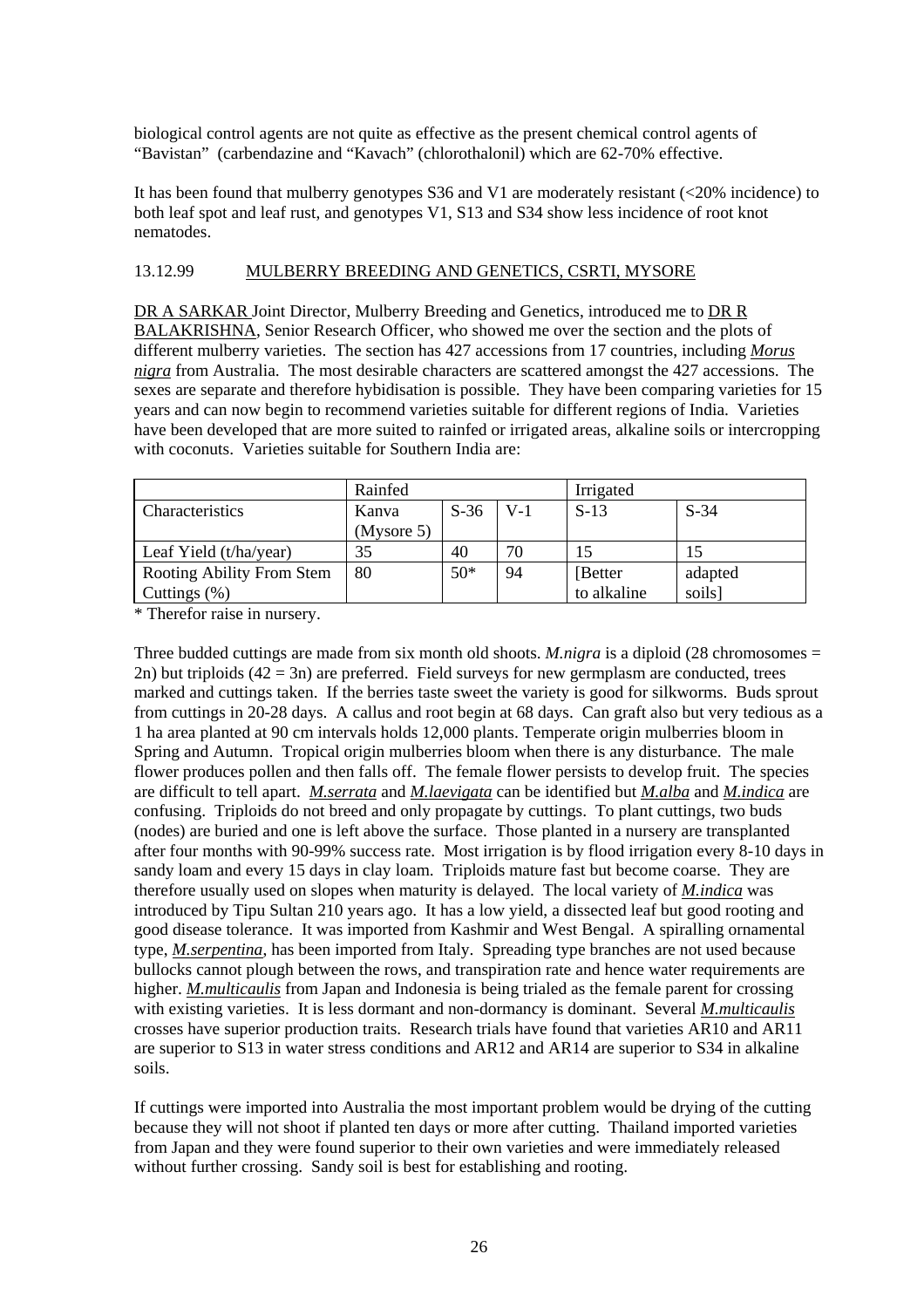#### 13.12.99 SOIL SCIENCE, CSRTI, MYSORE

DR E B SRINIVASAN, Deputy Director, Soil Science and Chemistry, recommended a soil having 14-20 cm of sandy loam for establishment and feeding of mulberries, then 60-100 cm clay loam for moisture retention for the deeper roots. Tank silt from septic tanks can be added to sandy loams. The pH of any added component should be opposite to that of the soil, to bring it closer to neutrality. Organic manures are added to increase water holding capacity. If it is a black soil, red earth is added and mixed together. A pH of  $6.7 - 7.3$  is best for mulberry plants. Outside pH  $6.3 -$ 7.5 soils become problematic. The major problem in Karnataka is alkalinity. Gypsum, when added at 8tonnes/ha, caused a pH fall of 1 unit (eg. Black garden soil will fall from pH 8.5 to 7.5) and increased yield by 8t leaf. Gypsum is too expensive for many farmers and only elite farmers can take advantage of this. However naturally available products have been found that can substitute. Sugar cane press mud is good. It is composted for 2-3 months and 40t/ha will decrease pH by 0.75- 1 unit. It has a very good water-holding capacity and high micronutrients concentration. Acid soils are more of a problem in Kashmir. Here burnt lime at 8t/ha increases pH by 1 unit. Salt is a problem in some soils and this is leached out by flooding.

Nutrient management: The major nutrients used by mulberry are NPK. 300kg N, 120kg P and 120kg K per ha are required per year. Mulberry requirement in the soil is 25% moisture, 25% air, 45% mineral and 5% organic matter. Mulberry leaf contains 1% N, so 30-40t/year leaf requires 300-400 kg N. If NPK in the soil is average, more fertilizer is given . If the analysis of NPK is above average, 25% less fertilizer is given. 75% of P is fixed in the soil, so when 120kg P is applied, only 30kg is available to the plant. At an average of 4-5 crops per year, this means 24-30kg P to add per crop. The P is added in two doses of 60 kg +60kg to the first and third crop only. If P was added to each crop, its availability would increase. Micronutrients are less available in alkaline soils. Foliar sprays are used for micronutrients of Fe, Zn, Cu and Mn. Packages of mixed fertilizer have been formulated to provide the required nutrients for every type of soil. Soil water and manure are analysed for farmers in the Soil Science and Chemistry Laboratory.

The section has found that vermicompost made from the castings of earthworms fed on mulberry and silkworm trash is a valuable fertilizer which is improved by the addition of rock phosphate, single superphosphate, Azotobacter and phosphate solubilizing bacteria.

#### 26.11.99 MULBERRY PHYSIOLOGY, CSRTI, MYSORE

DR J KODANDA RAMARIAH, Joint Director and DR N R SINGHVI, Senior Research Assistant, Mulberry Physiology, said that there was not a great knowledge by farmers about the hunger signs of mulberry. The following signs of nutrient deficiency of mulberries have been shown in Wagnor pots using quartz sand.

- 1. Nitrogen (N): Growth stunted, quick yellowing of lower part of leaf starting on leaf margins.
- 2. Phosphorus (P): Cessation of growth, loss of green pigment, brown 'scorching' of leaf margins, quick yellowing of older leaves.
- 3. Potassium (K): Cessation of growth. Lower leaves become yellow. Necrosis at leaf margin spreading to whole leaf.
- 4. Calcium (Ca): Growth ceases and plant becomes weak and lodges. Leaf shape distorted. Brown oily spots or leaf. Lower leaves yellow and fall prematurely.
- 5. Magnesium (Mg): Growth ceases. Loss of green pigment (Chlorosis) between leaf veins; more prominent in younger leaves.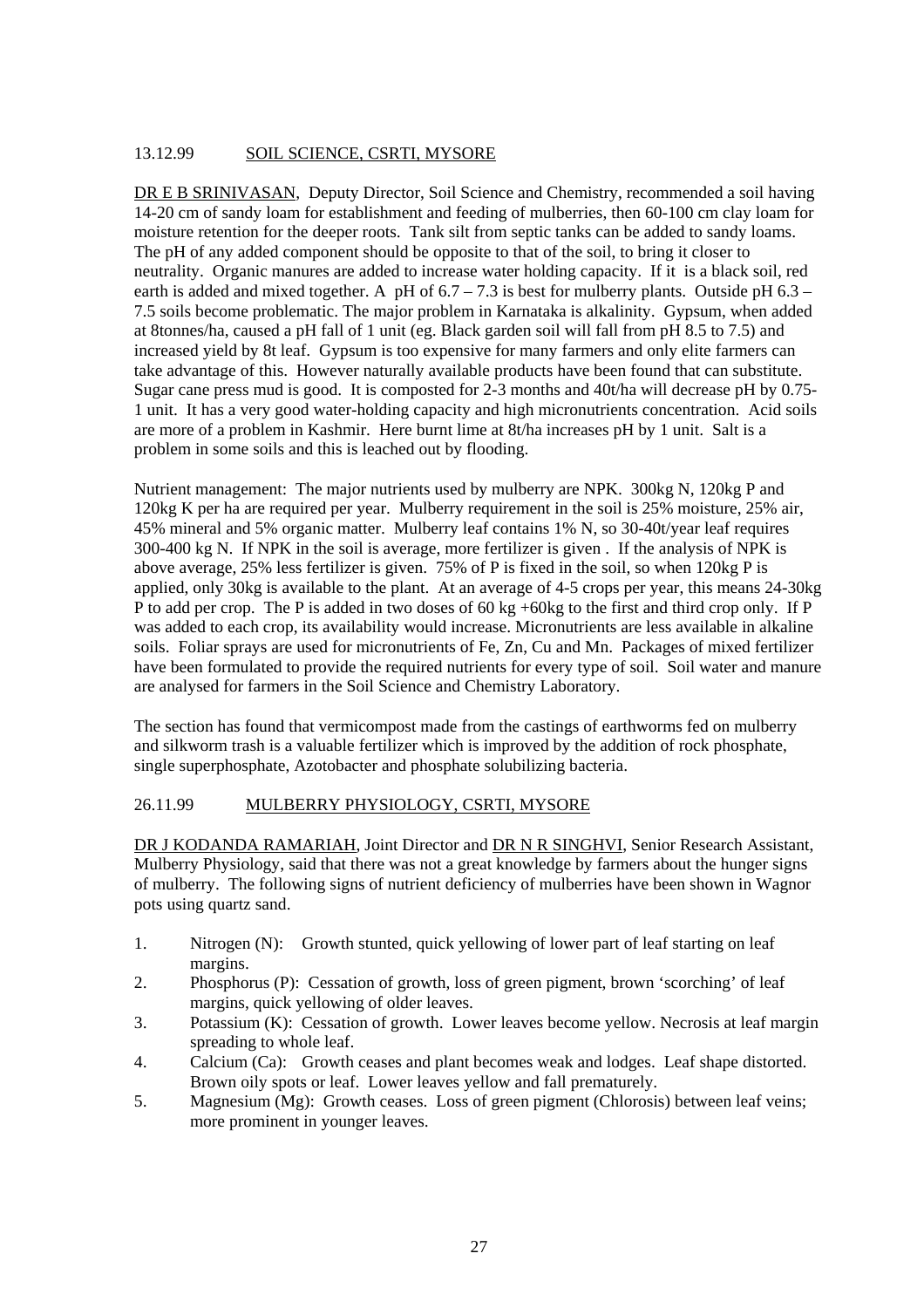As many of these signs are simular, leaf analysis has been undertaken and 0.25% Ca, 0.15% Mg and 0.32% S has been found minimum concentration required for optimum leaf yield.

Work has been undertaken on plant growth hormones (PGH). Additional nutrients are required for the plant to be able to take advantage of growth hormones. Gibberellic acid has increased the leaf yield 15-65% in the genotypes studied so far. The leaves are being tested in silkworms. Cheaper forms of PGH's are being tested and salicylic acid,  $CoCl<sub>2</sub>$  and  $CoNO<sub>3</sub>$  have given positive responses.

#### MULBERRY TISSUE CULTURE, CSRTI, MYSORE

DR A K TEWARY, Senior Research Officer, Tissue Culture Laboratory, said that they look for factors responsible for maximising mulberry yield. For example, in Japan they have not enough land available to grow the mulberry leaves required for silk so they now grow mulberries for fruit. Australian stocks of Morus australis should be investigated because it multiplies rapidly in tissue culture. Tissue culture greatly assists breeding because multiplication is the main problem. With cuttings there is a wait of 6-8 months, and there are many failures, and transportation kills 50%. Tissue culture is an alternative but is costly compared with cuttings. However to plant 10 acres with 120,000 plants is expensive in time. Tissue cultures can be hardened and transplanted directly into the field. When mulberries are pruned at 30 days, they bud. The bud is used in the medium of agar or cheap agar substitutes (China grass, sago, maida).

Different hormones are used for each variety. Once established their buds can be used, so multiplication is rapid. The buds can be grown in soil or potting mixture in polythene bags. Cuttings are difficult to grow in temperate regions so shoots are used. Species tolerant to saline and drought can be easily screened by including saline in the potting medium. 26.11.99 SILKWORM MOLECULAR BIOLOGY, CSRTI, MYSORE

DR S SREEKUMAR, Senior Research Assistant, Molecular Biology, described the following projects.

- (a) RFLP Technique (Restriction Fragment Learned Polymorph) is used to obtain better cocoon quality. To identify DNA markers close to genes responsible for cocoon shell quality, two silkworm strains, B20A and Cnichi with high and low silk ratio respectively, but with low and high disease resistance respectively, were selected and bred for 10 generations of full sib mating to prove homozygosity. They were then mated and the  $F_1$  and  $F_2$  generations raised. From the  $F_2$  generation, high shell ratio females were back crossed with Cnichi males to produce a BC1 generation. Repeating this for 10 generations produced Cnichi containing the B20A character of high shell ratio.
- (b) Bulked Segregant Analysis: DNA is collected from individual larvae from high shell and low shell ratio lines and placed in two pools. A number of restriction enzymes were tried. EcoRV enzyme yielded a distinctively different polymorphic pattern from these two pools. Sixteen low copy probes were able to show distinctive DNA patterns for the hybrid between these two lines.
- (c) Improving Disease Resistance:

Fifth stage larvae were orally inoculated with a nuclear polyhedrosis virus which contained a luciferase reporter gene. After 15 hours post infection (hpi) luciferase was seen in the midgut of susceptible and tolerant breeds, but after 48 and 72 hours more luciferase was found in the fat cells and tracheal tissues respectively of the susceptible breed than in the tolerant breed. This method can be used to rapidly identify nuclear polyhedrosis virus tolerant strains of silkworms.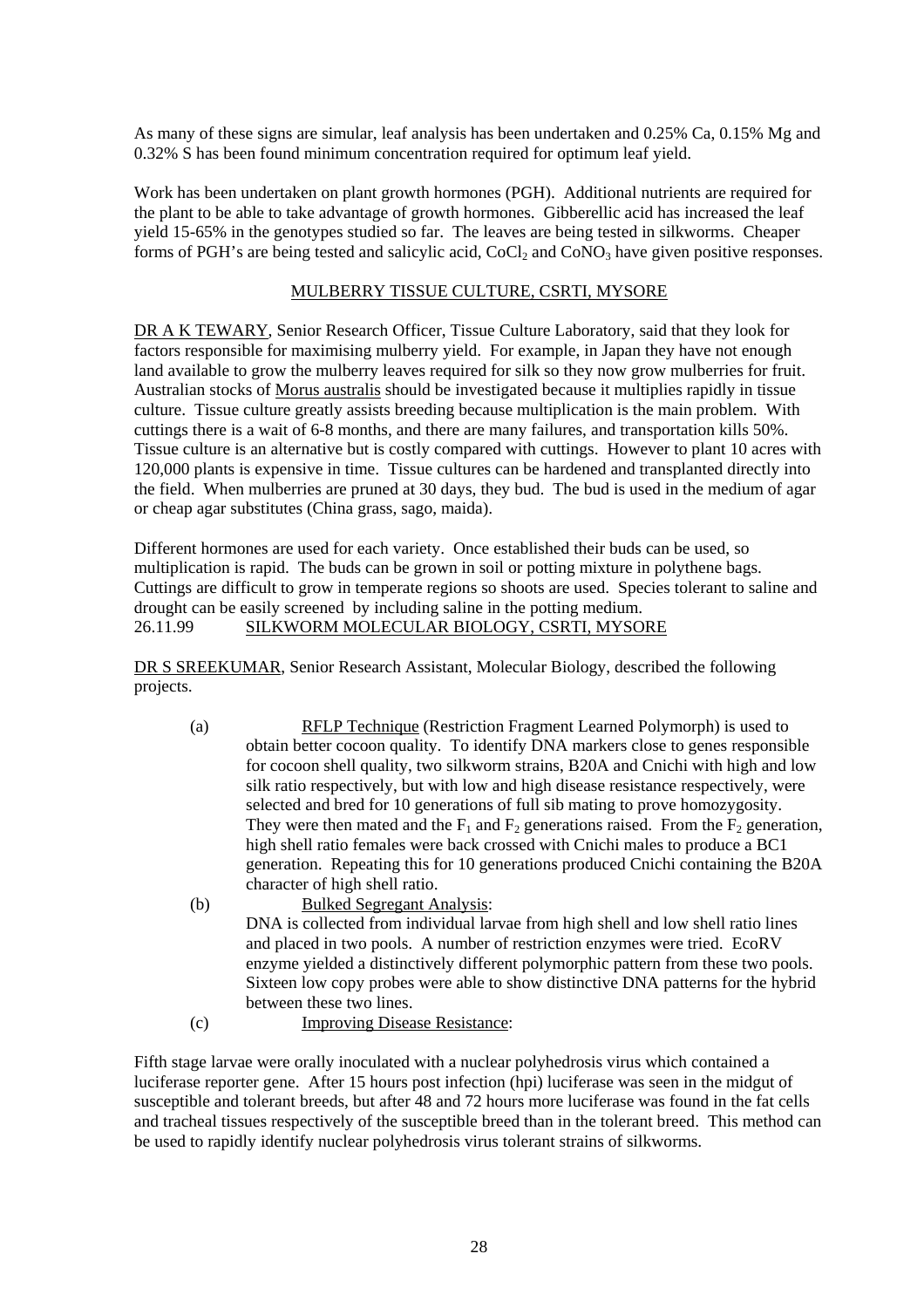#### 27.11.99 SILKWORM BREEDING LABORATORY, CSRTI, MYSORE

DR N SURESHKUMAR, Joint Director, Silkworm Breeding (JICA Project), explained that the Japan International Co-operation Agency program was designed to increase the production of bivoltine silk because it was of better quality and the only silk in demand on the international market. The JICA project knew that India consumed all of its own silk at present, but they would be able to export in future if production efficiency increased. When JICA started 6 years ago, Dr Manu brought commercial hybrids from Japan to India. He found that he could get the same production and quality in India. Bivoltine silkworms need more care and technical control than multivoltines so to ensure the best chance of success of implementation, only farmers with a separate rearing house and a good record of production were chosen for the implementation stage of the program (Most Indian farmers have very low technical knowledge and capability, and rear silkworms in a room in their own homes).

The program starts and ends with disinfection of the rearing house; 2-3% formalin and 2% bleaching powder are sprayed on the walls, floors and equipment after clean out. The farmers only receive the third stage larval. Incubation and young age worm rearing is done on a government station because of the need for greater care.

Crosses of bivoltine males with polyvoltine females are used to take advantage of the greater field robustness of the local polyvoltine and to avoid having to break the diapause of a bivoltine female in the field. Both breaking of the diapause of the pure bivoltine strains and cold storage of the multivoltine strains are required to maintain the stocks in the laboratory. Improved strains are selected after breeding and production testing. Most of the economic characters of silkworms are polygenetic so it is not possible yet to use molecular genetics for this purpose. Different strains were selected as suitable for different climatic conditions (States) in India. In particular, strains have had to be selected that are resistant to high temperatures and high humidities. A special high temperature chamber run at  $36^{\circ}$ C is used to select strains with 80% survival rate (1HT and 2HT).

The (Mysore) strain silkworm first introduced into Karnataka by Tipu Sultan is still the most robust and hence the most widely used polyvoltine (MY1). The pure strains of bivoltines that have been found best for breeding hybrids in India are designated as: KA, NB4D2, NB7, NB18, CC1, P2D1, N, P5, SH6, CA2, PM, YS3, SF19, PAM101 and PAM111.

#### 13.12.99 SILKWORM PHYSIOLOGY, CSRTI, MYSORE

DR P K CHINYA, Deputy Director, and DR K TRIVEDY, Senior Research Officer, explained the following projects undertaken by the laboratory:

1. Plant hormone ecdysteroid:

An anti-juvenile growth hormone analog has been found to improve silkworm growth and silk quality in Czechoslovakia, Russia and Japan. In the Silkworm Physiology laboratory, an ecdysteroid has been extracted from the plant *Sesuvium portulacastrum* and found to hasten the maturation events and synchronize the spinning activities of silkworms. It was administered orally to race CSR2 x CSR4 at the onset of spinning and the results compared with the results using the moulting hormone from China. Both treated groups completed maturation (cocoon spinning and pupation) in 36 hours, compared with 48 hours for the non-treated silkworms.

2. Artificial diets: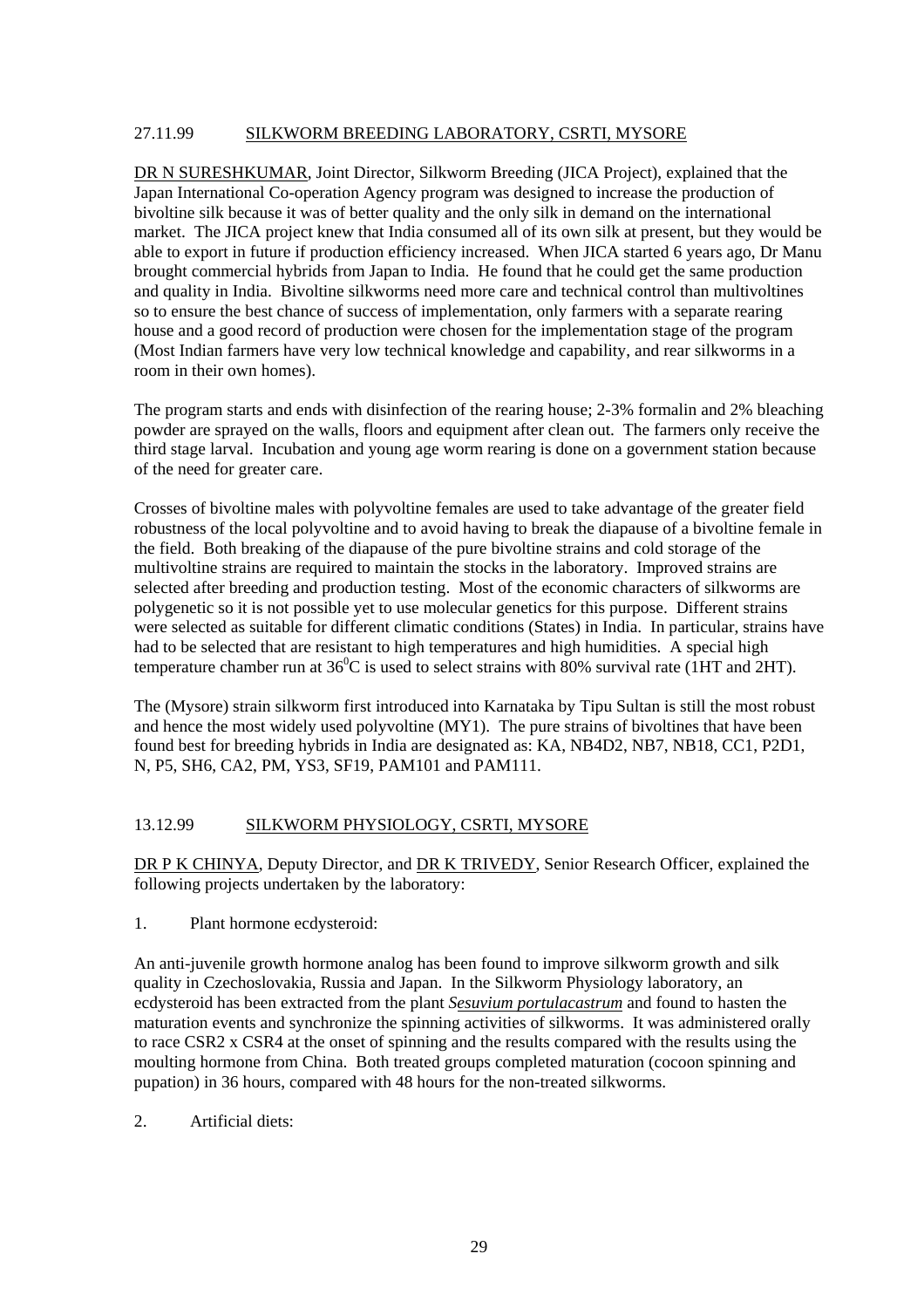350 diet formulations have been tested using locally available low cost ingredients such as soy flour, groundnut (peanut) cake, china grass and mulberry leaves. Only the first two larval stages have been used. One of the formulae (no. 630) gave results equal to mulberry leaves. A sterol has been isolated from mulberry leaves which attracts silkworm larvae. Synthesis of the sterol is being attempted so that a completely non-mulberry diet can be developed. This will help to decrease the area of mulberry required to be grown for silkworms.

#### 3. Selection for feed efficiency:

Strains of silkworms are being compared for feed conversion efficiency when fed high quality mulberry leaves. This trait has the potential to decrease the cost of feeding silkworms and will be used in breeding programs provided the silk quality is not affected.

4. Utilisation of sericulture waste:

Wastes from sericulture, silkworm litter and moths have been extracted to produce pectin and chitin respectively. Pupa have been cultured to produce proteases and lysine. Pupa powder can be used to replace the costly ingredient presently used in fermentation media used to produce protease. The E42 mutant of *Corynebacterium glutamicum* produced the most lysine in a broth containing pupa powder. Other UV mutants are being tested for greater lysine production from pupa powder.

#### 30.11.99 SILKWORM PEST MANAGEMENT

DR K S PRASAD, Senior Research Assistant, Pest Management, explained that the pests of silkworms are uzi fly, the dermestid beetle, ants, lizards, rats, squirrels and birds.

- 1. Uzi fly (*Tricholyga bomlsycis*) is a serious pest of silkworm larvae and pupae in all silkworm states. It was severe in West Bengal and Assam and has now spread to Karnataka. The Uzi is a large fly about 1cm long with prominent black and grey longitudinal stripes on the back of the thorax. The first and second silkworm instars are rarely attacked as they are too small, but the larger worms are used as a laying platform. Three hundred eggs are laid usually one per worm so loss from one fly is severe. The eggs hatch in 48 hours and the maggots burrow their way into the body of the silkworm. A black spot appears at the point of entry after penetration. The maggot lives on the silkworm tissues and when fully formed it exits killing its host. An infection of a fifth instar may not prevent cocoon spinning but the cocoons cannot be used for seed or silk as the maggot exits from the pupa and through the cocoon. Dead pupa strain the cocoons. Control of the fly is mechanical by the use of nets and fly screens at all entry points. The flies like the light so painting rearing room black and keeping the light dim will not attract the fly. Uzi traps, consisting of trays of kerosene or insecticide in water can also be used to catch the flies on the outside of the fly screens. Chemical control involves spraying the silkworms window every second day with an uzicide. A natural predator, *Neselas thymis*, that parasitises the uzi pupa in soil, can be used.
- 2. *Dermestes ater* and *Dermestes cadeverinus* (dermestid bettles) are also about 1 cm long with brown elongated oval bodies and club shaped antennae. They used to only eat stifled pupae in silk cocoons, but they are now attacking the silk moths also. The beetle is polyphagous and attacks other valuable materials such as leather, furs, dried fish, carpets and woollen goods. Control is by thorough cleaning to prevent attractive egg laying areas within the cocoon holding areas, and by not holding cocoons for too long. Fumigation of cocoon stores with methyl bromide for one day or chloropicrin for 3 days is effective for silk cocoons. Synthetic pyrethroids and neem products are good residual insecticides.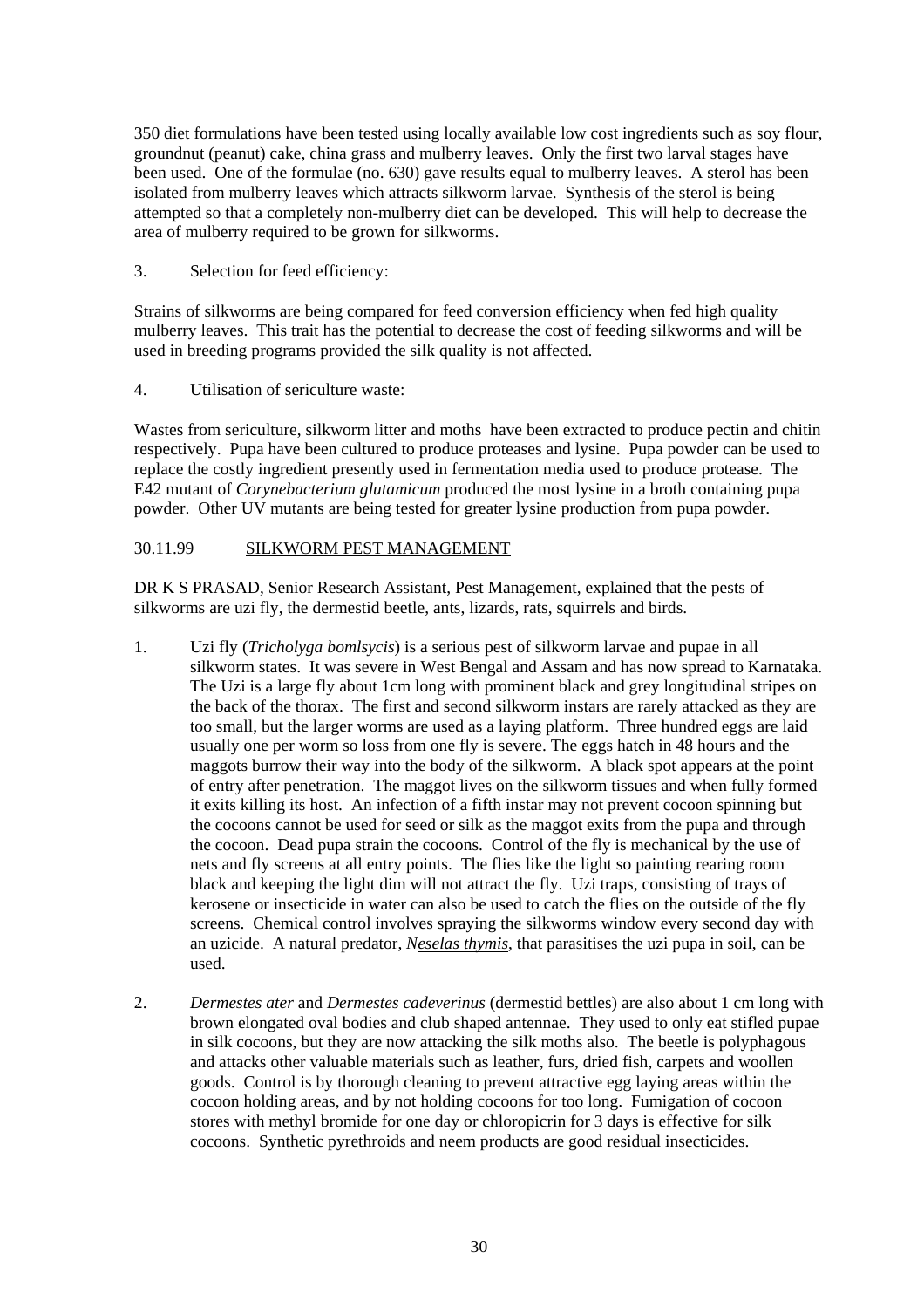- 3. Ants commonly attack and kill silkworms in the rearing trays. Water holding antwells are placed under the feet of the rearing racks. At the time of spinning, rotary mountages are hung from the ceiling and the legs of standing chandrikes are smeared with kerosene or ash to prevent the passage of ants.
- 4. Lizards, rats and squirels will invade rearing houses and eat silkworms. Having a 3ft gap between the steps and the rearing house prevents their entry.
- 5. Birds (especially sparrows) will take silkworms from chandrikes kept outdoors. Chandrikes should therefore be left indoors until the cocoons are spun.

#### 13.12.99 SILKWORM GENETICS, CSRTI, MYSORE

DR S K ASHWATH, Senior Research Officer, and DR M NOBLE MORRISON, Senior Research Assistant, Silkworm Genetics, outlined their present projects. Japanese silkworm breeds do not have amylase isozyme. Native silkworms do and this trait may be linked to the greater disease resistance of local silkworms. Near Isogenic Lines (NILs) of popular biovoltine breeds introgressed with amylase isozymes from multivoltine donors (Pure Mysore and Nistare) are being field tested for disease resistance. The hybrid GEN3 x GEN3 scored highest for survival and cocoon traits. A large number of gene markers are known for silkworms and a collection of these genetic stocks is kept in Japan. All the silkworm strains with gene markers have been obtained from Japan (5 multimarker stocks carrying marker genes with 22 linkages to cocoon traits) and they have been distributed to stations where their production and disease tolerance are being tested. Most productive traits are polygenetic. Eleven chromosomes are known to carry cocoon traits. The section is particularly interested in DNA markers on the  $9<sup>th</sup>$  chromosome. They will be analysing DNA markers in near isogenic lines next year in collaboration with the Molecular Biology group using the polymerase chain reaction (PCR) technique. Silkworms are used for general chromosome studies, however, unlike the Drosophila fly, the chromosomes are quite small so cytological work is more difficult.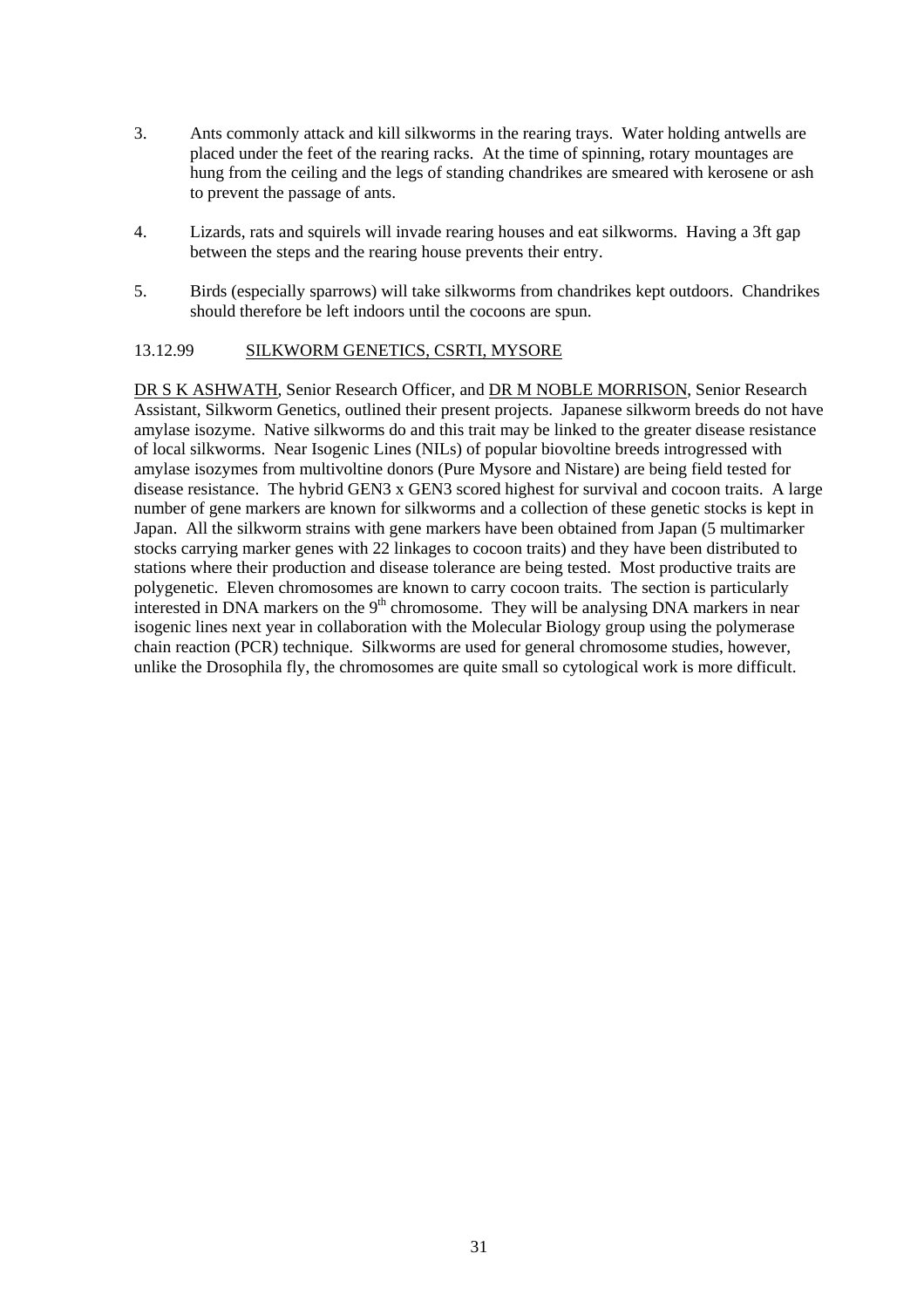#### 1.12.99 SILKWORM BREEDING, CSRTI, MYSORE

MR B K KARIAPPA, Deputy Director, Silkworm Breeding, gave the history of development of the present day multivoltine strains and crosses. The Pure Mysore (PM) multivoltine strain has been used by farmers for centuries and they have great confidence in this strain. It is the hardest strain but is not very productive. Its renditta is 9-10. It is more productive when crossed with another polyvoltine strain that has also been present for many years, Cnichi. The PM x Cnichi cross does better than other strains in the common conditions in Karnataka – no irrigation and small mulberry leaves of low nutrient value. In these conditions the extension staff provide technical backup demonstrating hygiene and disinfection methods. Once a farmer shows he can handle the technical side he is offered improved strains of silkworms eg. PMXNB4D2, and then BL24 x NB4D2 which produces a longer filament (900m). The multi-voltines have yellow silk. The NB lines are new biovoltines with white silk. The farmers are chosen after a survey has assessed four aspects:

- 1. The status of their mulberry garden
- 2. The status of the rearing house
- 3. Inputs to the mulberry garden (manure, irrigation)
- 4. Conclusion that the farmer has the knowledge and interest to look after the improved strains.

The next step is a technical package of three components:

- 1. The young age worms are reared for the farmer until the third stage larva (when they are more robust)
- 2. The farmers are given the worms with a guaranteed buy back of cocoons at 10% more than they are getting for their present cocoons.
- 3. All technical assistance and demonstrations are given free of charge or subsidised. ("Postauthorisation discipline"). This encouragement has to be given because farmers are not confident in changing from an established strain of silkworm. The reelers are biassed towards the traditional multivoltine silk also. Reelers have to be shown that the shell percentage is higher and that they will get more silk to sell from the bivoltine strain cocoons.

Several new strain crosses have been released for assessment in the field with the aim of finding the best cross for each region. BL23 x NB4D2 is being trialled in rainfed areas and B24 x NB4D2 in irrigated areas. These hybrids produced an average yield of 47.3kg/100dfls compared with 35- 42kg/100 dfls for PM x NB4D2. A new multi x multi hybrid has also been released. Its field results are improved filament length and raw silk % and a renditta of 11.5 for BL24 x Cnichi as against 13.0 for the established PM x Cnichi. A new multi x bi hybrid, BL43 x NB4D2 suitable for irrigated areas, is also being tested for authorisation. Laboratory trials have found that five new lines (BL62 x CSR2, BL65 x CSR5, BL67 x CSR5, BL68 x CSR5 and BL69 x CSR5) are significantly superior to PM x BL24 incocoon weight  $(>1.3g)$ , shell weight  $(>21cg)$  and cocoon shell ratio  $(>17%)$  and significantly superior to PM x NB4D2 and BL24 x NB4D2 in shell weight, SR%, filament length and renditta. All these lines have also shown a shorter larval duration (22-23 days) compared to the PM strain (28-29 days).

The breeding program is divided into five aims:

- 1. Improved productivity and stress resistance in bivoltine silkworms;
- 2. Improved productivity and silk quality of multivoltine breeds and hybrids;
- 3. On-farm field evaluation of bi x bi and multi x bi hybrids;
- 4. Selection of single hybrids for high silk recovery; and
- 5. Selection of double hybrids for higher pupation rate, cocoon shell ratio, robustness and silk quality.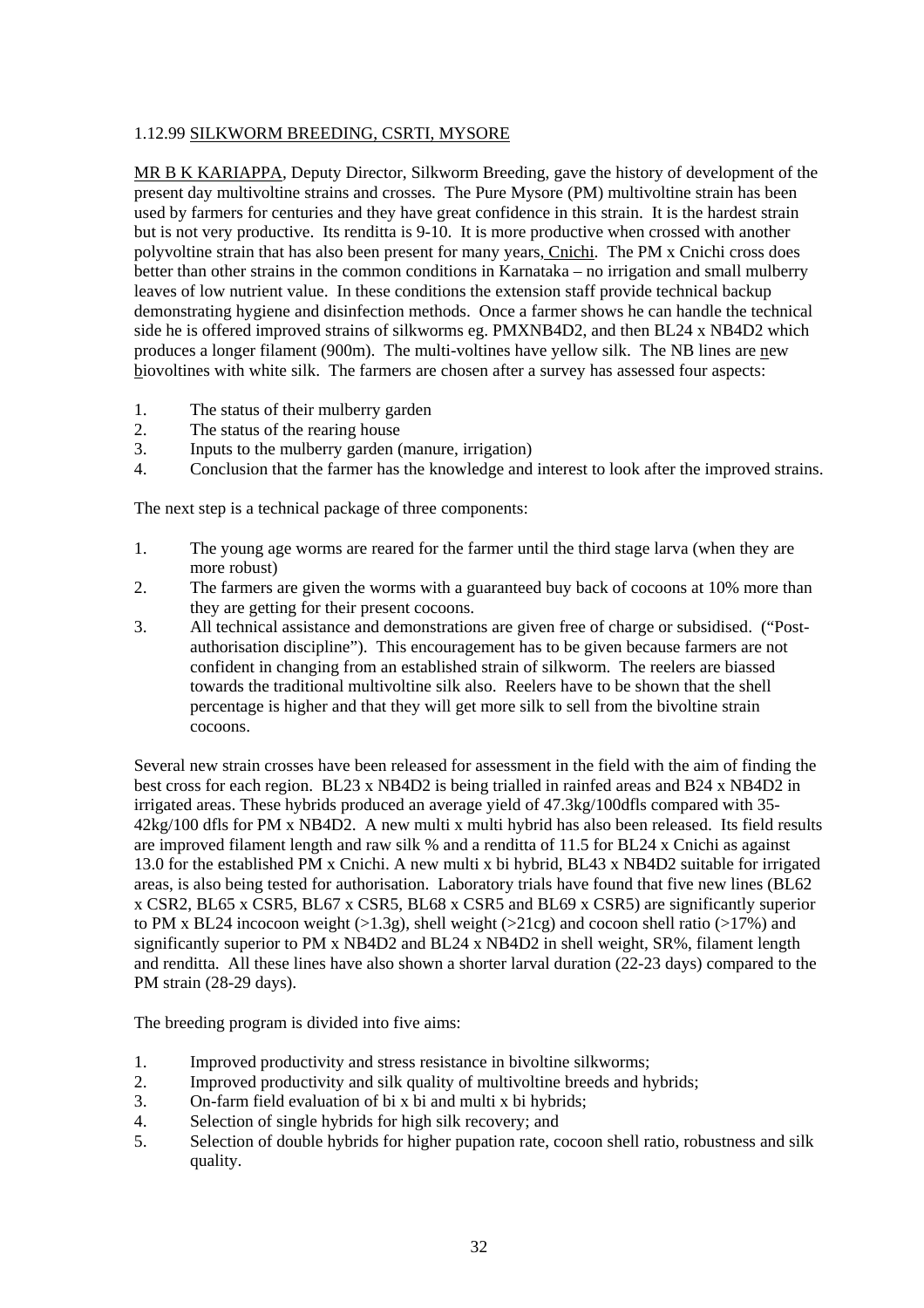#### 2.12.99 NATIONAL SILKWORM SEED PRODUCTION CENTRE, MYSORE

MR MALLIKAJUNA, Assistant Director, National Silkworm Seed Production Centre, CSB, Mysore, explained the "Grainage", or silkworm egg production, system in India. Five Indian states grow silkworms. Three states in the south, (Karnataka, Tamil Nadu and Andra Pradesh) grow silkworms all year, while in the north two states, (West Bengal and Jammu/Kashmir), grow silkworms seasonally and not in the winter. Different types of silkworms have to be produced for the two regions but it requires forward planning to co-ordinate the supply of silkworms at the same time as the farmer has young growth of mulberry. Maintaining the required strains and producing the required number of eggs is the responsibility of the grainage units. Three hundred million eggs per year are required by Karnataka state alone. Thirteen central government units 80 state government units and 800 private individuals are licenced to produce and sell silkworm seed. The farmers have an average of 0.2-0.85 ha landholding for mulberries. With this they require 200-250 disease free layings (dfls)/crop and rear 5-6 crops/year. The yield of cocoons is 45-50 kg/100dfls, but can go to 65-70 kg (70-80kg for bi x bi cross). The return in the market is 125-140 rupees (RS) (\$5-6)/ kg cocoon. So one acre of land produces 100-120kg cocoons returning 15-18,000 RS/crop x 5-6 ∏ 75-90,000 RS up to 1 lakr (=100,000) RS per year (approximately AUD \$4000), a good income for India.

The breeding cocoons are bought at a premium (250 RS/kg bivoltine cocoons and 180 RS/kg multivoltine cocoons) from  $P_1$  (Parent) breeders. There is a hierarchy of selected private breeders in the system set up by the government. The  $P_3$  (great grand-parent) breeders and the germplasm and  $P_4$  stations maintain pure bred stocks. Twenty of their cocoons are sent to  $P_2$  (grand parent) breeders and 30% of their cocoons are sent to the  $P_1$  (parent) breeders. Twenty percent of these cocoons are sent to the grainages where cross breeding and sales of the  $F_1$  generation takes place. P3 – P1 and grainage units have to be isolated and have excellent hygiene and husbandry conditions and the system is organised this way mainly to prevent the transmission of pebrine disease.

Farmers requirements for seed increase when rainfall increases because they have extra mulberry leaf growth. The centre needs a lead time of 15-20 days to increase or decrease the through put and farmers will usually give 15 days notice of their requirements. The Unit knows that demand will be low in December and high in January and has monthly targets of seed production. However, if the target is too high multivoltine seed can be kept for 20 days in a refrigerator at 5° ( or for a longer period for bivoltines), and then the seed takes 8 days to hatch, so the Unit has a 28 day buffer period to adjust production. This Unit had the following seed production figures (in lakhs,  $= x 100,000$ ) for 1999.

| <b>MONTH</b> | <b>PRODUCTION</b> | <b>CUMULATIVE</b> |
|--------------|-------------------|-------------------|
| April        | 0.94              | 0.94              |
| May          | 1.62              | 2.56              |
| June         | 1.06              | 3.62              |
| July         | 0.93              | 4.55              |
| August       | 1.28              | 5.83              |
| Sept         | 1.64              | 7.47              |
| Oct          | 1.34              | 8.81              |

To arrange cross breeding, the cocoons of each strain are kept in one layer on round woven bamboo trays in different rooms but under the same light regime. To stimulate emergence, special fluorescent lights are switched on at 2am. Within half an hour the males start to emerge. These are removed from the trays. The polyvoltine males are discarded, and the bivoltine males placed in a refrigerator and an equal number are spread amongst the set of emerged polyvoltine females. Not all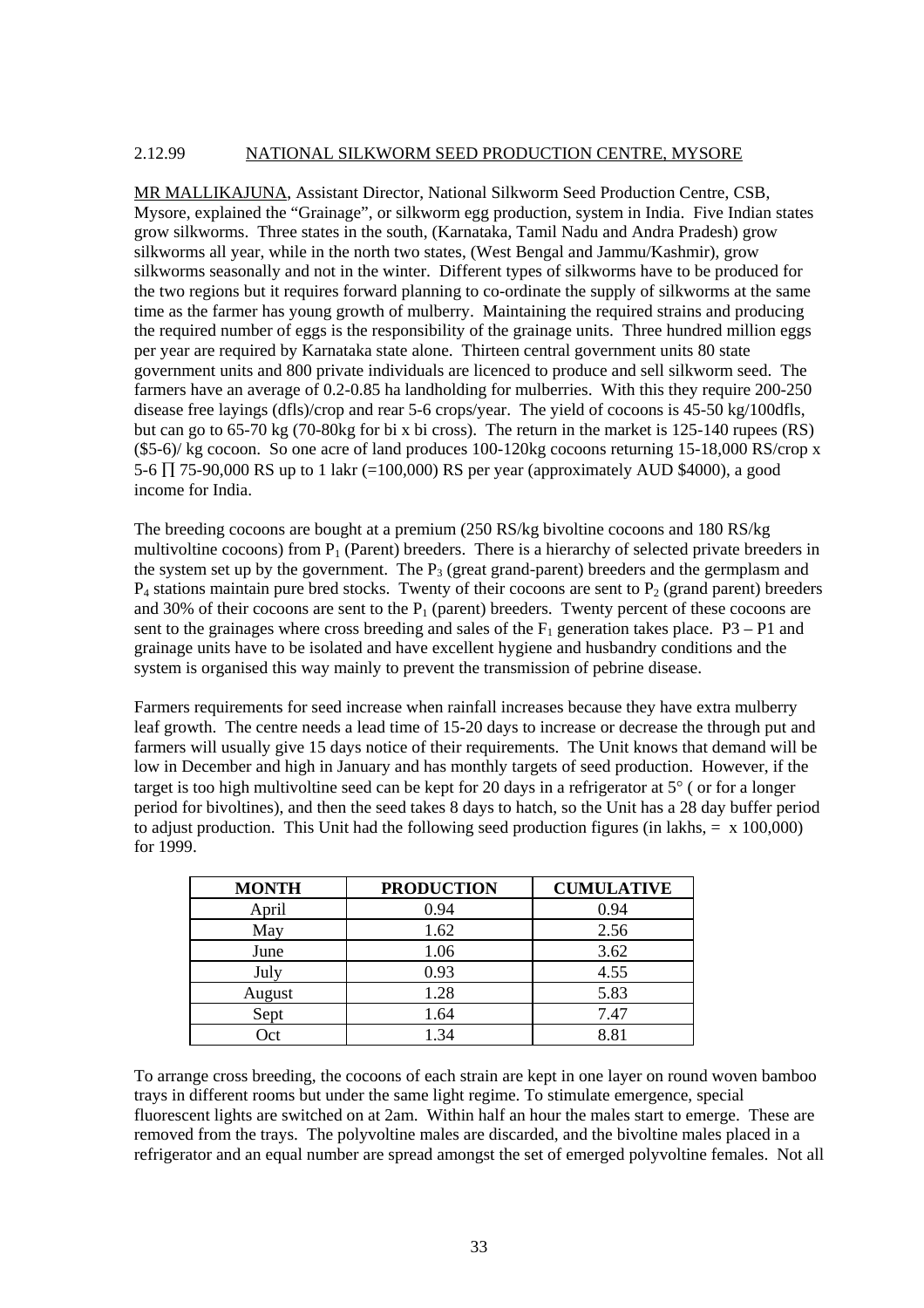moths emerge on the one day. All males emerge on the first day but it takes 4-5 days for all the females to emerge, with approximate proportions of 10%, 25%, 35%, 20%, 10% for the five days.

The staff work on shifts and the early morning shift starts at 2am. The emergence commences about 2.30am and goes to about 6.30am each day. Lights go off at 7am until the next day at 2am. There are approximately 5000 cocoons in a tray and pupation of 11-12 days is allowed. Therefore today's set of cocoons (2.12.99) were spun on 21/22.11.99. The male moths are used twice over a 4-5 day period and refrigerated at 5°C in between. Therefore only half the number of bivoltine cocoons from  $P_1$  units is required to the number of multivoltine cocoons for a multi x bi (the commonest) cross. (Notes: Crosses of silkworms in India are designated as female x male, not male x female). Mating takes 3-4 hours and at the end of that time the joined pairs are placed in a well on a seed card, because the female starts laying eggs immediately she decouples. When they decouple, the male is removed and again placed in cold storage until the next mating. 24-48 hours are allowed for the female to complete egg laying.

When the layings are complete the egg sheets are dipped in 2% formal in for two minutes and then inspected and if any cell has less than 300 eggs it is not counted as a dfl. All females are inspected for pebrine after laying and the laying from an infected moth is destroyed. Each sheet has 20 laying cells, so a farmer would buy five sheets of 20 dfls if he wanted 100 dfls.

There is a schedule of gradually decreasing temperatures (25°, 15°, 5°, 2.5°) for 24 hours each to place eggs in storage, and these are reversed to bring eggs out of storage for sale. Eggs have to be treated very gently to preserve their viability.

#### 13.12.99 KARNATAKA SILK INDUSTRIES CORPORATION, WEAVING FACTORY, MYSORE

MR JAYAPAL described, and escorted us around, the silk weaving factory. Raw silk skeins are received from the DSIC filature works and soaked in coconut oil, soap and hot water to make the silk smoother in running through the machines. One end of each skein is dyed a different colour to identify its eventual use as either warp of weft silk. When the silk is wound from the skein or hank onto weft bobbins it is "doubled" (two to four threads) and may be twisted to make the stronger longitudinal thread or warp. When it is wound onto cones it is for rewinding onto the pirn shuttles for use as the cross thread weft, in fabric weaving. Yarns like crepe and georgettes require a high rate of twisting. High twist rate causes shrinkage so these fabrics shrink after weaving. Minute snarls occur creating wave effects on the fabric. There is a natural tendency for the twist to unwind so to set the twist it is subjected to damp heat (steam). The sericin softens in the process and helps to cement the twisted threads together as it cools. About ten minutes steaming is sufficient for organzine threads but more time is required to set highly twisted crepe and grenadine threads. Twisting reduces the sheen of silk. Some threads, usually used on the edge of the cloth, are made of fine silver wire which may be overplated in gold. These fabrics are highly prized.

After weaving, the cloth is degrummed in a soap and soda solution. It is then bleached and dyed and/or printed and usually cut into sari lengths of 5 ½ metres.

The types of cloth or fabric produced are:

- i) Taffetas: These are fine soft fabrics made with plain weave and no twisted thread. The are closely woven, smooth and have a fine cross rib as the ends (warps) greatly out number the picks (wefts).
- ii) Crepes: These have a crinkled, puckered or pebbly surface due to the use of highly twisted yarns in the weft and sometimes in the warp also.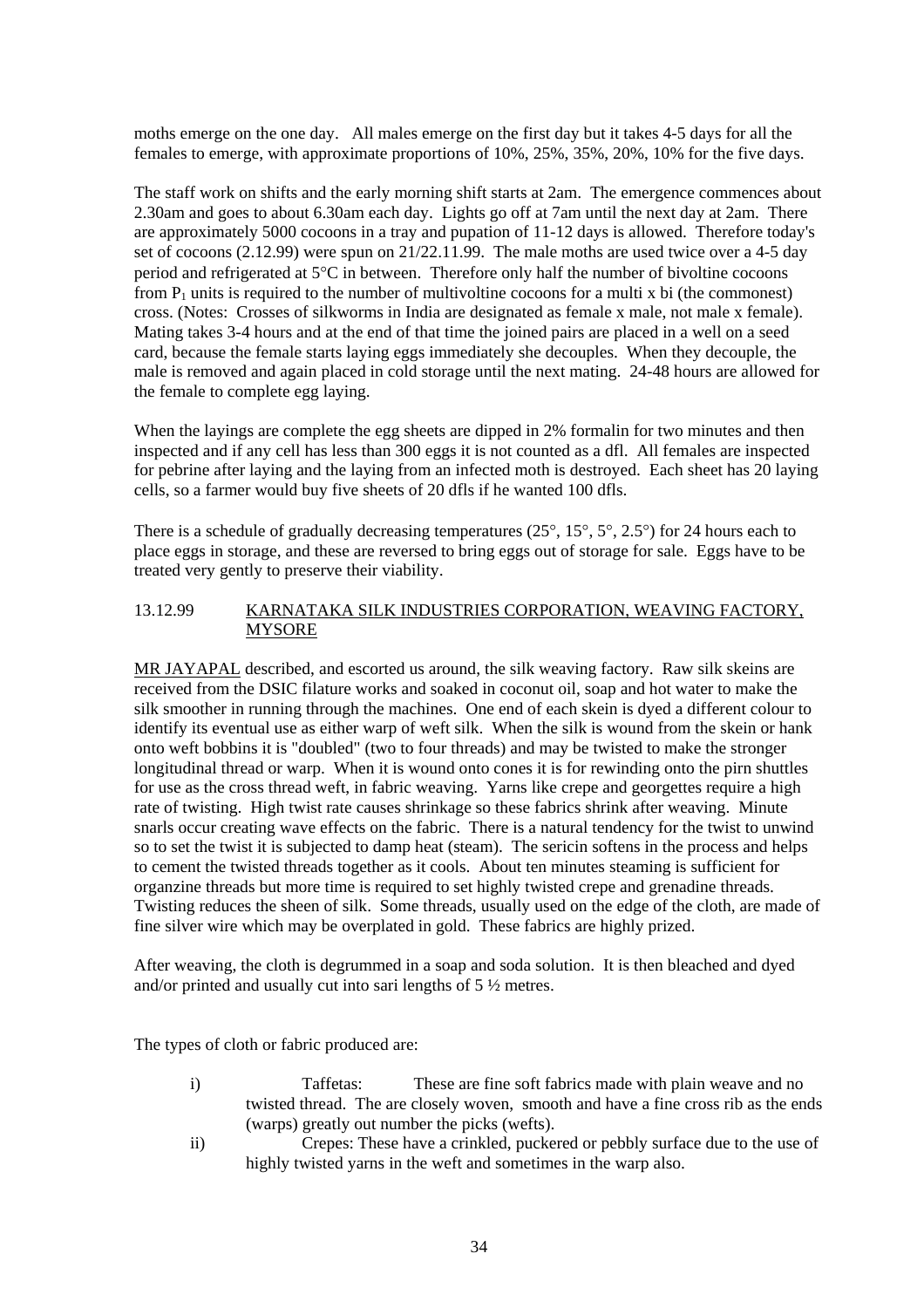- iii) Crepe-de-Chine: A light weight fabric made with S and Z highly twisted yarns alternating in the weft.
- iv) Georgette: A fine light weight open texture fabric generally in plain weave, made from crepe yarns, usually two Z twisted and two S twisted yarns in both the warp and weft.
- v) Chiffon: A very light, sheer, open-mesh fabric made from highly twisted yarns.

Samples of these fabrics were purchased.

#### 13.12.99 KARNATAKA SILK INDUSTRIES CORPORATION, FILATURE, T.NARASIPUR, MYSORE

MR RETE HELLI, General Manager introduced us to MR P GOPALA, the assistant master maintenance, at the Silk Filature (Reeling) Unit at the Karnataka Silk Industries Corporation Ltd. Mr Gopala said that the Unit had a capacity of 1500kg cocoons/8 hour shift, but because it is winter and because they prefer bivoltine cocoons, the present throughput is 300-400kg/day. The reason why they prefer bivoltine is that it is the best quality, which they have a policy to buy, and also because it can be processed on automatic reeling machines at twice the rate of the weaker multivoline silk that has to be processed more slowly on semi-automatic machines. The cocoons come in "green" (fresh) and are put through a 4 hour hot air drying stage when they are held at 120°C, then 90°C then 60°C for 45 minutes each. The cocoons can then be stored from 48 hours (minimum) to 6 months (maximum). Present purchase price of cocoons is 130 RS/kg polyvoltine cocoons, and 200-230 RS/kg for bivoltine cocoons. The renditta (kg cocoon/kg silk) is 5.5-6:1 but for polyvoltine at present (Winter) it is 11:1 (in Spring it is 8.5:1). The drier was made by Yamoto Company in Japan. It operates by blowing air across steam heated pipes controlled by thermostats. The air ducts are insulated by fibreglass. About 60% of weight of the cocoon is lost during the drying. The bivoltine length of thread is 800-900m (cf 2-3 times longer in Japan). There is not enough bivoltine being grown and marketed in India to keep the filature unit going at fully capacity.

Double cocoons (dupions) (ie. when two silkworms spin their cocoons together) cannot be processed with the other cocoons. They are larger than normal cocoons and are easily separated by hand and processed on a special reeling unit that reels 25-30 cocoons together to produce a thick 50 denier thread used in heavy fabrics like upholstery.

Before reeling normal cocoons, the dried cocoons are put through a cooking machine where the temperature of the water is raised and lowered several times to enable full water penetration of the cocoon shell and softening the sericin. After cooking, the multivoltine cocoons are reeled on a semiautomatic reeling machine where the threads are fed onto the reels by hand. Each fibre is about two denier (a poor fibre is 1.5 to 2, and a good fibre is 2.2) so from 10-15 cocoons are fed together to make a fibre of 26-28 denier. Each employee is responsible for 6 reels (normally 12 reels when in full operation) and each reel is tested for denier and the workers have their pay reduced if the denier is not within the accepted limits. The semi-automatic reeling machine runs at 175rpm. The automatic reeler runs at 180rpm. The latter has a 20 reel basin (per person) and an automatic threading mechanism. Output of the automatic reeler is 3kg/worker/day compared with 1.4kg/worker/day for the semi-automatic reelers.

After the first reeling, the reels are placed in a sealed vessel containing water, coconut oil and a softening agent and the reels are subjected to three cycles of vacuum and release, to rehydrate the dry silk and allow it to be rereeled onto layer square reels from which the silk is removed and twisted into a yank or skein which is then tied with other yanks in a book of 2 kg, worth 1500 RS/kg. (Dupion is worth 700 RS/kg).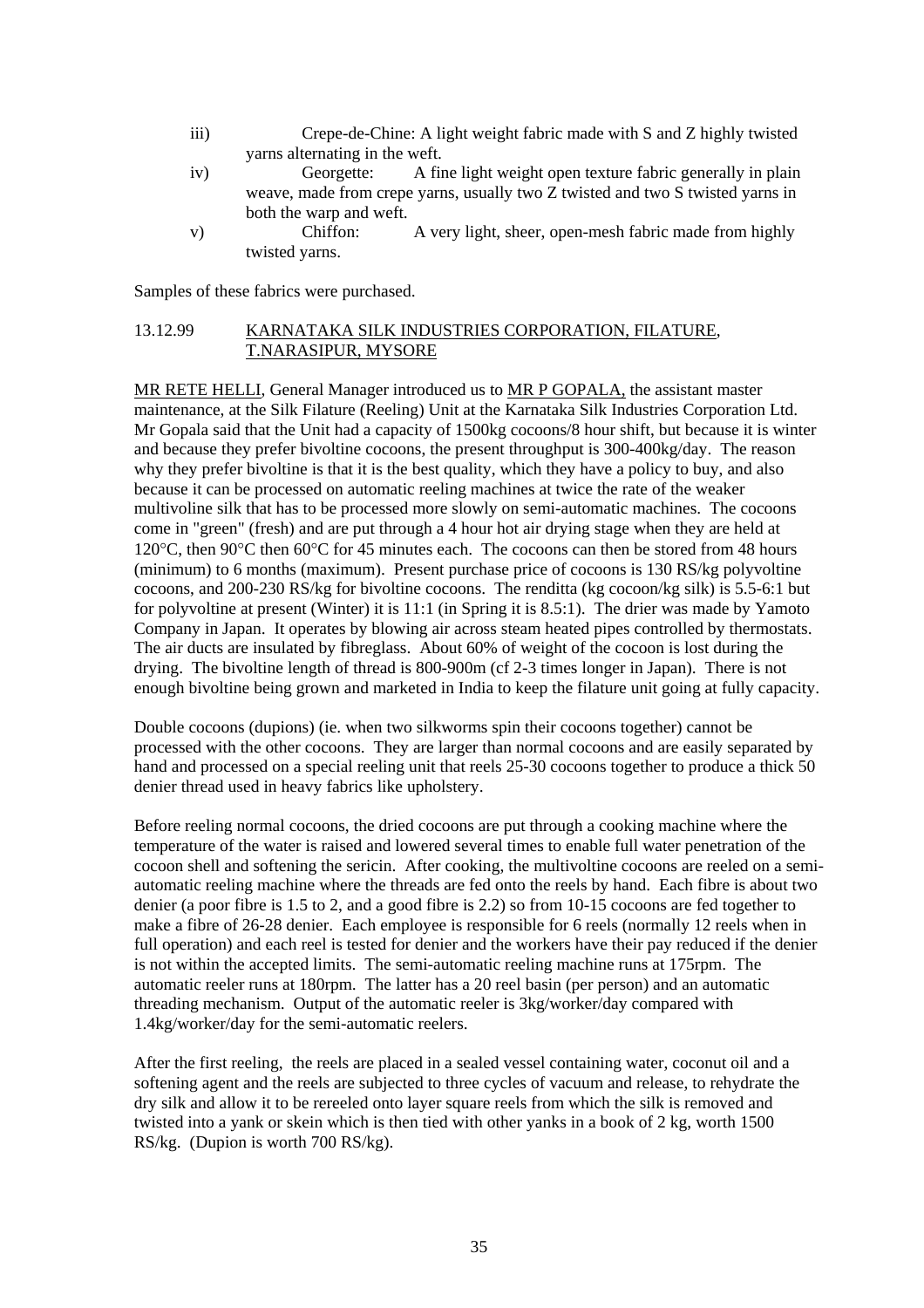Denier is checked on an Indian made denier measuring machine. The first 450m of a reel is rereeled in the laboratory and placed on the denier scale which is graduated in denier units.

MR MUTHU KRISHNAN, the Deputy Manager (Production), was interested in supplying Australian cotton and wool spinners with silk because silk mixture fabrics are in demand for clothing such as light weight suits.

The remnants of the cocoon after reeling are used. The pupa is separated and powdered and used for poultry and fish food (It is no longer used for oil extraction).

The cocoon market is kept buoyant by the participation of the government reelers in the open auction system. KSIC purchases both bivoltine pure and bivoltine cross cocoons, but would prefer all bivoltine pure cocoons (ie. the top of the market) if they were available. Other reelers know that the government will bid up to a fair price level so they cannot collude with each other to keep the prices low. The KSIC filature unit does not have to sell its raw silk on the open market. It supplies the silk used at the KSIC textile plant and is credited with a fair nominal price from which it makes a profit.

#### 04.12.99 GRAINAGE SECTION, CSRTI, MYSORE

MR S B NAGAREATA, Grainage Section, indicated that the pure bivoltine and multivoltine breeding laboratories at CSRTI send their cocoons here for preservation, emergence, mating, egg laying and egg storage.

The cocoons are spread in a single layer on wooden trays for 9-10 days at  $25^{\circ}$ C and 80 % RH until emergence. A sample of 5-6 weak looking cocoons is tested for disease. The cocoons of the test sample are cut open and the pupa crushed and tested for pebrine. If any pebrine is detected, the tray will be discarded. (The rule is that wooden trays should be used, but bamboo trays are still being used at some grainages because they are cheaper (25-30RS) than wood trays (>100RS)). The pupae may all be cut out of the cocoons and separated according to sex. The male is smaller. Males only emerge on the first day. Females emerge over 2-3 days (10%, 80%, 5%). Emergence is about 90% and the ratio of males to females is usually 60:40. The males are separated and mated twice. Mating is called coupling and the abdomen are joined together with two hooks for more than three hours during which time there are two to three ejaculations.

The pairs are forcibly decoupled at 3 hours and the males kept a 5°C until the next day. After two matings the males are discarded. Oviposition of the females takes place in cells on a card or without restraint on starch coated craft paper. There are 20 cells on each card and the moth is confined to the cell using a plastic ring. She is kept here for 24 (maximum 48) hours, during which time she lays 300-500 eggs (bivoltine  $= 400 - 500$ ). The eggs laid on coated craft paper are washed off in water and stored in a net bag in standard units of 54g of loose eggs. The eggs are then dipped in 2% formalin for 5-10 minutes and dried in the shade.

Because the bivoltine eggs enter diapause after 24 hours, if diapause is to be broken for immediate hatching, acid dipping has to be done on the first day. Hot acid treatment is at 46.1°C using HCl at SG of 1.075 for 5 minutes. Cold acid treatment is either 20° or 25°C for 60 or 90 minutes respectively using HCl at a SG of 1.1.

All female moths are examined for pebrine after egg laying. They can be crushed in a small mortar using a pestle or several may be blended together with KOH solution, placed in a test tube, filtered, centrifuged and the precipitate examined on a slide under the microscope to identify spores. Eggs which are to be preserved are taken through a series of cooling steps to enter storage for different lengths of time from 4 to 10 months. From cold storage it takes 3 days at 15°, 20°, 25° to bring back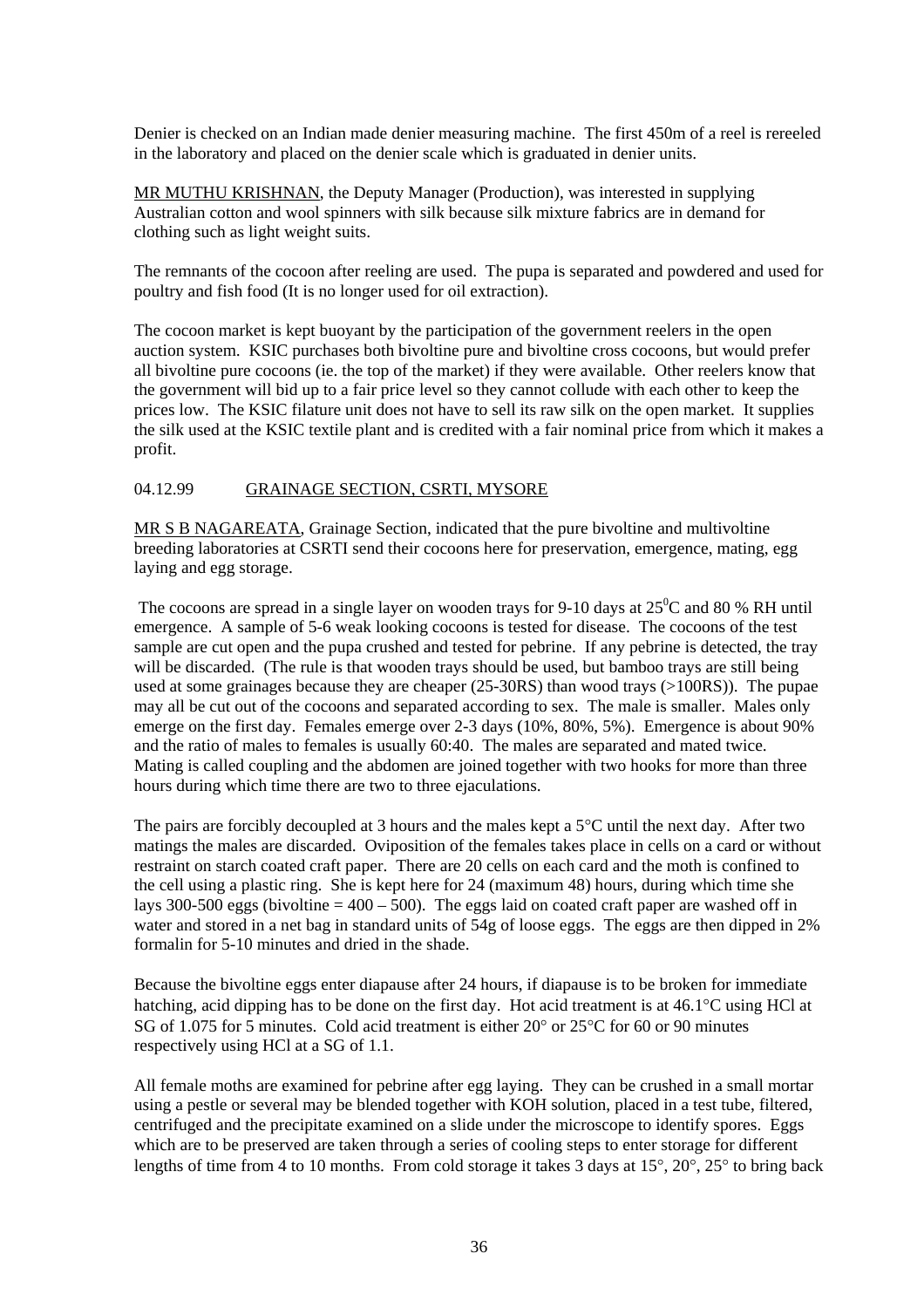to room temperature, and after acid treatment, the eggs hatch in 8-10 days. It is possible to preserve acid treated eggs for 20-25 days but not longer.

#### 13.12.99 SILKWORM REARING TECHNOLOGY AND INNOVATION, CSRTI, **MYSORE**

DR M T HIMANTHARAJ, Senior Research Officer, Rearing Technology and Innovation, discussed the rearing requirements for silkworms. There are five requirements for good rearing:

|    | Correct strain of silkworm for the environment |                   |
|----|------------------------------------------------|-------------------|
|    | Correct design of rearing house                |                   |
| 3. | Well designed appliances                       | $\ge$ All must be |
| 4. | A mulberry garden                              | integrated.       |
| 5. | Manpower                                       |                   |

With regard to the mulberry crop, one acre of mulberry yields 10,000-15,000kg leaf per crop depending on the mulberry variety (V1, K2, S36 etc). V1 is the popular one now and can yield 25,000 – 30,000 kg/acre/crop from the second year onwards.This is enough to feed 250-300 dfls (of 500-600 eggs/dfl). The size of the rearing house depends on the rearing method chosen. The three rearing methods are shelf, shoot and floor.

The Shelf method requires the minimum space but the maximum labour. There are from 4-10 shelves and leaves are picked for food. The leaves dry quickly. The Shoot method uses fewer but larger trays and mulberry shoots are used saving 50% of the labour. There may be 1-3 tiers and the leaves do not dry as quickly. This method requires 30% more space. The floor method is not very popular in India but is the preferred method in China. There are no racks and the silkworms are fed mulberry shoots on the floor.

With regard to the silkworm strain, two different crosses are recommended in Karinataka. Bivoltine x bivoltine cross (such as CSR2 x CSR5) is advocated for the most favourable season (August-February), and multivoltine female x bivoltine male (such as the high temperature resistant CSR18  $x$ ) CSR19) is recommended for the less favourable season (March-July). Once heat tolerent and disease resistant bivoltines are available, the aim is to produce bivoltine x bivoltine silk throughout the year.

The rearing house design is governed by the dimensions of the growing trays. For shoot rearing, 100 dfl require a growing tray area of 40ft x 5ft. Leaving a working area of 5ft around the sides means that the building has to be a minimum of 50ft x 15ft. If two trays are used side by side, then a wider house of 50ft x 25ft is required. For smaller amounts the building is made shorter eg. 20ft. The house must be kept cool, so a 6ft wide veranda and roof overhang are used all round the building. Ventilation holes are placed at the foot (inlets) and at the top (outlets) of the walls and one of the outlets usually has an extractor fan attached. Windows between the ventilation holes should be opposite to enable cross ventilation in hot weather. The roof should be high, a minimum of 10ft. There needs to be a good supply of water and the rearing house should be away from industries and pollution.

Young age larvae (I & II, "Chawki stage") need high temperatures and high humidities. A small compact room is easier to control and young age larvae do not need much room, so the first two stages are usually kept in a small room with a heater and humidifier. Later age larvae are kept in a larger room which has more ventilation. The fifth instar eats 85% of the food requirement and produces a large amount of gas. A separate mounting hall is also needed. The grainage room for those who need it, should be in a separate building away from the rearing house and furtherest from the young age room. The young age room should be closest to the mulberry garden. Rearing houses in India are made with mudwall and thatch roof, or bricks or concrete. It is best if the person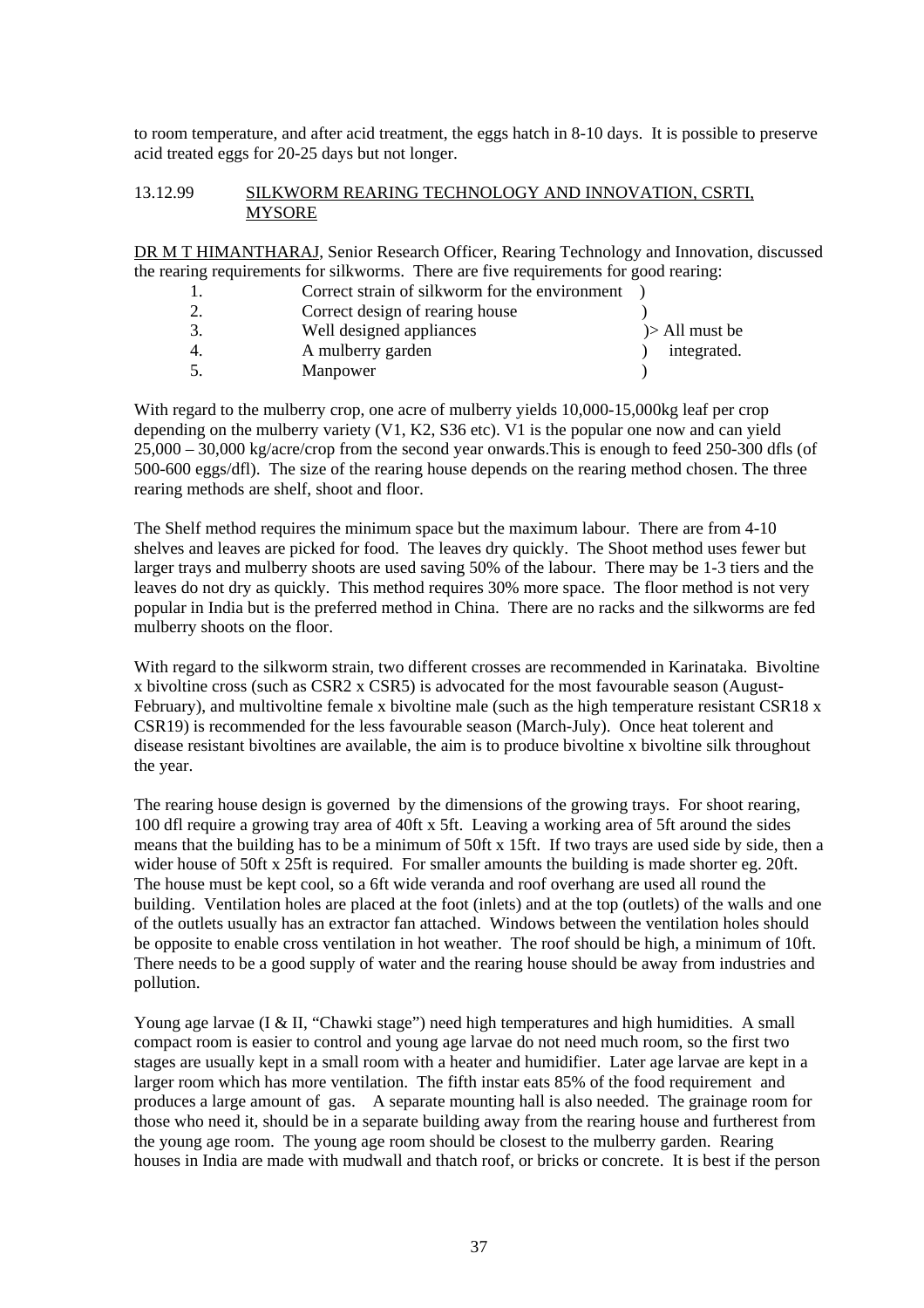who picks the mulberry leaves does not enter the room containing the larvae. The rearing house should be ant-capped and not have connecting steps. Usually there is a gap of 3ft between the top of the step and the entrance to the house. This is to prevent the entrance of small predators such as lizards. Workers in the rearing house should remove their outside shoes and put on inside shoes or thongs before entering the larval room. Once the larvae move to the late age rearing room, the young age rearing room can be used to store mulberry shoots where they can be kept in the dark with high relative humidity to retain leaf moisture.

The design of rearing appliances depends on the number and type of rearing. The appliances required are: stands, trays, leaf chopping board, heater, humidifier, shoot rearing racks. An infra-red moisture meter is very important as the leaves should have >75% moisture content. Often the farmer has a separate small "chawki" mulberry plot which is frequently irrigated and well fertilized to produce the most nutritious leaf. This plot may grow S36 variety which has a higher MC%, while the rest of the mulberry garden may grow V1 or K2 for the late age larvae.

There are five or more types of mountages in which the cocoons are spun: the spiral "chandrike", the "bottle brush" or "hedgehog", (both hand made from bamboo), the concertina like cardboard cells which are held in a rotary frame, and two types of plastic mesh which can be folded to make comfortable resting places in which the fifth stage larvae spin their cocoons. The farmers like the chandrikes as they are cheap to make (180RS) and they can be hired from a supplier just for the 4-5 day mounting period. Their disadvantage is that they may not let enough air through the back to dry the silk evenly and reeling may therefore be more difficult from these cocoons. The rotary mountage gives excellent exposure of the cocoons to even drying. The worm urinates just before spinning the cocoon and the mountage and mounting room need good ventilation to get rid of the high moisture content.

Experiments conducted by the section show that:

- i) any reduction in feeding of the fifth stage larva results in increased disease incidence, and decreased yield and quality of cocoons; ii) mounting fifth stage larvae within six hours after disinfection of the
	- mountages reduced percentage of good cocoons, shell ratio and reeling parameters compared with batches mounted 12 to 16 hours after disinfection;
- iii) a low cost leaf preservation chamber can be made from bamboo in three parts, a rectangular base, a surrounding mat and a central funnel which allows the heat of the leaves to escape;
- iv) previously tested inventions of egg carrying bags, low cost incubation device, blue polythene sheets for chawki rearing, shoot rearing and bottle brush mountages can be successfully adopted by farmers;
- v) bamboo rearing trays coated with water soluble 'Lac' (lacquer) were superior to uncoated trays or trays coated with the traditional cow dung in producing greater larval weight and lower disease incidence.

#### 06.12.99 REELING SECTION, CSRTI, MYSORE

MR G N RAMASWAMY, Senior Research Officer, Reeling Section, described the background to the reeling process used at the section. Cocoons come from different laboratories at CSRTI and they are both mulberry and non-mulberry cocoons. About 90% of the mulberry cocoons are multivoltine and 10% are bivoltine. The silk standard is not of international grade so the World Bank and Japan have assisted in raising the quality. About 15,000 tonnes of raw silk are produced in India, but there is a demand for 25,000 tonnes, so 10,000 tonnes of raw silk are imported from China. Local consumption is 90% for saris. Hand looms are mainly used in India and these use a heavier silk, 28/30 denier (coarse) and 18/20 denier (medium) produced by multi x bivoltine silkworms. The 13/15 denier (fine) bi x bi cross silks are woven on power looms and used for making crepes and jacquard fabrics.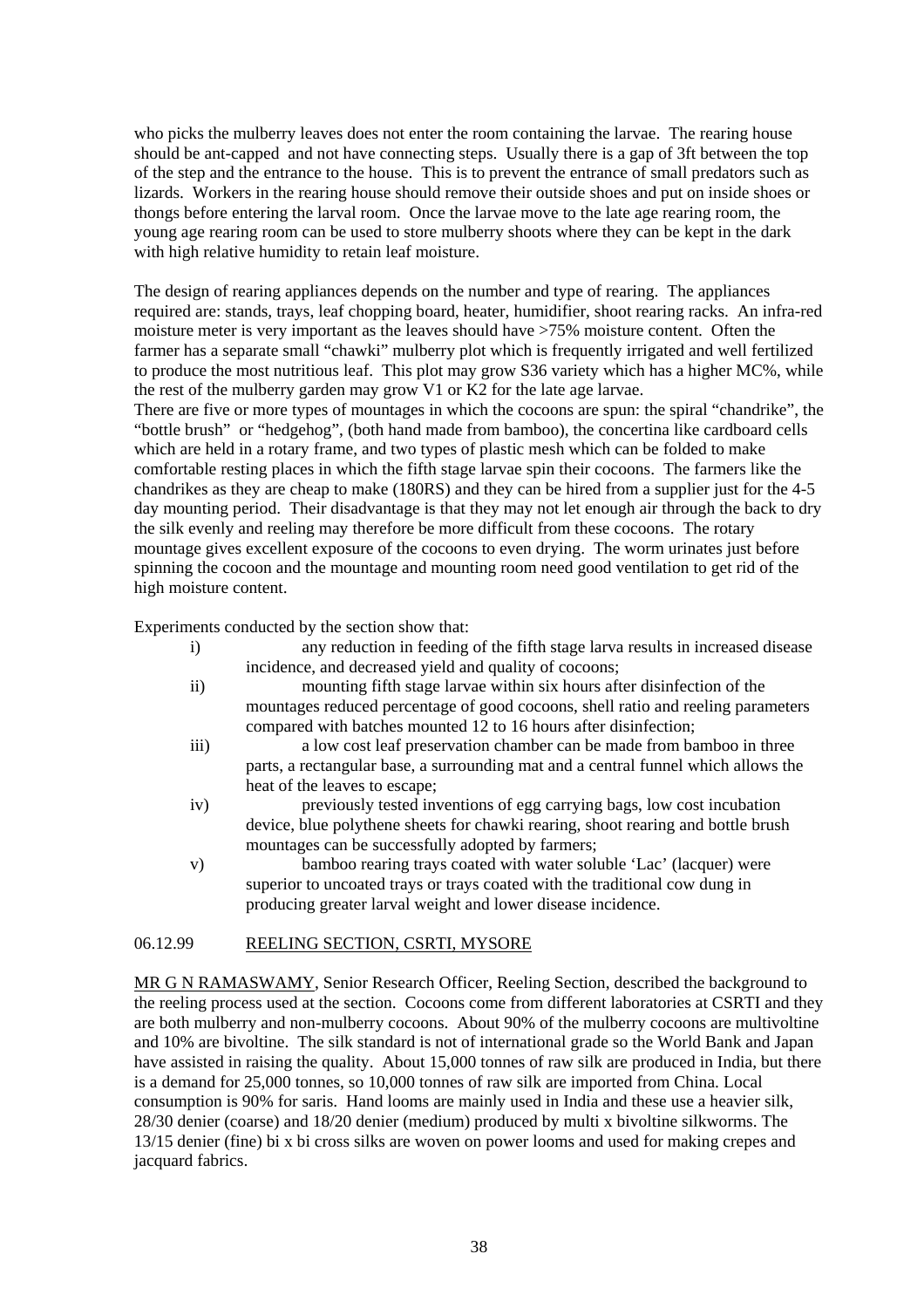The physical character of multi-voltine silk is not as good as bivoltine. The multi-voltine cocoons have soft shells, a filament length of 800-1000m and 10-12 kg cocoons are reqired for 1 kg raw silk, compared with bivoltine with harder shells, a higher shell ratio, filament length of 1400-1600m and a renditta of 6-7. The quality of thread is assessed in terms of tenacity, elongation, neatness, cleanliness and evenness (see later).

In India, the commonly used processing of cocoons starts with stifling the pupa either using the sun or steam. Sun stifling takes many days, during which time pests and rain may damage the cocoons and the UV rays degrade and dull the silk. Steam stifling is used in Southern India. It takes half an hour, but this is not enough time to remove the 60% of moisture in the pupa. Electric oven drying for 5 hours is also required. The Japanese system keeps the cocoons stationary or moves them on a conveyor belt through a series of heated chanbers from 100°C-50°C (not over 120°C). After stifling the cocoons can be stored on racks away from water as the sericin will absorb water. There are five types of reeling machines.

| $\mathbf{1}$ . | Chaka          |
|----------------|----------------|
| 2.             | Cottage basin  |
| 3.             | Multi-end      |
| 4.             | Semi-automatic |
| 5 <sub>1</sub> | Automatic      |

The small reels are 7.5cm, from which the silk is rereeled onto standard reels. The silk hank then is removed and can be sold at a silk exchange. A reeler who produces 10 kg silk/day would return 100,000 RS (\$4,000 AUD)/year.

The warp thread is the strongest. It is "doubled" and twisted. There are 200-800 twists per m. Steam will help hold the twist by softening the surrounding sericin. The higher quality silks have more twists, but there is a limit before it will break. Also twisting dulls the sheen of silk. The number of picks (weft threads)/cm and warp threads/cm differ.

There may be 6000-8000 warp threads in a width of 1 metre and each thread may be 150-1000m long. The warp threads are usually separated into groups before being wound onto the beam (roll). The beam is set up on the weaving machine with the warp threads each threaded through the loom gating. There are two sets of warp threads that move through each other to hold the weft thread in the weaving process. The weft thread is shot from side to side by the shuttle or pirn. These movements are done by hand in hand weaving but are mechanically driven in automatic machines. Following weaving, the fabric is degummed, bleached, weighed, dyed and printed and finished. Finishing may be for one or more of the following purposes: scrooping, crease resistance, flame retardance, oil/water repellence, ant-static, light stability, anti-microbial, anti-fungal or antimildew properties.

Tests applied to silk are:

- 13 denier measurement ( weight in gms of 9 km of silk);
- 14 number of breaks per hour in winding the thread;
- 15 maximum deviation in 15 pieces;
- 16 a serigraph is used to measure tenacity and elongation:
	- tenacity is measured in g/denier
	- the filaments from 7-8 cocoons are placed on the machine the denier measured, and the weight needed to break that denier size is recorded as is the % elongation of the thread before it breaks;
- 17 cohesion is measured on a thread containing 7-8 filaments to find how many strokes it takes to break the scricin binding and separate the filaments;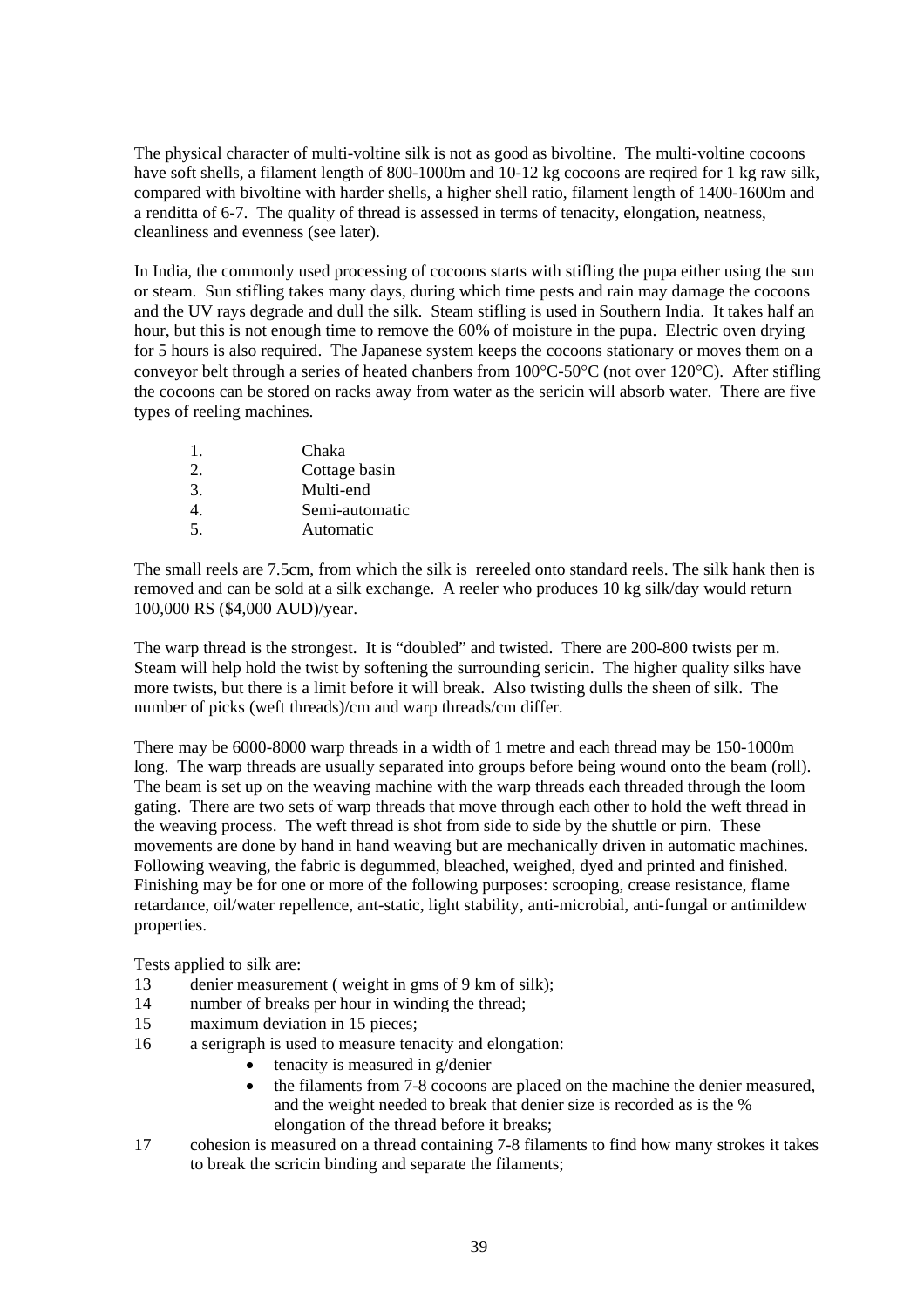- 18 neatness: absence of hairs on the surface of the thread;
- 19 cleanness: absence of dirt or leaf residue in the thread;
- 20 vield:
- 21 evenness: absence of variation in fibre diameter of the thread.

#### 07.12.99 P4 BASIC SEED FARM, CSB, HASSAN

MR VEDAVYASA, Senior Research Assistant at the P4 Basic Seed Farm, Hassan, indicated that the farm exclusively breeds eight races of bivoltine silkworms. The new races bred are CSR2, 4, 5 for winter (August-February) production, which have 23-25% shell ratio; and CSR18,19 for summer (March-July) production, which have 21% shell ratio. The traditional bivoltine races, NB4D2 and NB18 are also maintained. 90% of silk production in Karnataka is by cross breds utilising the male bivoltine crossed with a female multivoltine. Other seed farms keep the multivoltine stocks. This farm has four crops per year (May, August, November, February) and preserves layings in three different schedules: long term chilling (LTC) for 2-3 months, 4-5 months (120-150 days) and six months (175-210 days), to enable seed to be supplied to farmers throughout the year. Each batch is divided into three and preserved by one of the three schedules. The following methods are used to hatch the seed.

LTC: After warming these layings are treated with 1.1 SG HCl at 48<sup>o</sup>C for 5-6 minutes and they then hatch 11-12 days later.

4 – 6 mth: Warm at 15<sup>o</sup>C for 1 day, then increase to 25<sup>o</sup>C. No acid treatment is required.

No Storage: If seed is for immediate use without storage, the eggs are treated with 1.075SG HCl before 18-20 hours after laying. They hatch on the  $11<sup>th</sup>$  day.

The pupa are cut out of the cocoons and males and females are selected. Twenty to forty beds of each race are reared and the best 3-5 beds are selected for breeding each generation. Quality is judged on pupation rate, single cocoon weight, single shell weight, and shell percentage. If beds 9, 11, and 13 are the best then the following matings occur F9 xM11, F11 x M13, F13 x M9. Males are preserved at 7-10°C and paired with females at 8-9am each day, and depaired at 12-1 pm. Either acid treatment of the layings occurs at 3-4pm or the seed is stored. The aim is to maintain the characteristics of the races constant not to improve them. Abnormals are removed but otherwise all males and females in a selected bed are mated. Stock is sent to P3 seed centres every 15 days.

#### 08.12.99 SILKWORM PATHOLOGY, CSRTI, MYSORE

DR NADARAJU, Deputy Director, Silkworm Pathology, described the agents in four pathogenic groups that cause silkworm diseases:

a) Protozoal: Common name "Pebrine", caused by a microsporidian *Nosema bombycis* and strains N1K-2r, N1K-3h, N1K-4m of Nosema Sp. [Note that Nosema is also the cause of "Foul Brood" in bees]. Silkworms are infected by transovarian and horizontal transmission: Affected worms become flaccid (a general sign for all silkworm diseases) and fail to grow. The protozoan invades the muscles and most organs. It is detected as oval spores (1.5-2u x 3-4u). All moths after laying and suspect infected larvae are ground in a blender with 2ml 2% Ka OH for 2 minutes, filtered and the filtrate centrifuged. The precipitate is placed on slides and examined under a microscope. Any diseased batch of worms is burnt and any eggs of an infected moth are also burnt. This method is capable of controlling an outbreak and maintaining a low level of infection. A more rapid dipstick method of diagnosis is now available.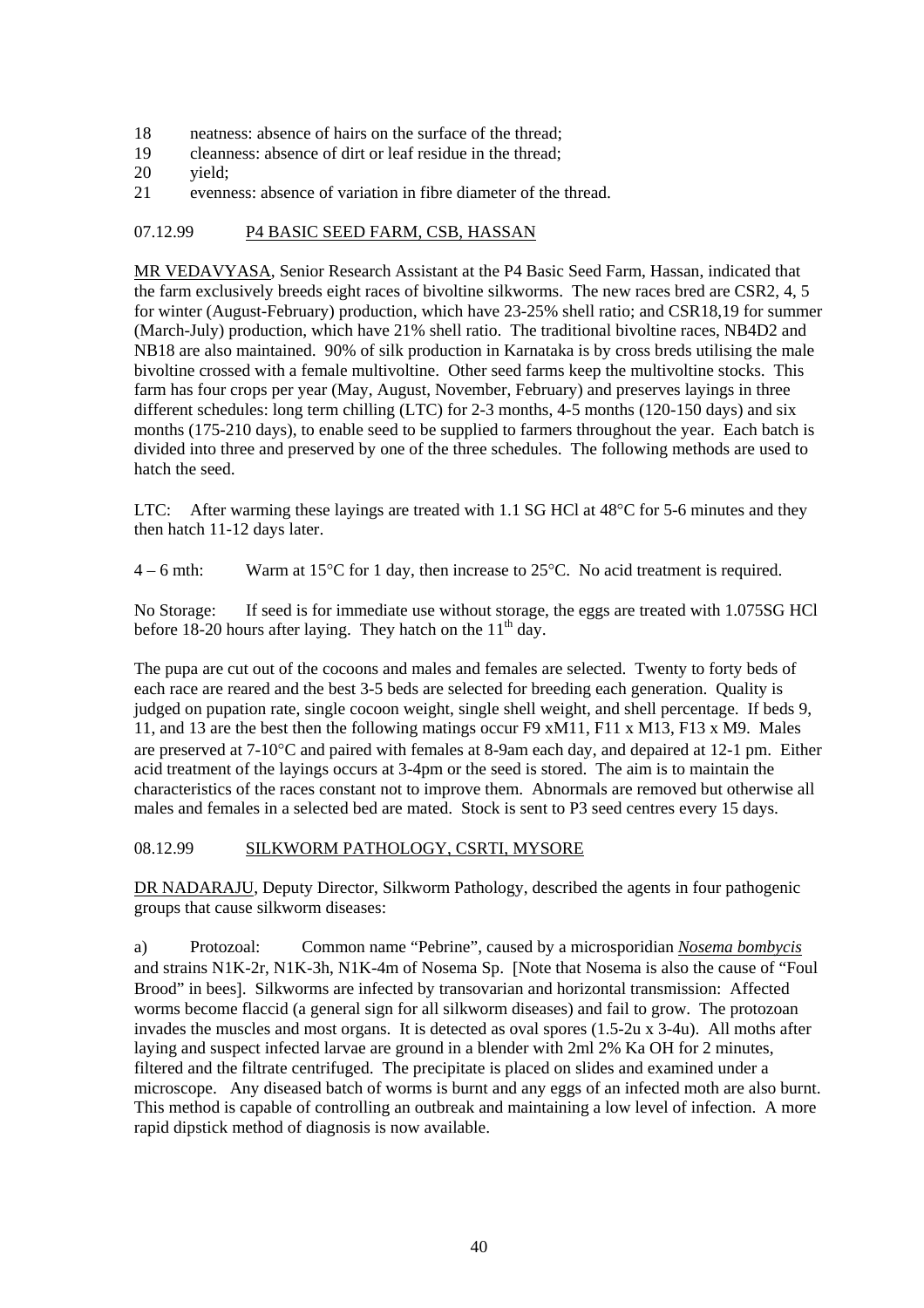b) Viral: There are four viral diseases of silkworms, two by "occluded" or capsulated viruses (Nuclear and Cytoplasmic Polyhedrosis) and two by "non occluded" or non-capsulated viruses (Infectious Flacherie and Densonucleosis).

- i) Nuclear Polyhedrosis ("Grasserie" or "Haluthonde"). The agent is a baculovirus. The disease causes a shiny (instead of a dull) skin prior to moult and failure to moult. The haemolymph becomes turbid white due to the presence of large numbers of hexagonal or pentagonal polyhedra capsules containing the virus. Infection is by horizontal transmission from contaminated equipment. The virus can persist for up to 15 years. Good disinfection of rearing houses between batches with 0.3% slaked lime in addition to formalin fumigation will inactivate the virus. The bed disinfectant "vijetha" is used just after each moult for all disease agents.
- ii) Cytoplasmic Polyhedrosis is not present in India
- iii) Infectious Flacherie.

"Flacherie" is a syndrome caused by Infectious Flacherre virus together with one or more of densonucleosis virus, cytoplasmic polyhedrosis virus, streptococcal and staphylococcal bacteria and/or *Thatta roga*. Young affected larvae become lethargic and lose appetite. Later they become flaccid and have retarded growth. The cephalothoracic region becomes translucent. The midgut becomes turbid white due to accumulation of polyhedra and faeces may be white/black. The larvae ferment and smell foul. Spraying with 0.3% slaked lime in addition to formalin fumigation is recommended between batches and "vijetha" after moulting. Good control of temperature, humidity and leaf moisture is required to control the disease.

c) Bacterial: Bacterial diseases of silkworms ("Flacherie") are usually only secondary to virus diseases. Several bacteria cause septicaemia (*Bacillus, Streptococcus* and *Staphylococcus*). Four bacteria attack the digestive system (*Streptococcus, Staphylococcus, E.coli* and *Proteus* and one produces toxaemia, *Bacillus thuringiensis*). Bacteria increase in poor environmental conditions such as high temperature, high humidity, poor ventilation, diseased leaves, improper feeding etc. All these diseases cause softening and putrefaction of the dead worms.

- iv) Septicaeima. Bacteria penetrate into the haemolymph and multiply there. A typical symptom is loss of clasping power of the prolegs. The worms may vomit or have diarrhoea. On death the body becomes black or sometimes other colours such as yellow or brown. The infection is caused by physical damage to the worm so careful handling will prevent the infection. The affected worms are burnt or buried.
- v) Bacterial diseases of the digestive tract. Bacteria multiply in the intestines and associated organs and the larval lose control. They become sluggish and slow growing. The worms may vomit or have diarrhoea.
- vi) Toxaemia ("Sotto"). The Bacillus organism secretes a toxin which is absorbed from the gut. The worm ceases to eat. The nervous system is affected by the toxin and the worm may show spasms or paralysis. Prevention is by avoiding swollowing the toxin, so rapid removal of other diseased worms is essential before the Bacillus grows in the decomposing body. Thorough clean out between batches is required to remove the agent.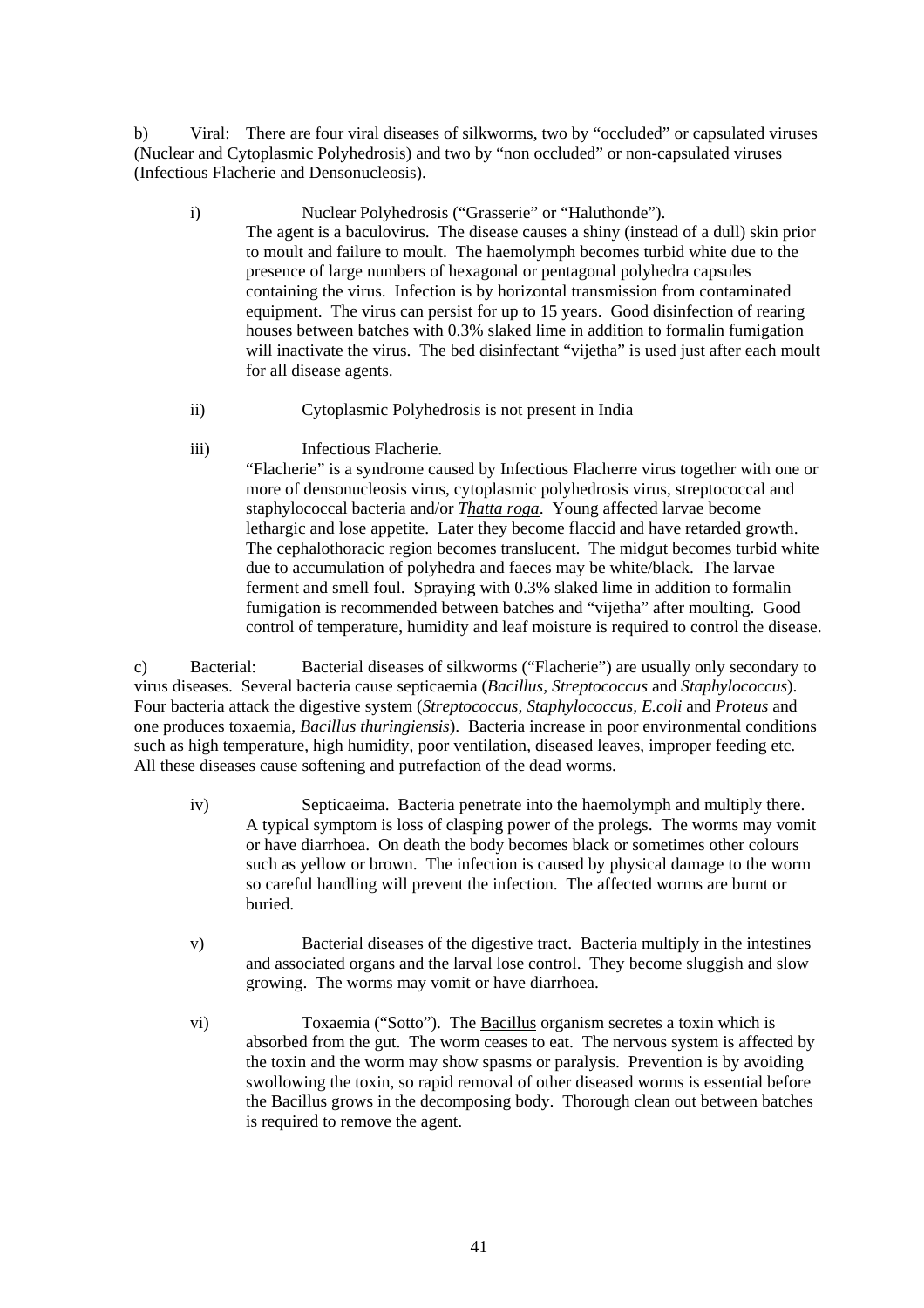d) Fungal: ("Muscardine") diseases can be caused by over eight fungi: *Beaurearia bassiana, aspergillus flavus, A. oryzae, A.taneri, Paecilomyces farinosus,Sporosporella uvella, Metarrhizium anisopliae*. The obvious characteristic of this type of infection is mummification of the dead larvae which become hard and powdery white like sticks of chalk. Infection occurs through the skin. Infections of pupae and moths also occur. These infections are more common in winter and in the rainy season. Transmission is by wind borne dispersion of the fruiting bodies (conidia) that cover the surface of the infected worm. General hygiene will reduce the incidence of these organisms. Because *Aspergillus* spp are fairly resistant, 3% formalin is required for effective fumigation. Dust the moulted worms with slaked lime to reduce surface moisture. Specifically, dust 1-2% Dithane M45 in slaked lime or captain in kaolin on the worms after each moult or use formalin chaff.

GENETIC TOLERANCE: Breeding for resistance or tolerance is another approach to decreasing the incidence of those diseases. Because Densonucleosis susceptibity/resistance is controlled by a single gene, it has been found possible to select a tolerant lime of silkworms which are now being tested for tolerance to other infectious agents. Tolerance to all the other agents is polygenetic and therefore not as amenable to selection. Inactiviated attenuated vaccines are also being developed by tissue culture but control of administration is a potential problem. Spraying the vaccine on leaves is thought to be the best method for oral inoculation.

QUARANTINE: These disease agents probably do not occur in Australia. They can be prevented from being released with imported germplasm in Australia by quarantine and testing. Legally imported stock (eggs) can be tested and guaranteed free of infection by CSRTI, but they can also be tested in Australia for at least one generation while in quarantine.

EXTENSION: All silkworm farmers in India are known to the Extension Service and either the farmer calls the Extension Staff if he has a problem or the Extension Officer visits the farm on a regular basis and checks for disease and demonstrates hygiene methods.

RESEARCH: In addition to the genetic tolerance and vaccine research, present research is aimed at: vii) Early diagnosis of disease, especially in young age (chawki) larvae. viii) Finding natural "eco-friendly" plant products that prevent or treat these diseases. Staff have identified eight plants with potential to provide natural chemicals effective against these diseases. ix) Finding disinfection methods (such as  $ClO<sub>2</sub>$ ) that can be substituted for formalin, because most rearing houses are not air tight and cannot be fumigated.

21.12.99 ENGINEERING SECTION, CSRTI, MYSORE

DR SATISH VERMA, Executive Engineer, is responsible for the maintenance of the farm equipment at CSRTI and also for developing improvements in buildings, equipment and farm machinery as required by local farmers.

Buildings: The building protects the silkworms from the elements. In Karnataka 80-90% of the time the temperature is over 25°C, so temperature must be reduced. The energy bill is the same to reduce temperature as to heat, however a heater is much cheaper to purchase (say \$20) compared to an air conditioner cooler (say \$1000).

Mulberry Planting: Mulberry being a dicotyledon is deep rooted. Mulberries can be propagated by seed or by cuttings. Seeds are used in the northern states (Jimmu/Kashmir, Uttar Pradesh and Delhi) where they develop 8-10m rooting systems and are allowed to grow into trees in a forest or beside the road. There is no cultivation practiced and there is a lot of variability. There is no seed selection practiced for mulberry in India. In the southern states of India (Karnataka, Tamil Nadu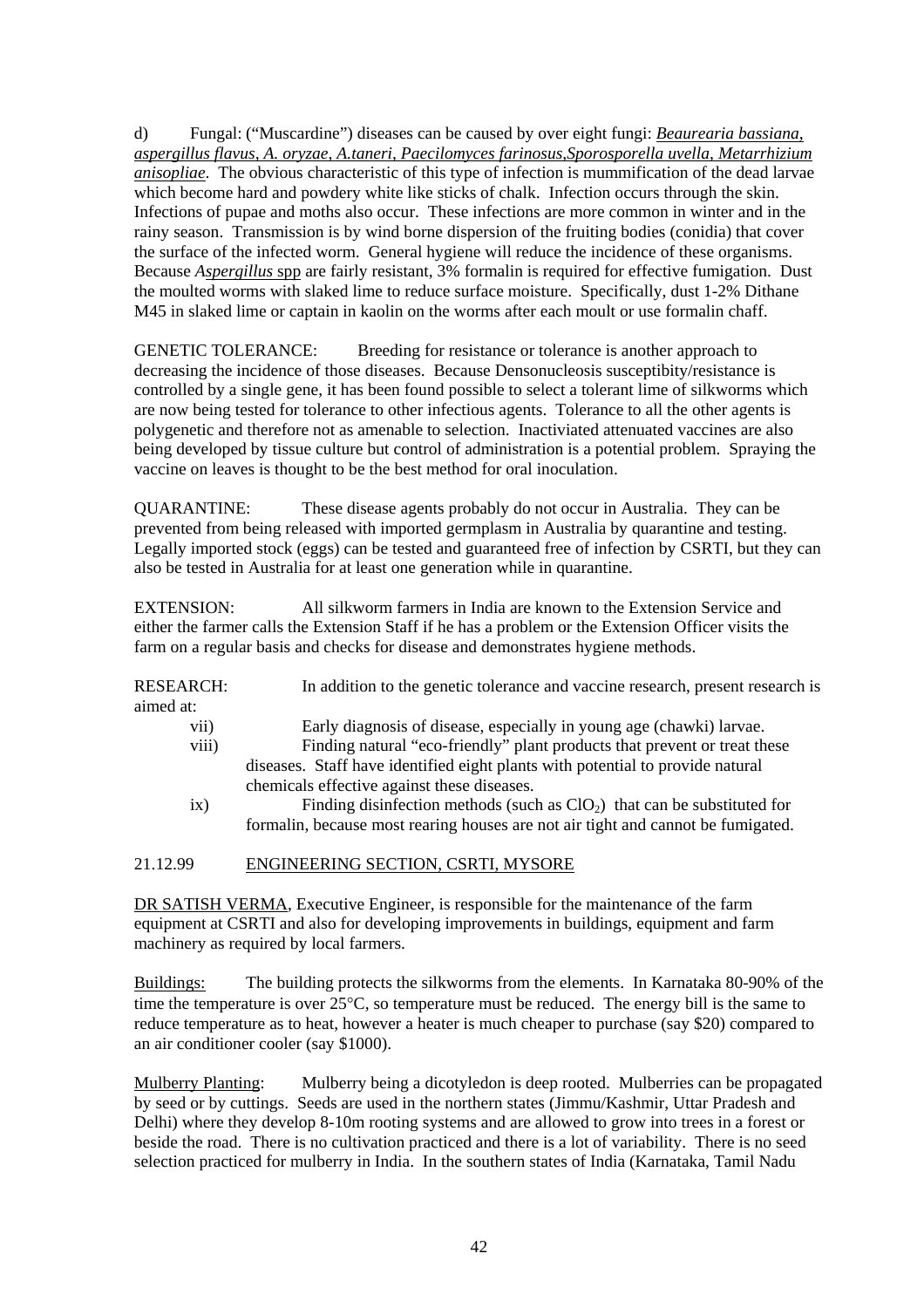and Andhra Pradesh) the genetic code of mulberry is maintained by growing shoots. These can be directly planted in the field or they can be planted in a nursery and the ensuing saplings can be transplanted into the field. The saplings are usually prepared by hand cutting with a knife. A 1 acre plot requiring 10,000 plants at a spacing of 3ft x 3ft (1m x 1m) would need 6-7 man days of labour because one man can cut 1500-2000 cuttings per day. It is not very interesting work and young people do not do a good job so it is given to older people. The Engineering Section has constructed a circular saw and stand that will cut 1500-2000 cuttings per hour. Therefore the cuttings for one acre can be done in one day. Cuttings planted in nursery beds require only 15cm of fine soil. A rotavator has been constructed that produces a fine tilth and levels the field. To plant cuttings in "pits" (not advocated now) or at the side of the road as in Bangladesh and Russia a posthole digging machine has been made to give plenty of depth for the hole. To plant cuttings or saplings in the field and allow for the deep root growth, a subsoiler and chisel plough have been manufactured to cultivate 1-1.5m below the surface. Ploughing is done after the first rain to make it easier and the ground is then left for 2-3 months for the trench to fill with water and micro organisms to develop. The saplings/cuttings are planted in the trench at the end of the rainy season. Deep ploughing is repeated in 2-3 years. It is a good water harvesting system and provides good soil drainage and decreases water logging. The cuttings could be planted mechanically using a machine like a sugar cane planter or semi-automatically using a machine like a potato planter.

Cultivation of mulberry garden: Cultivation used to be done using bullocks but most farmer use small tractors now. Cultivation between the rows of mulberries is required to control weeds, break up the soil to improve aeration and water penetration and to destroy parasites that pupate in the soil. To avoid damaging new shoots, cultivation is done within three weeks of pruning the mulberry trees. The Engineering Section has taken an existing tractor power unit and changed the spacing of the plants to accommodate the 3ft (1m) width. Previously the plants were spaced 3' x 2' or 3'x3' which did not allow for the cultivator, so every second row has been moved 1ft so that the row spacings are now 4', 2', 4', 2' etc allowing the unit to cultivate one side of each row. A toolbar can carry tines to also cultivate between the 2ft space. Mulberry are very hardy plants and can take quite a lot of damage and still keep growing. After several cuttings of shoots the crown of the main stem becomes large and knotted and has to be removed. A circular saw attachment has been made to operate off the tractor power unit and cut the crown off the trunk at ground level. The variety of mulberry makes a difference to ease of access to the rows. Variety S36 is a good yielder but the shoots have a tendency to grow laterally and cover the tilling area, whereas variety V1 has very strong erect stems and leaves the tilling area free enabling better access for harvesting and inspection. The Japanese have mechanised harvesters which either cut and leave the shoots on one side of the row to be collected later, or with a loading machine incorporated to collect the shoots at the same time.

Mechanisation in the rearing house: Power spray units are promoted for disinfection of rearing houses. The units can spray 2% formalin, but formalin is corrosive and unpleasant to work with. Chlorine dioxide is non-corrosive, is not unpleasant and the room does not have to be sealed. A mechanical dusting machine, run from the mains or battery powered, has been made to decrease the unpleasant dust in the room that occurs with bag shaking. Rotary mountages for cocoon spinning have been introduced from Japan and their use is spreading. The Engineering Section has made a cocoon deflossing machine, simplified for easy maintenance, from a Japanese design.

#### 13.12.99 SERICULTURE EXTENSION METHODS, CSRTI, MYSORE

MR M RAVEENDRA, Senior Research Assistant, Training Division, discussed the back ground to sericulture extension in India. CSRTI has an extension function, but the Central Food Technology Research Institute does not. They have a marketing function. The difference is that they offer commercial exploitation developments to a few companies. Because sericulture is undertaken by a large number of small farmer units, the government needs to be involved in assisting farmers to be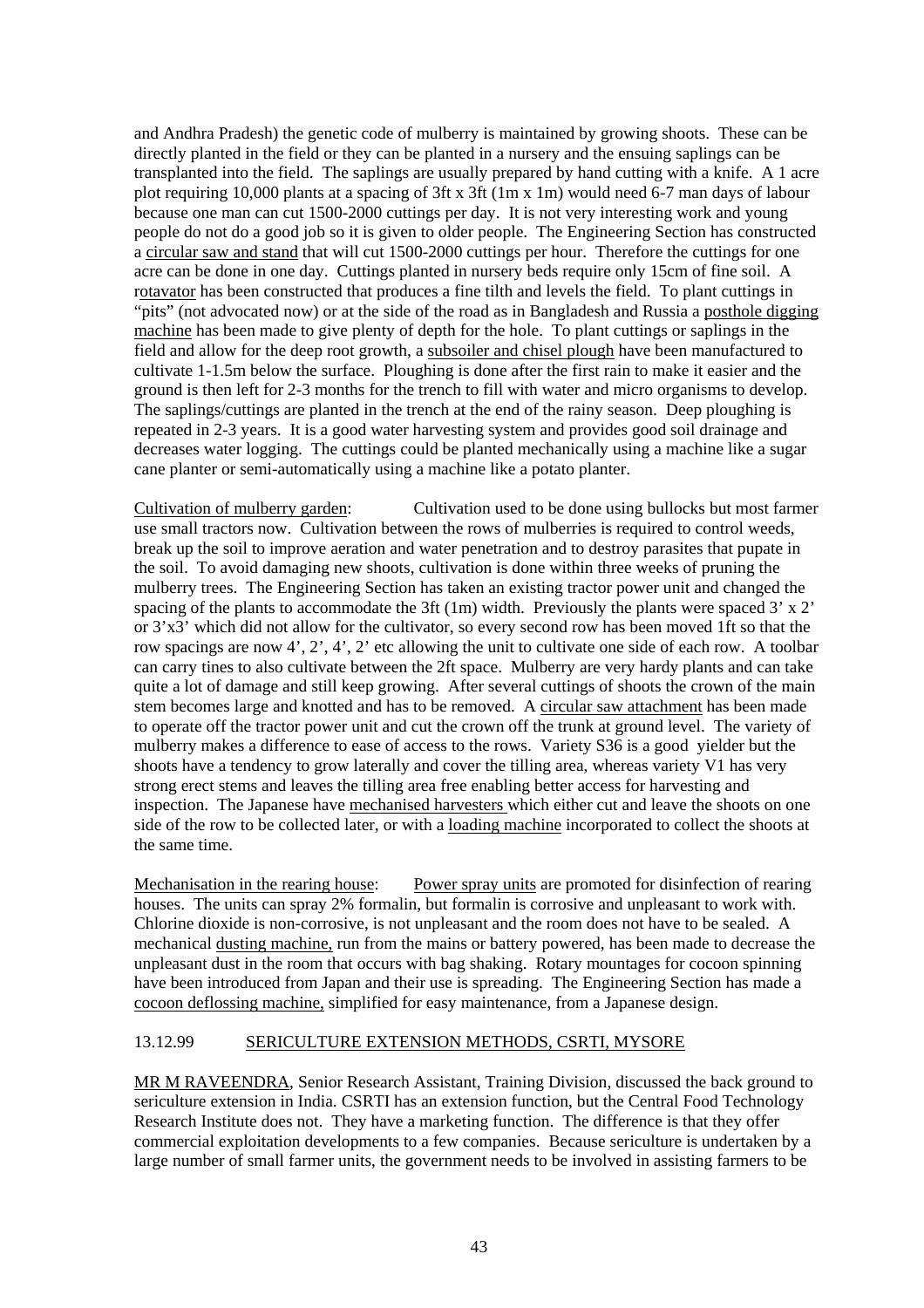more efficient and more productive so that the farmer's life is easier and he has a better income. The country needs the development also to provide greater benefit to the community and to try to earn export income. Farmers do not necessarily see the reasons why they should change what they are doing, because on the whole they are satisfied if their work is sufficient to supply their family's needs. Farmers see themselves as undertaking a profession and following the tradition of their parents, so they are reluctant to change. There is validity in this because they accept that farmers' crops and income fluctuate, but they spread the risk of loss by multicropping and mixed farming. Monoculture has greater risks and they don't want to be vulnerable to a failure of income. They are not interested in greater profits so they rarely consider alternatives to the traditional way of doing things. There are several examples of this in India eg. the traditional breed of cow has a low milk yield, but the farmers do not like crossbred cows. They have a great affinity to their own breeds. It is the same with silkworms. They like yellow cocoons and they feel they must do things the way their parents taught them eg. chopping leaves. Often their mulberry plants have been producing leaves for 30 years so they do not feel right in uprooting them for a new variety. Extension people have to firstly understand the thinking of farmers, and then convert the message they want to give into a proper form acceptable by farmers. The most effective method of getting a message across to farmers is not to say how good the new method is, but to use an "unlearning process". In this process the extension worker challenges the farmer, by saying that his present methods are wrong. The extension worker then waits for the farmer to challenge him to say how he would do it better. Farmers can be divided according to attitude into five groups.

| 1. | Innovators who take risks and may lose their investments. They are happy     |
|----|------------------------------------------------------------------------------|
|    | to introduce new ideas because they hope for a better income. They           |
|    | become very close to the extension workers and get a lot of benefit thereby. |
| 2. | Early adopters. By seeing new ideas in action they believe.                  |
| 3. | Early majority                                                               |
| 4. | Late majority.                                                               |
| 5. | "Laggards", the last adapters.                                               |

New farmers will adopt new practices more readily because they do not have any traditional methods to worry about. It is less necessary to follow up new farmers than traditional farmers to make sure they are sticking to a program. Everyone has a goal. Extension workers try to get the individual's goal to match the national goal. Unfortunately extension workers are usually not whole farm people but come from specialist areas such as sericulture or sugar cane, so the goals they have is to get the whole farm concentrating on their specialisation. The farmer may have several extension people from different areas advising him and he won't follow any of them because he is confused or the advice is conflicting.

There are different types of silk traditionally produced in different areas.

| 1. | Mysore silk: It was hand loomed but is now both hand and power loomed.    |
|----|---------------------------------------------------------------------------|
|    | It was a finer silk previously but the method of making the fine silk has |
|    | been lost.                                                                |
| 2. | Kanchipuram (near Madras): This is a heavy silk still handwoven. It takes |
|    | 15 days to weave 6 metres and so is very expensive. It is woven in three  |
|    | strips. The two edge strips are woven separately and interlocked with the |
|    | centre weaving.                                                           |
| 3. | Banares: May still be hand loomed.                                        |
| 4. | Kashmir: Hand loomed                                                      |
| 5. | Damardium                                                                 |

Indian people recognize each type of silk fabric and are proud of their own type of silk, so the demand for traditional silk types is very strong. Therefore the national goal of improving silk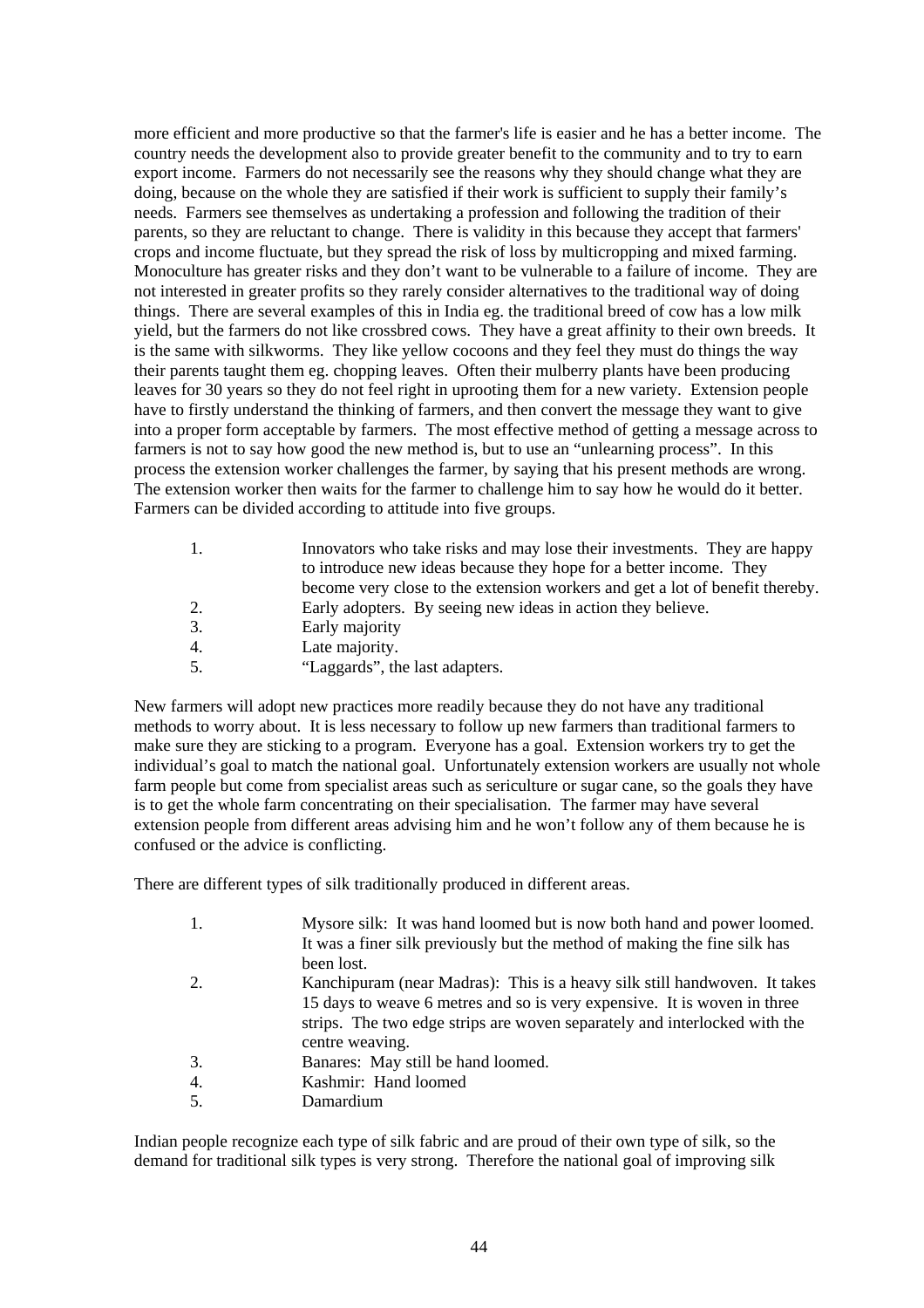quality for the international market really only applies to the amount of silk that would be exported which is virtually nil at present.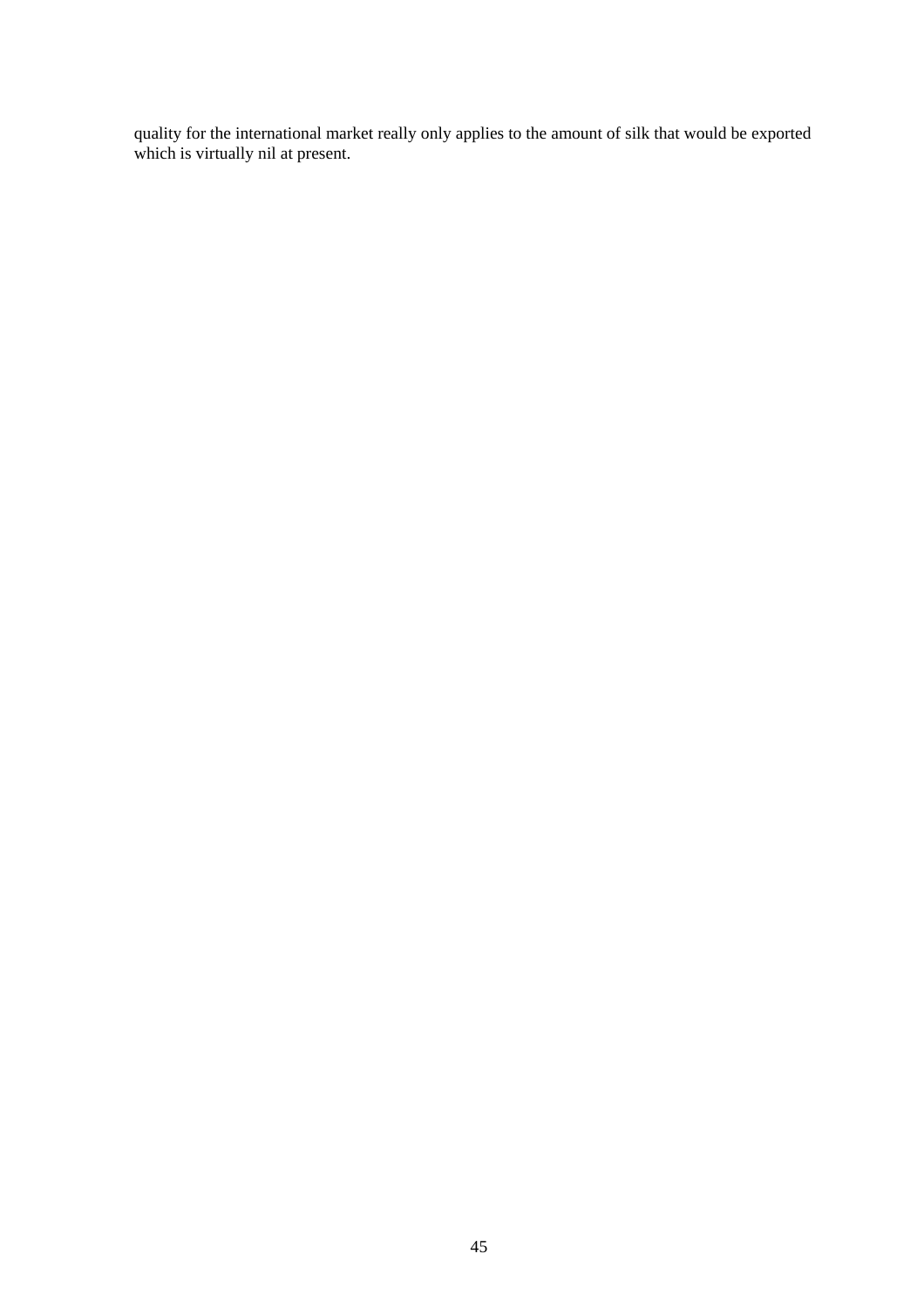## **Appendix 2: Failure of Previous Attempts at Establishing a Sericulture Industry in Australia**

Mulberry trees were introduced into Australia in the early days of European settlement as feature, shade and fruit trees as well as for silkworm food. John Macarthur, the father of the sheep industry in Australia, planted some specimens in his garden at Parramatta in 1796 and some of these survived into the  $20<sup>th</sup>$  century.

The Australian Agricultural Company, formed in England in 1824, introduced mulberry into New South Wales for the purpose of commencing a silk industry, but the project did not proceed beyond the original plantings.

Surgeon R.C. Jameson in 1842 strongly advocated the establishment of an Australian silk industry employing the labour of "young persons of either sex". T. H. Braim (1846) reported that mulberry was suited to the soil in New South Wales and that, because silk production had been tried successfully on a small scale, it should be produced on a large scale.

In 1848, Mr Beuzeville attempted to establish a silk production farm at Eastwood near Sydney, but the venture failed because of lack of funds and poor mulberry.

In 1849 Mrs Bladen Neill established the Victorian Ladies' Silk Association, a joint stock company, and was granted 1000 acres of land at Mount Alexander near Castlemaine by the Victorian Government. This project failed because of the unsuitability of the land. Mrs Neill also established a silkworm farm on her own land at Corowa, NSW, but the dust from the road killed her silkworms.

Little interest in silkworms was reported in the 1850's due to pre-occupation with gold discoveries, but around 1862, Charles Brady of Manly, NSW, began experiments to breed a more resistant strain of silkworm more suited to Australian conditions. This was the time of devastation and death of the silk industries in Europe due to pebrine disease. Brady managed to import and maintain healthy strains of silkworms on his property at the Tweed River, NSW, but the project was not continued because he was not able to gain government support to expand the industry. Both Brady and Neill continued to promote the establishment of a silk industry in Australia throughout this period.

In 1870, William Coote commenced silk farming at Rocky Waterholes (Salisbury/Rocklea) in Brisbane and in recognition of his efforts was given a grant of land in 1875 valued at 680 pounds by the Queensland Government. He imported improved strains of silkworms from Italy in 1875, but they were diseased (with "the black disease" – probably pebrine) which eventually led to the loss of all of his silkworms by 1877 (Coote, 1877).

A similar large silkworm venture commenced by Affleck and Howard at Albury, NSW, in 1875 also failed after eight years due to the death of all stock from pebrine disease introduced from Europe.

In 1880, some Italians who were skilled in silk production formed the New Italy Settlement in NSW. In 1891, Sir Henry Parkes, the Colonial Secretary, agreed to the appointment of Reginald Champ as overseer of the first official attempt to establish commercial sericulture. There appeared to have been encouraging results early, but Champ lacked sufficient knowledge or ability and the scheme gradually failed.

In 1893, a publication titled "Sericulture; or silkworms and how to rear them" written by R. W. McCulloch, was published by the Department of Agriculture in Brisbane, because of "the numerous applications received for silkworm eggs and information on the subject".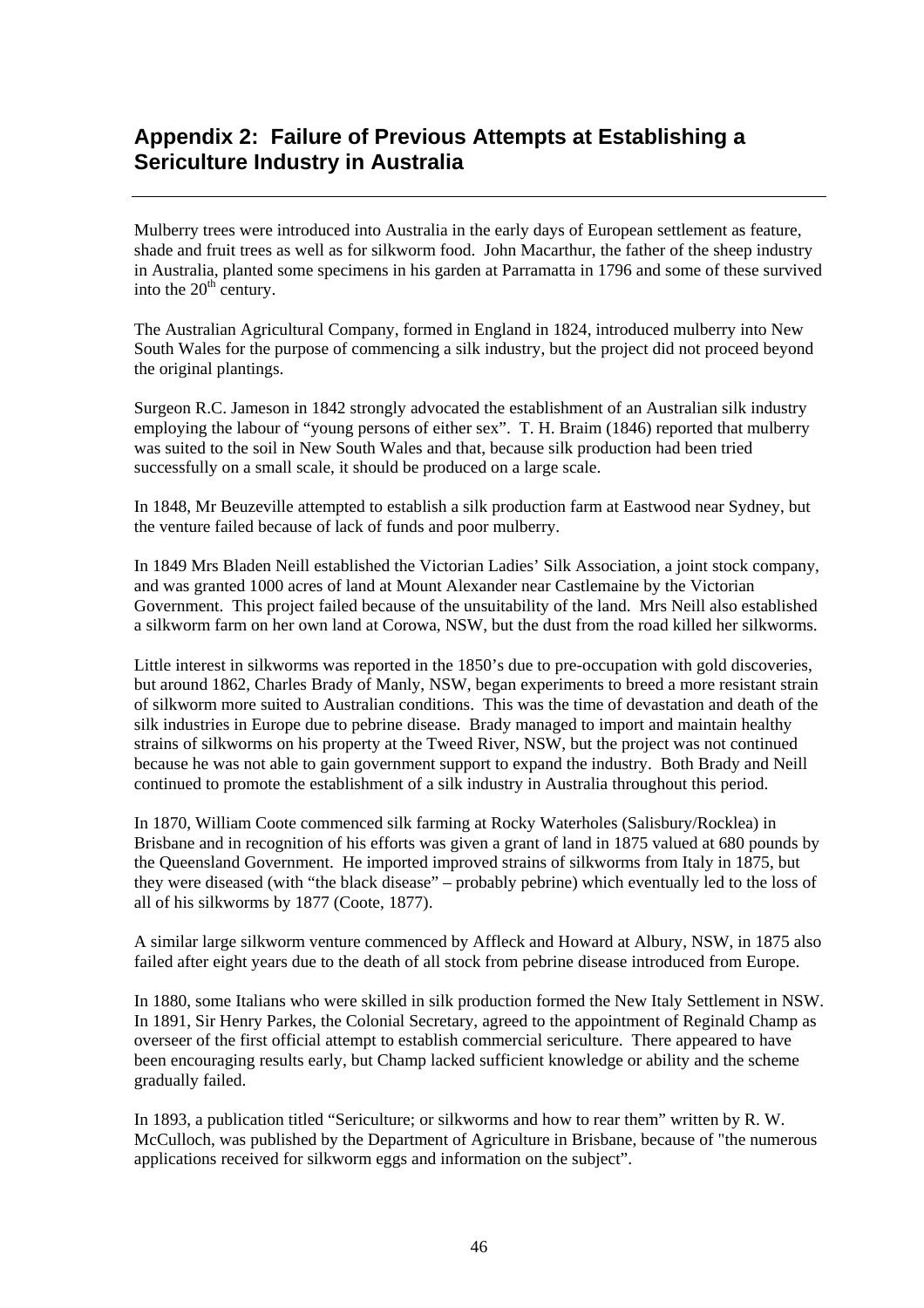In 1894, an article giving full instructions for sericulture was published in the Agricultural Gazette of New South Wales, and instruction by Charles Brady was advertised to take place at Booral plantation.

Several people were producing silk yarn at this time, entering it into exhibitions and winning prizes eg. George Thorne of Rose Bay, Sydney and later at Castle Hill won several medals at overseas exhibitions.

In the 1890's, Louis Frederick Wurm pioneered silk production in South Australia. He was awarded 100 pounds by the South Australian government for producing the first 100 pounds of silk in the colony. He won a number of medals for his silk in Europe and America. He was forced to move to Adelaide because of ill health and the enterprise ceased because the area was not as suited to silkworms. Nevertheless he showed that silkworms could be reared in less time in Australia than in Europe.

In 1911, a Silk Culture Society was formed in NSW to encourage a revival of interest in sericulture. In 1921 the Society was given mulberry cuttings from the Sydney Botanic Gardens, and a reeling machine and silkworms eggs from India by the NSW Department of Agriculture. The Society was making its own reeling machines by 1927.

Interest in growing silkworms and harvesting silk has continued from that time to the present. For example, Olive Aslett published a comprehensive booklet titled "Silkworms" in 1945.

This review of early attempts to establish a silk industry in Australia shows that projects failed because of technical reasons such as lack of knowledge and disease. None of them failed because of poor quality product. In fact, it appears that the silk produced

compared favourably with overseas silk. Now that so much more is known about the techniques of sericulture and moriculture, it may be an opportune time to again attempt to establish a commercial silk industry in Australia.